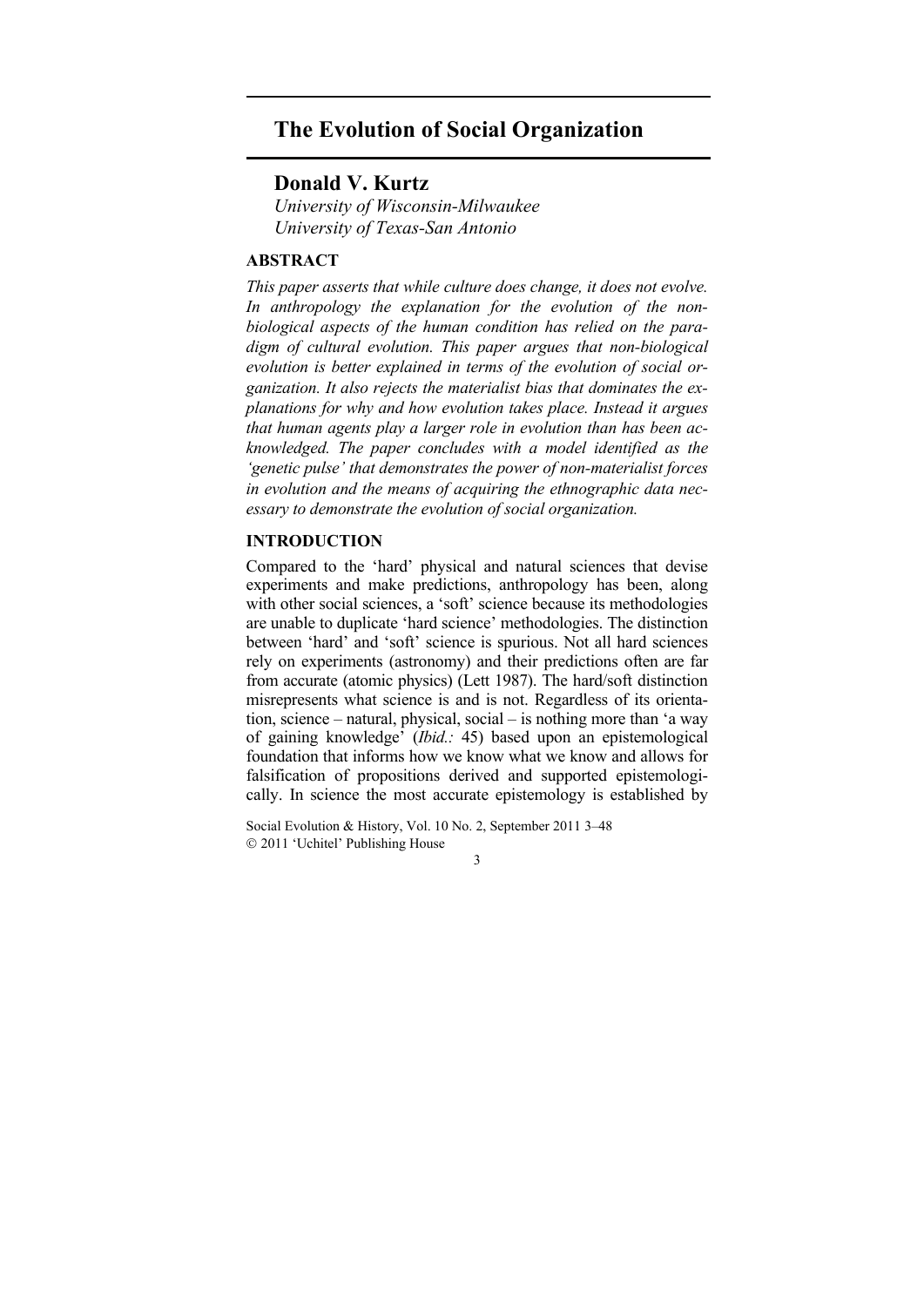data that is attained empirically (Lett 1987). In socio-cultural anthropology ethnographies provide that empirical foundation.

Anthropology has been a very successful science. In its breadth (all human societies and every aspect of their existence) and depth (from the appearance of hominins over 3 million years ago to the present) anthropology has provided (largely unappreciated) more knowledge about the human condition than any other social science. In general this knowledge derives from a dedication to exploring two related but largely distinct domains of inquiry that represent universal concerns of human populations and constitute the essence of the anthropological enterprise: the maintenance of human life and the maintenance of human identity (Lett 1987).

The maintenance of life refers to how people engage in those material activities that are concerned with survival: subsistence, means of reproduction, division of labor and the institutional domains, economics and politics, for example, related to these activities (see Table 1). The maintenance of identity refers to how people establish and utilize ideational dimensions of existence: ideologies, meanings, symbols, and aesthetics. These two concerns are embedded in the various paradigms by which anthropologists explore the human condition. Pertinent to this work, the material interest related to the maintenance of life is represented by the paradigm of cultural evolution.<sup>1</sup> This paradigm is the most nomothetically grounded of anthropology's paradigms and relies largely on a comparative methodology. The maintenance of identity has been covered historically by several discrete paradigms of which structuralism, symbolic anthropology, and postmodernism provide the current orientations. These paradigms are most dedicated to a cultural relativist and ideographic (as opposed to nomothetic) interpretation of the human condition.

Of these anthropological paradigms, only the paradigm of cultural evolution has constructed a praxis that incorporates elements of each domain – life and identity – in a single methodology. Cultural evolution has done so by relying on a broadly based idea of culture and an epistemology established on empirical ethnographic data. The significance of ethnographic data for the epistemological foundation of the evolution paradigm will be considered later. Before that I shall establish my identity as an apostate of the paradigm of cultural evolution and make a case for an alternative evolution of the non-biological aspects of the human condition.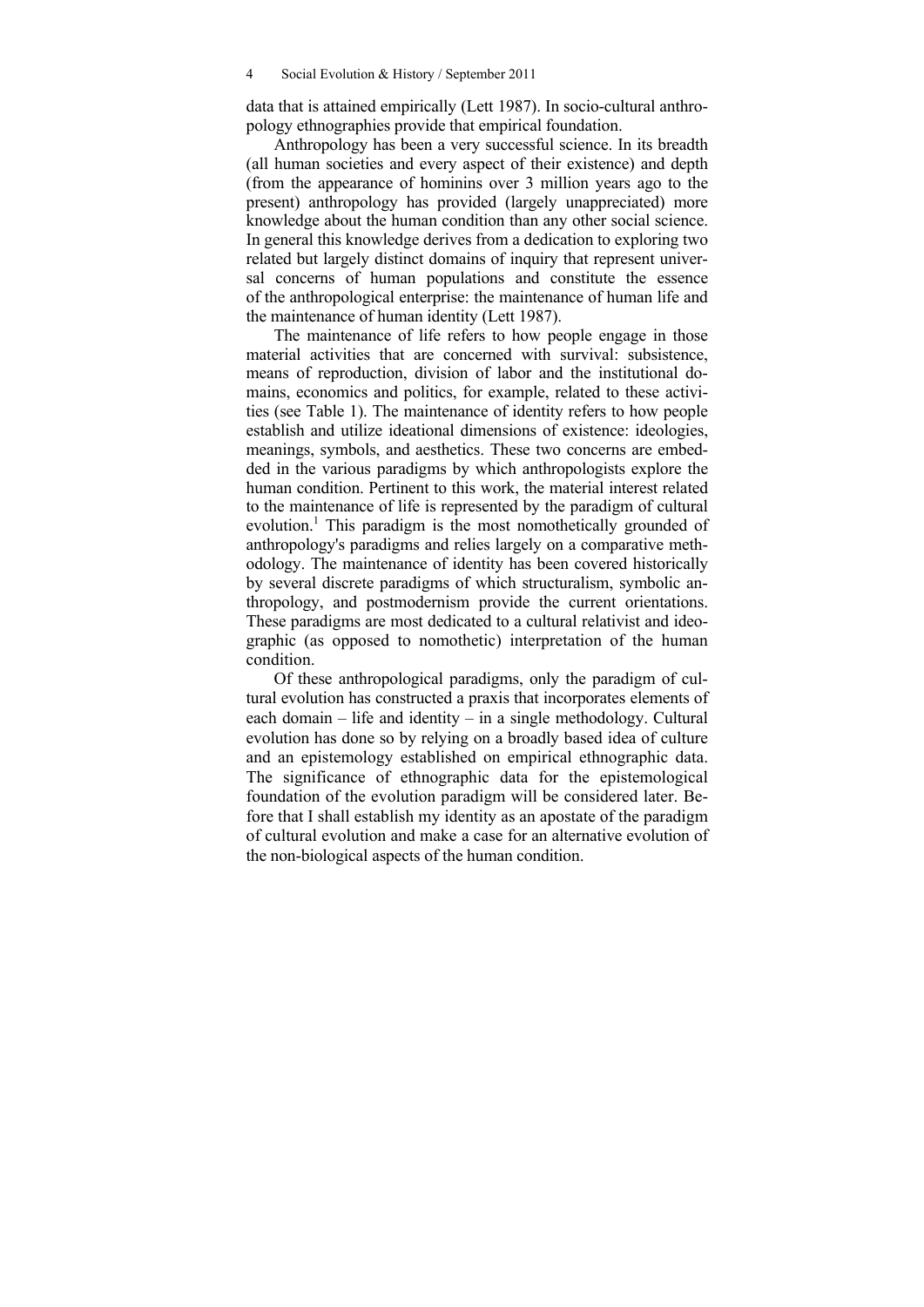# **THE APOSTATE POSITION**

In this paper I shall commit the heresy of denying the fundamental principle of cultural evolution, that is that culture evolves. Culture, understood to include material and ideational domains of inquiry, does change and it cannot be ignored in the evolution paradigm. Culture is, after all, a relativist veneer embedded in and spread over all human societies. But as I shall demonstrate, it does not evolve. Instead, in an evolutionary framework culture represents the accumulation of material and ideational traits that complement and stand in a dialectical relationship with human practices related to the maintenance of life that do evolve. I shall commit another heresy by rejecting the domination of the materialist causality for evolution. Instead, as do a few others that differ from my approach (Roscoe 1993; Claessen 2000, 2006), I shall introduce human agents and their ideas as forces in the evolution of social organization.

In what follows I shall interrogate current explanations of the evolution paradigm<sup>2</sup> and suggest an alternative methodology. There is considerable truth to the relativist position that the cultures of pre-industrial peoples in general, even those with basic foraging technologies, are rich, infinitely variable, and anything but simple. Cultural relativists rely on a humanistic praxis to try to understand the diversity of cultures.

The evolution paradigm involves a different premise. The evolution paradigm uses a scientific praxis to try to explain the development from the least to the most complex of the non-biological aspects of the human condition. Instead of focusing on the relativist ideal of cultural diversity,<sup>3</sup> evolutionists rely on a comparative strategy to account for the reproduction of the regularities and recurrent features in the social organizations of human societies (Steward 1949: 5; 1955: 8; Claessen 2000: 3, 169ff.; Adams 1966).

Advocates of each approach are committed to praxes that have for a century and a half been the source of vitriolic debates regarding their epistemological and methodological foundations. Cultural relativists, concerned largely with the maintenance of identity, live and work quite nicely without paying a scintilla of attention to evolutionist concerns. The evolution paradigm's concern with the maintenance of life, however, would have no validity without the empirical ethnographic data relativists provide to evolution's epistemology. This was demonstrated by the ethnocentric and speculative pseudo-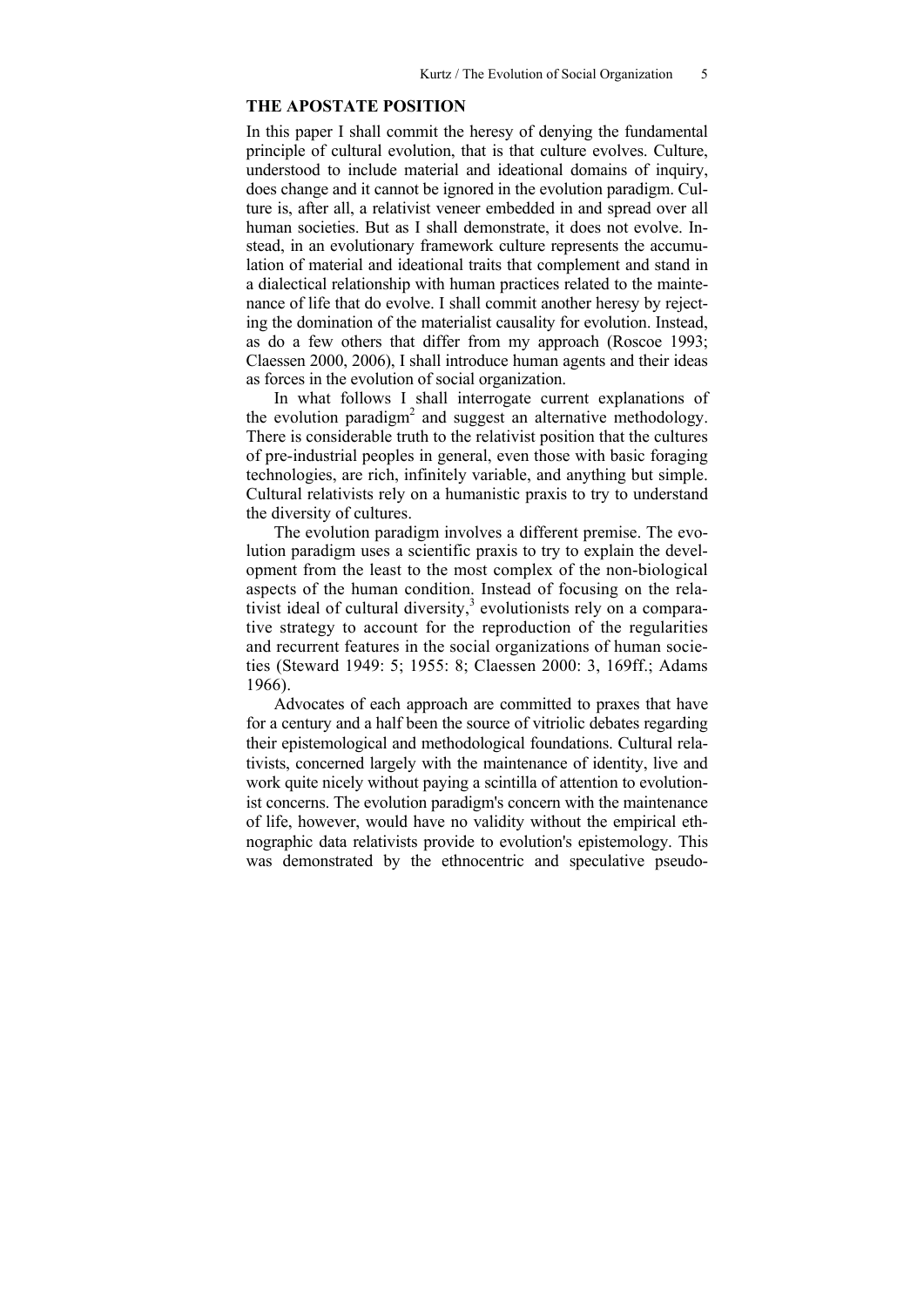#### 6 Social Evolution & History / September 2011

science of many nineteenth century evolutionists (Morgan and Tylor excluded) whose work either was devoid of reliable ethnographic data or represented the data they had badly. Ethnographies provide the empirical foundation to explain and understand the evolution of the social organizations that constitute the institutions of human societies and changes in the material and ideational dimensions of culture that accompany that evolution.

Anthropologists often include social organizations, institutions, material, and ideational elements in their definitions of culture. But the separation of social organizations and institutions from material (objective artifacts) and ideational (symbolic artifacts) domains of culture also has a precedent in anthropology. This separation is honored more by anthropologists who are persuaded by an ideographic cultural relativism and postmodern posture than by a nomothetically grounded evolutionist perspective. Anthropology's ideational emphasis was certified by the actions of the tribal elders of anthropology and sociology, Kroeber and Parsons (1958) respectively, when they announced which aspects of society and culture were appropriate for research in their respective disciplines. They relegated 'society ... social systems ... to ... the specific relational system of interaction among individuals and collectivities'. They identified culture 'narrowly' with 'values, ideas, and other symbolic-meaningful systems' (Kroeber and Parsons 1958: 583). In this division sociology got social organization and anthropology got culture, largely of an ideational and relativist variety.

Despite the presumptiveness of these elders in dictating to practitioners in each field their appropriate intellectual enterprises, sociologists have been less intrigued with social evolution than have anthropologists with the evolution of culture (which often includes social relations of various sorts). I will not develop a sociological approach to evolution. But I shall propose how a non-materialist conceptualization of culture as 'the exercise of thought, the acquisition of general ideas, *the habit of connecting cause and effect* ... enlivened by organization' (Gramsci 1917: 44, cited in Buttigieg 1987: 20, emphasis added) $4$  can be a dynamic force in evolution (Kurtz 2001, 2004). In this perspective, the ideas and practices of human beings engage material forces dialectically to challenge the ontological primacy of the chicken or the egg dilemma in causality. It is a problem that pervades the evolution paradigm and will, probably, never be resolved to everyone's satisfaction.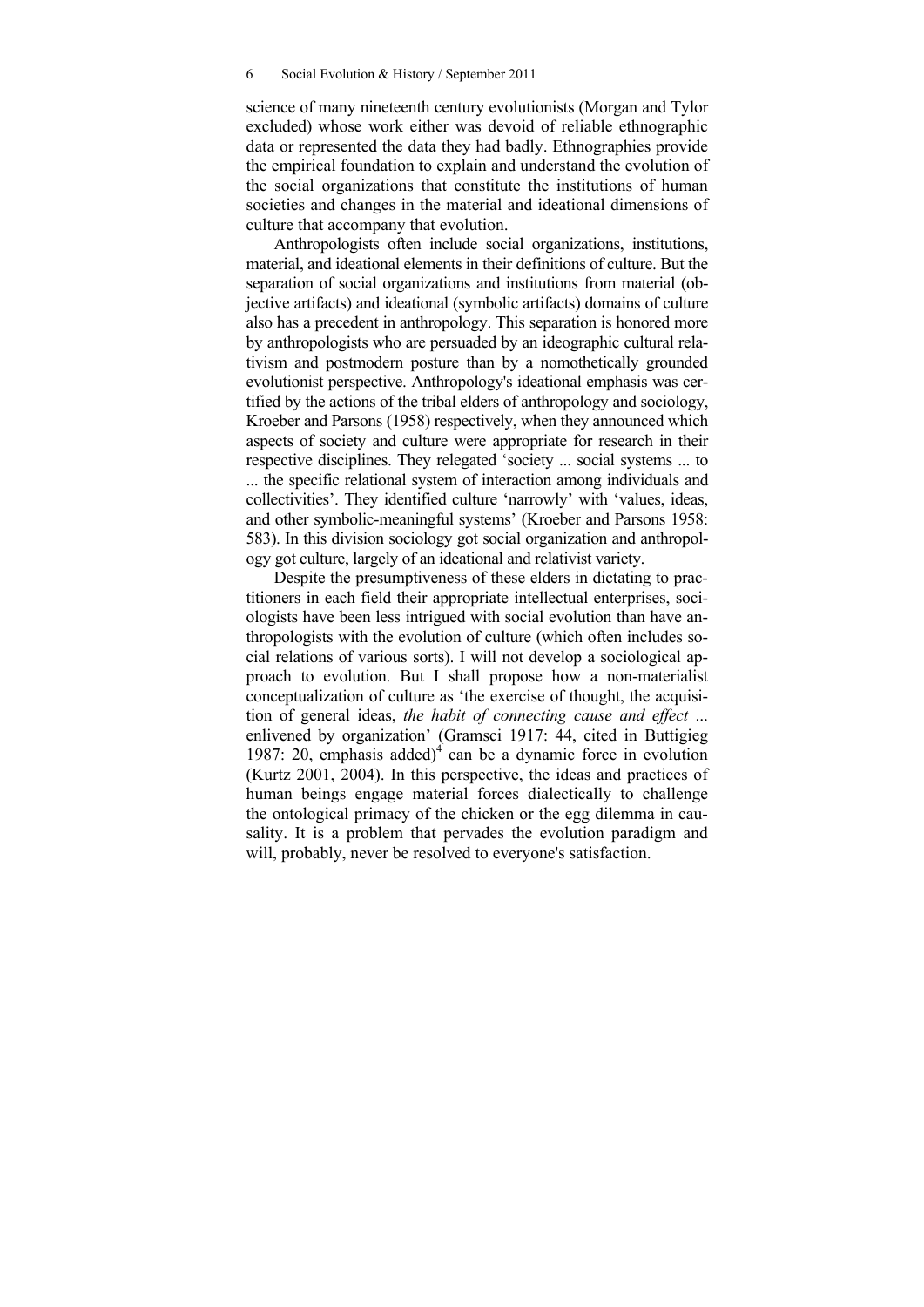### **THE PROBLEM**

The evolution of social organization refers to the differentiation, specialization and integration within and between the social organizations that constitute the institutions by which human populations mobilize material and ideational culture traits to maintain life and identity in their social and physical environments. This focus provides a different way to understand and explain the evolution of human societies than that provided by cultural evolutionists.

For example, writings by the doyens of evolutionary thinking past and present, as well as other contributors to the evolutionist para- $\text{digm}^5$  convey the impression that everything – material, ideational, social – by which anthropologists identify culture evolves temporally and spatially in lockstep, more or less as one totality (Service 1971: 97). There are exceptions to this tendency; Steward's (1955) notion of the culture core, and Harris's (1979) idea of cultural materialism, for example. The idea of the culture core argues that 'social, political and religious patterns' (Steward 1955: 37) provide the primary diagnostics by which to determine the evolution of other aspects of culture. Harris's (1979) idea of cultural materialism is based on the premise that societies' behavioural structures (economics, politics) and ideational superstructures (religion, ideology) are the sequential results of a chain of processes that emanate from societies' materialist infrastructures (modes of production). But the impression that culture commonly evolves as a non-discriminated totality occurs regardless of whether their evolution is conceived as unilineal, multilineal, specific, general, or universal and is or is not marked by stages or driven by some prime mover or other cause. This tendency derives from the definitions of culture favoured by cultural evolutionists, some of which suggest that many evolutionists are not really interested in 'culture'.

Some who write on cultural evolution do not bother to define culture. They prefer instead to talk about and/or around culture and accept it as an adjectival qualification to a universally agreed upon concomitant of evolution (Sahlins and Service 1960; Steward 1955; Service 1971). Others offer perfunctory definitions that seem to have little to do with the relationship of the idea of culture to evolution. They supply a definition of culture more as a courtesy to the concept than its necessary engagement as a problematic in the evolution paradigm (Fried 1967; Peacock and Kirsch 1980).<sup>6</sup> But in general, most of those who define culture in an evolutionary context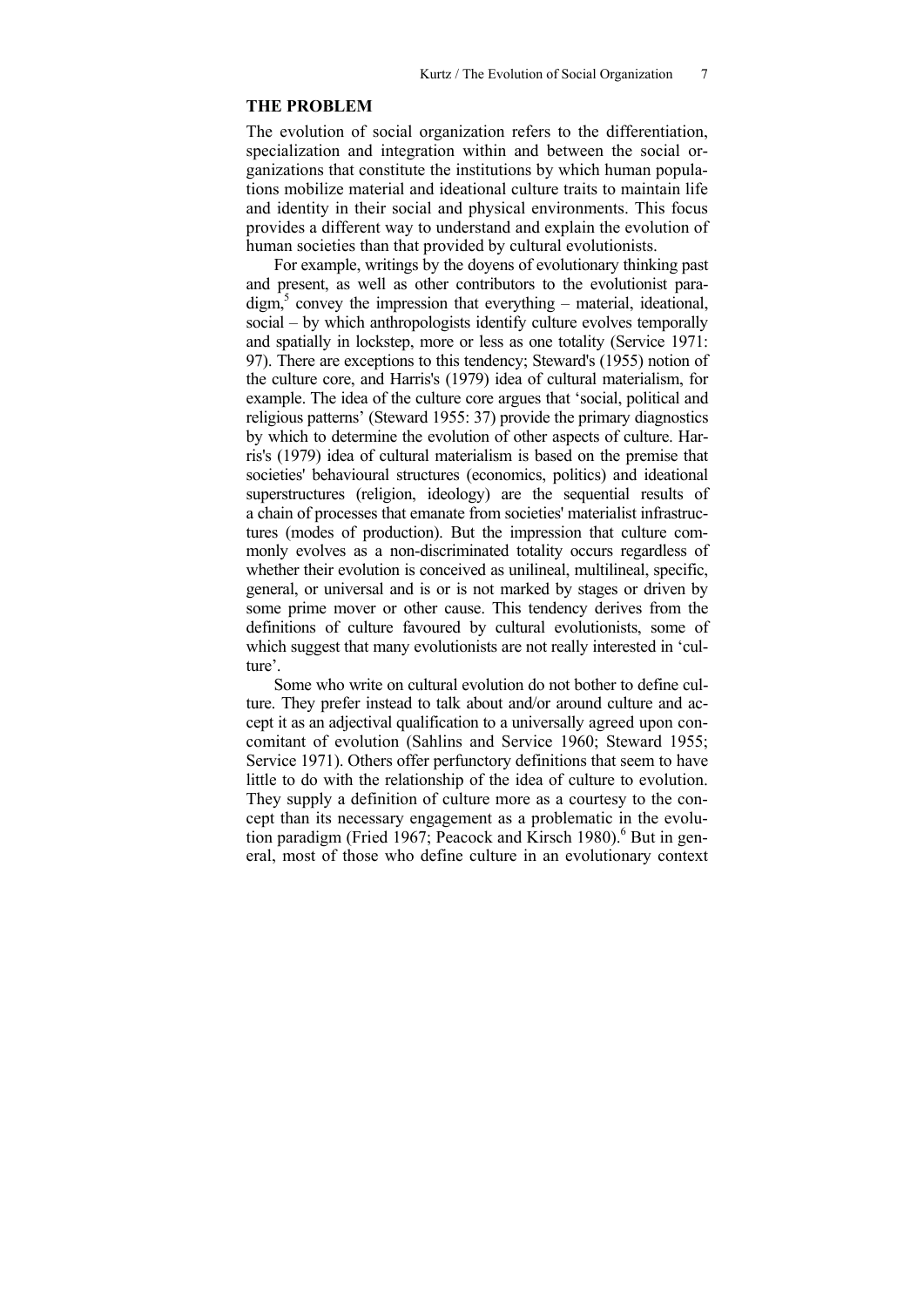are beholden to Tylor's representation of culture as that 'complex whole which includes knowledge, belief, art, law, morals, customs and *any other capabilities and habits acquired by man as member of society*' (Tylor 1871: 1, emphasis added). This idea of culture as a list of coequal universal traits persists, perhaps, most commonly in one form or another in the definitions of culture favoured by evolutionist anthropologists.<sup>7</sup>

During the renaissance of the evolution paradigm in mid-20<sup>th</sup> century Leslie White provided an off-handed, 'Tylorian' definition of culture as an 'extrasomatic, temporal continuum, of things and events dependent upon symboling [that] consists of *tools, implements, utensils, clothing, ornaments, customs, institutions, beliefs, rituals, games, works of art, language, etc.'* (White 1959: 3, parenthesis and emphasis added). Later Cohen provided a more nuanced idea of culture as 'the energy systems, the objective and specific artifacts, the organizations of social relations, the modes of thought, the ideologies and *the total range* of customary behaviour that are transmitted from one generation to another by a social group that enable it to maintain life in a particular habitat' (Cohen 1968b: 1, emphasis added). Still more recently Harris conceptualized culture as the 'learned, socially acquired *traditions of thought and behaviour found in human societies'* (Harris 1997: 50, emphasis added). Most recently Claessen identified culture as 'the learned whole comprising the knowledge and ability of *humankind* and of the various groups of which this is comprised' (Claessen 2000: 3, emphasis added). Emblematic as these definition are of the evolutionists' universal-trait-list-definitions of culture, except for Harris's (1979) cultural materialism, they show little discrimination regarding the relative importance for evolution of the totality of traits that they include in their definitions.<sup>8</sup>

There is inherently nothing wrong with these definitions; they are just some of the many identified by Kroeber and Kluckhohn (1952). They merely stand in sharp contrast to the cultural relativists' ideographic ideas of culture as an ideational domain associated with discrete societies. Stephen Tyler sums up the relativist position on culture with his assertion that general ideas (such as those above) have 'never been particularly useful' and what anthropology needs 'is a more limited notion of culture which stresses theories of cultures (Tyler 1969: 14). This perspective emphasizes the uniqueness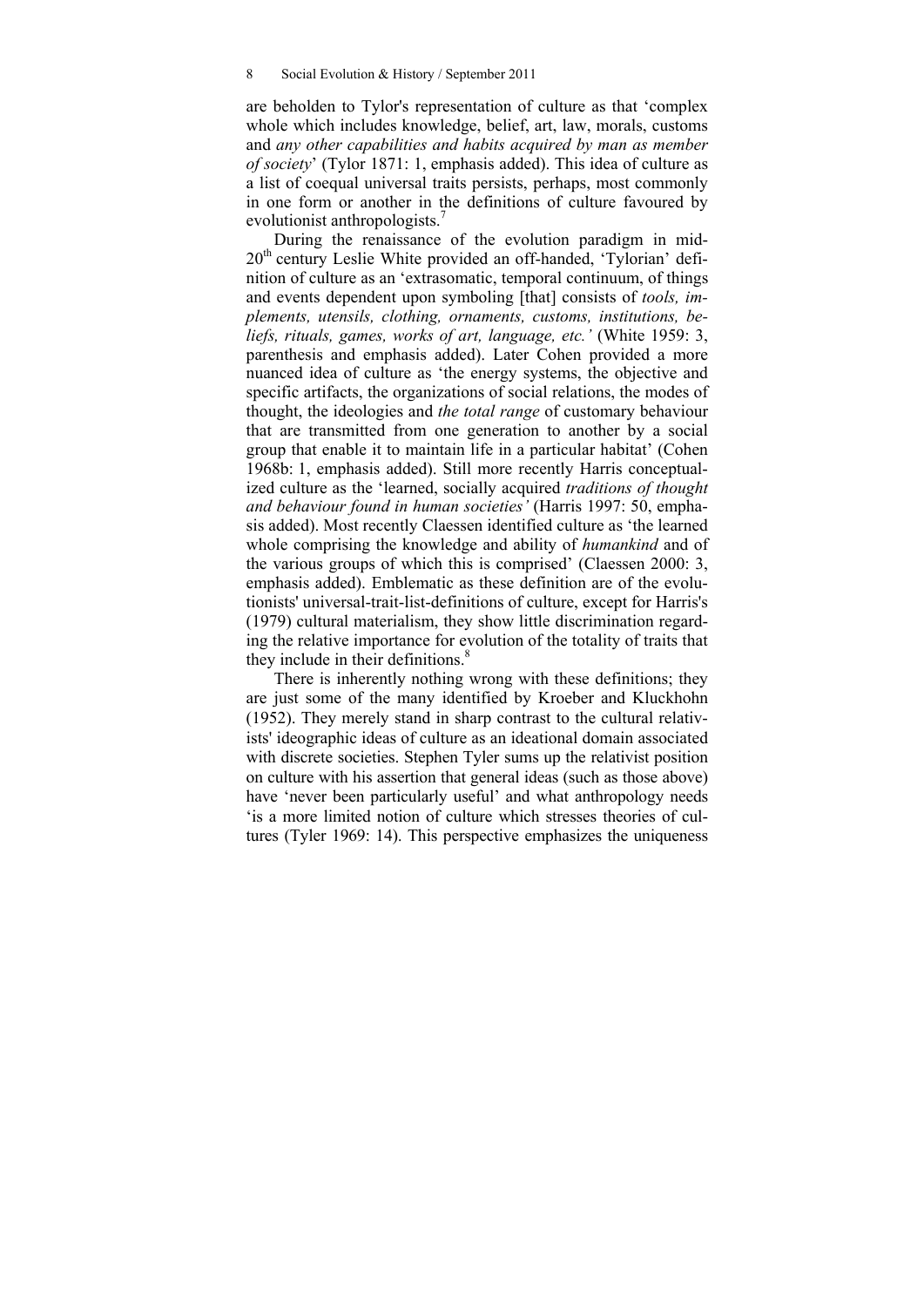of each culture that Boaz asserted (see endnote 3) and rejects any idea that cultures are comparable and might evolve.

I contend that the profitable discrimination for explaining and understanding evolution should be made between the material<sup>9</sup> and ideational domains of culture, on the one hand, and, on the other, social organizations – the distinctive and identifiable categories of social roles and relations inherent in social institutions that differentiate, specialize, integrate, and reproduce the increased complexity that characterizes evolution (Table 1). I shall demonstrate later that social organization trumps other traits in what it reveals about evolution and represents the proper focus by which to explain it. A brief exegesis (see Endnote 1) of thinking on evolution by a few select savants between the mid-19<sup>th</sup> and  $20<sup>th</sup>$  centuries establishes an epistemology to assess the dialectical tension regarding the evolution of social organization and the evolution of culture that most American anthropologists resolved in favour of culture. $10$ 

# **EXEGESIS**

Today the idea of evolution that refers to changes in culture is likely to reflect the primary dictionary definition of evolution as an increased complexity of forms. It is true that the ideational and material aspects of culture change temporally and spatially. This is construed by some current evolutionist anthropologists to refer to the increased complexity of cultures, social structures, hierarchies – human societies in general (Carneiro 2003). Still, in the century between roughly 1850 and 1950 some evolutionist thinkers, early anthropologists, and others, including critics of the evolution paradigm, coped with the problems of what constituted evolution and what actually evolved in human societies and their cultures.

Lowie (1948: 32–33), for example, a critic of the evolution paradigm, identified the etymological and biological meanings of evolution as they were used by the  $19<sup>th</sup>$  century thinkers. Etymologically Lowie pointed out that 'to evolve' refers to an 'unfolding' or 'unrolling'.<sup>11</sup> But, he argues that not all aspects of culture, such as language and – mistakenly – social organization, change in this way. Today the idea that evolution unfolds is near last in dictionary definitions of evolution, far below the main idea of an increased complexity. This suggests a shift in emphasis over time regarding the primary ideas of the definition.<sup>12</sup> In its biological connotation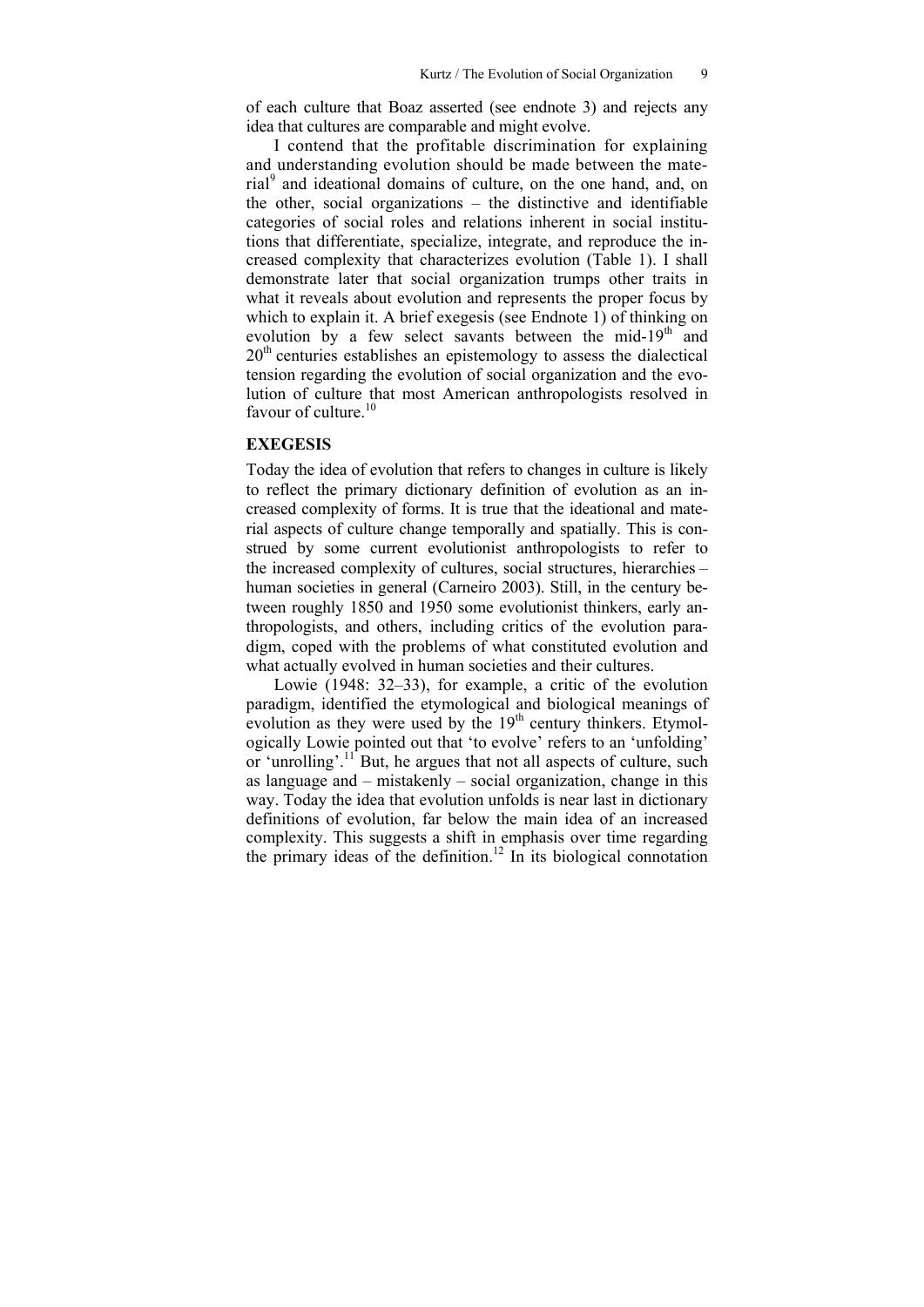Lowie refers to the still respectable Darwinian idea of evolution (extrapolated from *The Descent of Man*) as 'descent with modification'. Lowie uses this idea as a synonym for evolution that, when applied to culture, connotes a permanent change – one that is 'not ephemeral, but lasting' (Lowie 1948: 32) – in a cultural trait, such as social organization. These ideas relate to how Spencer, Tylor, and Morgan thought of evolution in the 19<sup>th</sup> century as they and others contributed to the establishment of anthropology as a distinct scholarly and scientific discipline.

Spencer is largely responsible for the cachet attached to the anthropological idea of evolution, and his understanding of evolution went through several explications. Initially he rejected the idea that evolution referred to a process of unfolding (Spencer 1851: 415). Instead, as he developed the idea, evolution was reflected in societies' political, religious and economic organizations (*Idem* 1857: 465) as they and societies at large went through a 'continuous differentiation and integration' (*Idem* 1863: 216) such that 'structural traits' (*Idem* 1886: 331) provided the mechanisms by which to determine evolution. Ultimately he concluded that evolution resulted in the 'increased complexity of human societies' (*Idem* 1896: 391, emphasis added). As noted, this remains the essence of the idea of social and cultural evolution as it is used and identified lexically today, especially by Carneiro (2003), who is 'the spokesman of all those who considered growing complexity ... the main characteristic of evolution' (Claessen 2006: 5). Spencer's idea of evolution as a 'continuous differentiation' provides the key to understanding what that increased complexity entails.<sup>13</sup>

Tylor (1871) eventually accreted his idea of culture as an allinclusive array of traits (including survivals from previous cultural formations) identified exclusively with human societies to an idea of evolution that was divested of biologic implications. In effect, this formulation became dominant in anthropological thinking as the distinguishing criteria by which to evaluate the evolution of culture. Shortly thereafter, Morgan (1963 [1877]) resuscitated Spencer's early idea of evolution as an unfolding. Morgan identified how the idea of evolution as an 'unfolding' embodied the idea of a 'differentiation' of institutions that differed significantly from the Tylorian notion of evolution as an all-inclusive change in culture traits. Morgan said:

As we re-ascend along the several lines of progress ... and eliminate one after the other, in the order in which they ap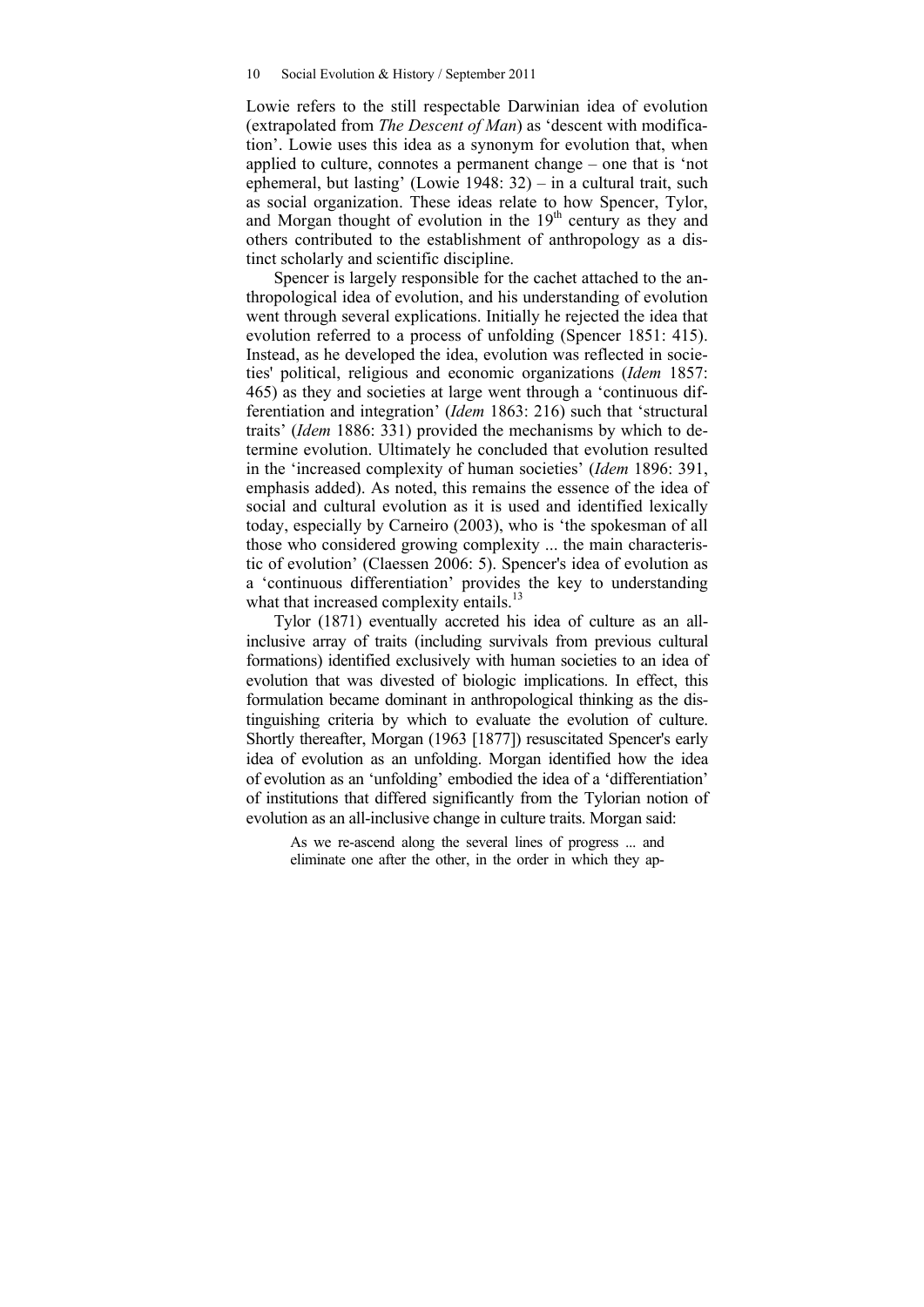peared, inventions and discoveries [read culture traits and their causal mechanisms], on the one hand, and institutions [social organizations] on the other, we are enabled to perceive that the former [culture] stand to each other in progressive, and the latter [social organizations cum institutions] in *unfolding* relations (Morgan 1963 [1877]: 4, emphases and parentheses inserted).

Morgan's distinction between the progressive accumulation of material culture traits, on the one hand, and the unfolding of social organization, on the other, long preceded Lowie's (1948) argument that evolution is selective and that changes in some culture traits are not necessarily evolutionary. Culture, as Morgan demonstrates in his hierarchic classification of 'ancient societies', does become quantitatively more complex as societies evolve. And culture, as we also know, integrates and reintegrates differently at different times and under different circumstances. Culture as conceptualized by Morgan also may complement and provide a veneer over social organizations. But as he clearly argues – and I concur – culture does not unfold or differentiate. That is a characteristic of institutions and – contrary to Lowie's argument – the agency derived from the very lack of permanency inherent in social organizations embedded in those institutions.

For example, it is impossible to find any social organization – political, religious, economic, legal, and so forth – that has not changed over time and that does not continue today in our high velocity world to change, reproduce, differentiate, specialize, and reintegrate ever more rapidly. I contend that social organizations, integral components of institutions and the primary agency of institutional change represent the proper foci for the explanation of evolution. To suggest this process (or almost any other related to the evolution paradigm) leads to the quagmire of points of view, muddled semantic discriminations, and contradictions among advocates of the paradigm.

Goldschmidt argues that social institutions do not evolve. 'Rather,' – Goldschmidt asserts, – 'they adjust to meet new circumstances as they arise' (1959: 106). For Goldschmidt (also see Cohen 1968b; Bennett 1976), adjustments represents short term strategies by which members of a society cope with problems that are triggered by the quotidian pressures of social life. Cohen, on the other hand, draws intellectual sustenance from a variety of sources (Cohen 1971: 21–22) to argue that institutions provide the modus operandi of cultural evolution understood as 'adaptation ...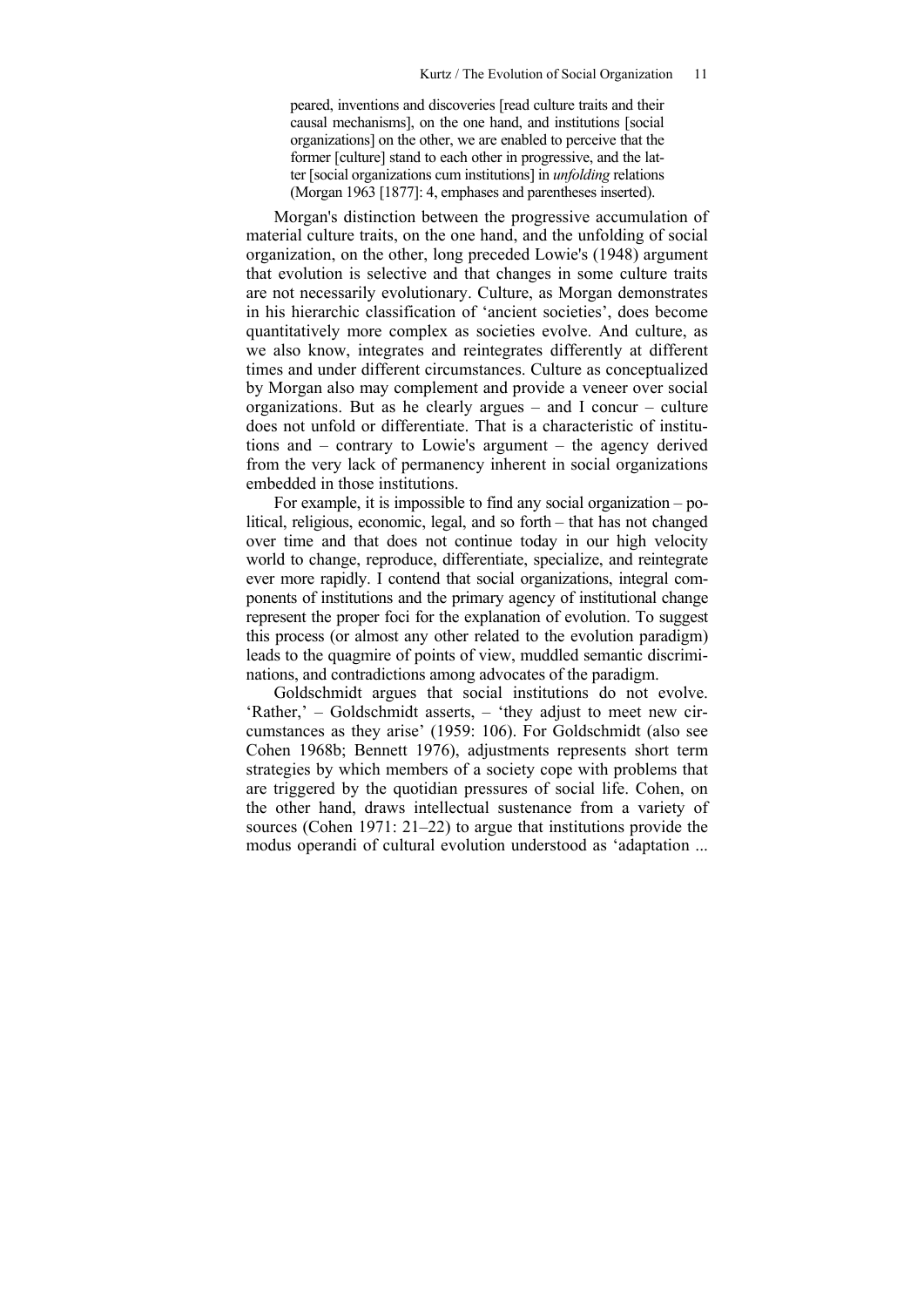success measured by the ability of a population to survive and reproduce' (Сohen 1971: 5). Claessen, as are others who have a broad perspective of culture, is ambiguous about the nature of culture involved in evolution. At one point Claessen asserts that, 'evolution is ... concerned with changes in culture' (2000: 3). Later he reduces culture to its institutional components by arguing that 'evolution (is) the phenomenon that institutions ... in the course of time will be subject to structural change' (*Ibid.:* 153, parenthesis inserted).

Recall that Lowie (1948: 32) suggests that social organization can evolve only if the changes in the organization are permanent, that is 'not ephemeral and long lasting'. As I conceive evolution, few changes in social organization are permanent. Instead, social organizations are subject to myriad on-going systemic adjustments, the synergy of which results ultimately in the differentiation, specialization, and integration of social roles and institutions that account for evolution.

The semantic and conceptual disjunctions that pervade the writings of evolutionist anthropologists go beyond disagreements over the role of institutions in evolution. They are marred by indifference to some variations in ideas that were cleared up long ago. Perhaps the most relevant and egregious of these disjunctions is the considerable ambiguity and confusion among evolutionists regarding the ideas of social structure and social organization and their relationship to evolution.

In the purely theoretical discussions of evolution that are largely devoid of ethnographic contexts, some evolutionists apparently find little reason to address the nuances of social structures and social organizations (White 1949; Steward 1955; Sahlins and Service 1960; Harris 1979; Carneiro 2003). They focus instead on the implicit power of the idea of culture to make their points. Others who apply the idea of structure and organization to identifiable ethnographic consequences of 'cultural evolution' often integrate the idea of a social structure into the idea of a social organization (White 1959; Service 1962). Still others who rely on ethnographic demonstrations of evolution may refer indiscriminately to structure and organization (Cohen 1971; Claessen 2000). The characteristics of these social relations are not always clearly delineated and frequently are used interchangeably. The ambiguity regarding structure and organization persists despite the fact that their properties represent a dialectic that was resolved long ago (Linton 1936; Firth 1951,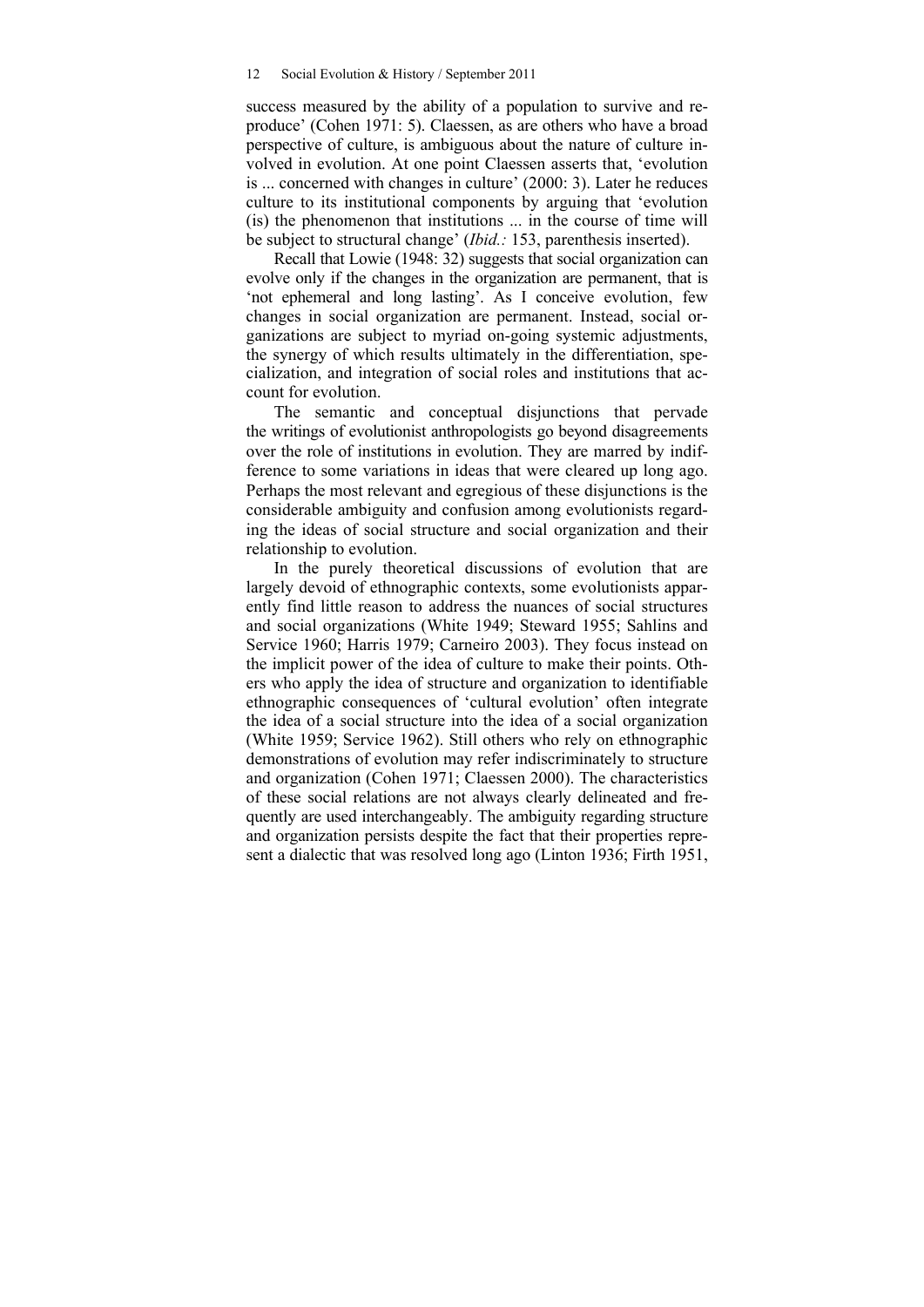1954) and, as I will show below, negate to my satisfaction the idea that social structures evolve and are instead, from my point of view, the product of the evolution of social organization.

Social structures are constituted of categories of social statuses that represent the static positions people hold in societies: mother, warrior, doctor, friend, and so forth (Linton 1936). A chart showing a configuration of kinship statuses frozen in a moment of ethnographic time would be a classical anthropological depiction of this kind of social relation. In an evolutionary perspective, at least since Spencer (1886: 331), social structures have been depicted most commonly as those static positions that are embedded in economic, political, religious and the other social relations, or as social relations established in evolutionary stages, such as bands, pastoralists, tribes, chiefdoms, horticulturalists, and states. Some savants also reject the idea of social structure because politically conservative functionalists, such as Parsons, use it to reject any idea of conflict as a motive force in evolution (Lenski 1966; Harris 1979).

Social organizations, on the other hand, are constituted of categories of social roles. Social roles embody the agency and practices that are inherent in the statuses that people hold: mothers engage in mothering, politicians in politics, soldiers fight battles, friends provide aid and comfort, and so forth. In practice each status will embody several roles and considerable multitasking. The roles of a soldier may include fighting battles, winning the hearts and minds of potential enemies, killing enemies, training recruits, building bridges, being a husband, son, and father (Linton 1936; Firth 1951, 1954). In practice, the various contexts in which the roles of a status may be deployed reflect the inherent impermanency and fluidity of social organization that provides stimuli for evolutionary change.

The inherent complexity and dialectic of social roles and their actor-induced performances are the fundamental ingredients that drive the changes in social relations that impel an 'increased complexity' represented by the differentiation, specialization, and integration of social organizations. In short, social structures, the static quality of social relations depicted as frozen examples in evolutionary typologies (bands, tribes, agriculturalists), are the consequence of the reproductive and ongoing, persistent evolutionary pulsations in the practices of role playing agents and agencies that constitute social organizations. The differentiation and specialization produced by the practices of agents within and between social organizations accounts more accurately and nomothetically for evolution than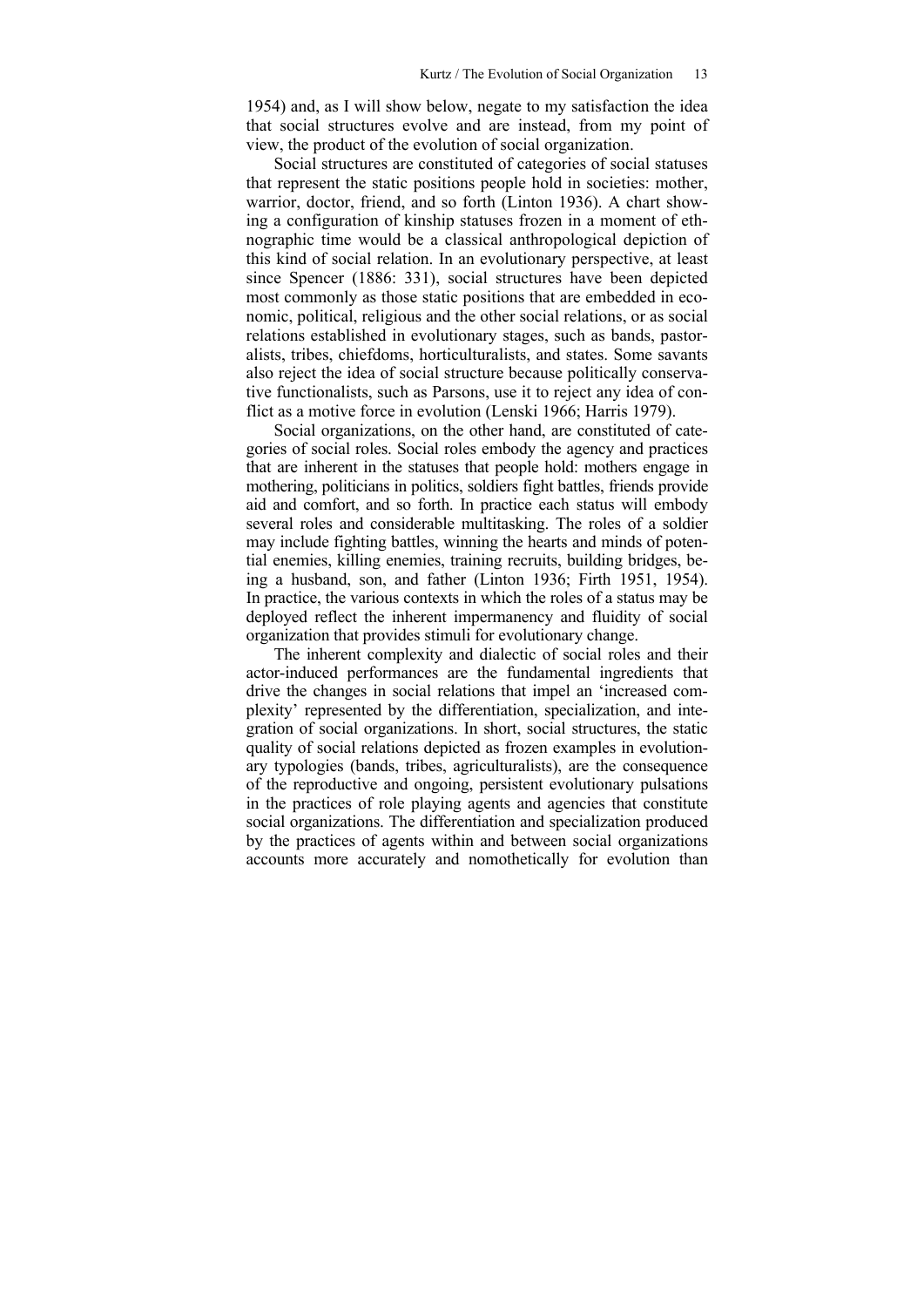the accumulation of complementary culture traits. A model to depict the evolution of social organization requires an epistemological foundation that lends itself to the praxis of data and theory.

### **SOCIAL ORGANIZATIONS AND EVOLUTION**

#### **Epistemology**

Strategies by which evolutionists gather and organize ethnographic data – the epistemological foundation of the evolution paradigm – to render them applicable to a problem are under-developed and capricious. It is not unusual for practitioners to neglect to inform how ethnographic data is procured to enable it to be processed into explanations regarding evolution and the maintenance of life and identity. But it is essential for evolutionist anthropologists to control a body of ethnographic data. There are few acceptable short cuts to the collection of these data.<sup>14</sup>

Y. A. Cohen was, arguably, one of the most ethnographically informed anthropologists. He acquired his ethnographic data the old fashioned way – he read most of it himself, at least early in his career. He began to acquire the ethnographic knowledge that led to his series, *Man in Adaptation* (1968a, 1968b, 1971 and other publications), during an appointment early in his career at a research institute. He continued thereafter to augment this knowledge. Later in his career he did this with the assistance of graduate students.<sup>15</sup>

When Claessen and Skalník (1978) initiated the 'early state project' they were, arguably, the most transparent in revealing how to collect and interpret data. In compiling *The Early State* volume, they obtained ethnographic data on 20 'early states' from contributors who provided the ethnographic data chapters to the volume. Each contributor was requested to supply specific information on a number of traits that Claessen and Skálník extrapolated from ethnographies on preindustrial state formations. From these data, Claessen (1978) established an evolutionary taxonomy of inchoate, typical, and transitional early states. He continued to augment these data and rely on them for a number of subsequent volumes and publications on the 'Early State Project'.

Below I shall suggest a research strategy that will elicit data (see Appendix)<sup>16</sup> on the social organizations related to the spheres of institutionalized social activity that constitute human societies and organize these data taxonomically (Table 1). The result of this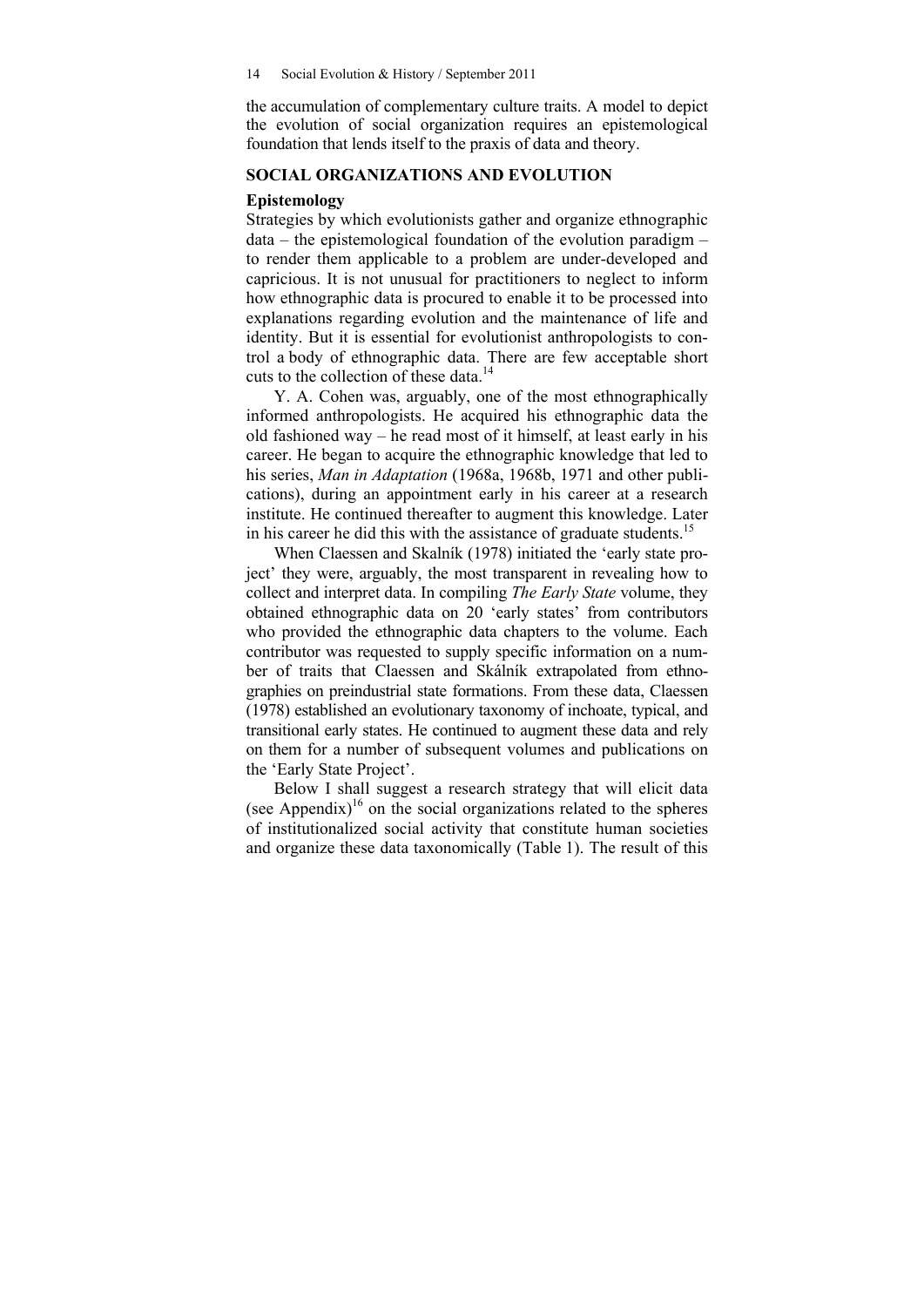exercise will reveal a model of the general evolution of social organizations from least to most differentiated, specialized, and integrated.<sup>17</sup>

*Table 1* 

| <b>LEVELS</b>                          |                                 | Spheres of Institutionalized Social Activity |                                                                                                                                                                    |                                                           |  |  |  |  |  |
|----------------------------------------|---------------------------------|----------------------------------------------|--------------------------------------------------------------------------------------------------------------------------------------------------------------------|-----------------------------------------------------------|--|--|--|--|--|
| Socio-<br>Technological<br>Integration | Exploitative<br>Technologies    | Economies                                    | Marriage<br>Social<br>Social<br>Education<br><b>Politics</b><br>Religion<br>Family<br>Control<br>Change<br>Stratifi-<br>(Conformity)<br>Kinship<br>(Law)<br>cation |                                                           |  |  |  |  |  |
| Post-<br>Industrial                    | Ŷ.                              |                                              |                                                                                                                                                                    |                                                           |  |  |  |  |  |
|                                        | Liminal Phase                   |                                              |                                                                                                                                                                    |                                                           |  |  |  |  |  |
| Industrial                             | <b>Fossil Fuels</b><br>Machines |                                              | high role and institutional<br>differentiation/specialization                                                                                                      |                                                           |  |  |  |  |  |
| Agricultural                           | Irrigation                      |                                              |                                                                                                                                                                    |                                                           |  |  |  |  |  |
|                                        | Plow                            |                                              |                                                                                                                                                                    |                                                           |  |  |  |  |  |
|                                        | Predatory                       |                                              | Social Organizations (Culture)                                                                                                                                     |                                                           |  |  |  |  |  |
| Pastoralism                            | Transhumance                    |                                              |                                                                                                                                                                    |                                                           |  |  |  |  |  |
|                                        | Herding                         |                                              | Maintenance of Life - Maintenance of Identity                                                                                                                      |                                                           |  |  |  |  |  |
|                                        | Intensive 60%+                  |                                              |                                                                                                                                                                    |                                                           |  |  |  |  |  |
| Horticulture                           | Medium 30-60%                   |                                              |                                                                                                                                                                    |                                                           |  |  |  |  |  |
|                                        | Low 10-30%                      |                                              |                                                                                                                                                                    |                                                           |  |  |  |  |  |
| Hunting<br>and                         | Sedentary                       |                                              |                                                                                                                                                                    |                                                           |  |  |  |  |  |
| Gathering                              | Nomadic                         |                                              |                                                                                                                                                                    | low role and institutional differentiation/specialization |  |  |  |  |  |

**A taxonomic classification of levels of integration** 

The first step requires the selection of a sample of ethnographies related to the levels of integration identified in Table 1. One ethnography representative of each level of integration will provide more ethnographic data than most anthropologists control and the sample can be augmented over time. The second step involves extracting the ethnographic data that are related to the institutionalized spheres of social activity (economics, politics, *etc.*) in Table 1 for each society in the sample. When the collection of data is complete they should show that nomadic hunters and gatherers and industrial state formations represent, respectively, the least and most differentiated, specialized, and integrated levels of integration. Sedentary foraging, horticultural, pastoral, and agricultural societies represent intermediate levels.

At the height of the neo-evolution renaissance, Leach (1961) condemned evolutionist research strategies and the taxonomies they often produced. He argued that evolutionists merely pigeon-holed data and equated their research strategies to butterfly collecting. Leach's argu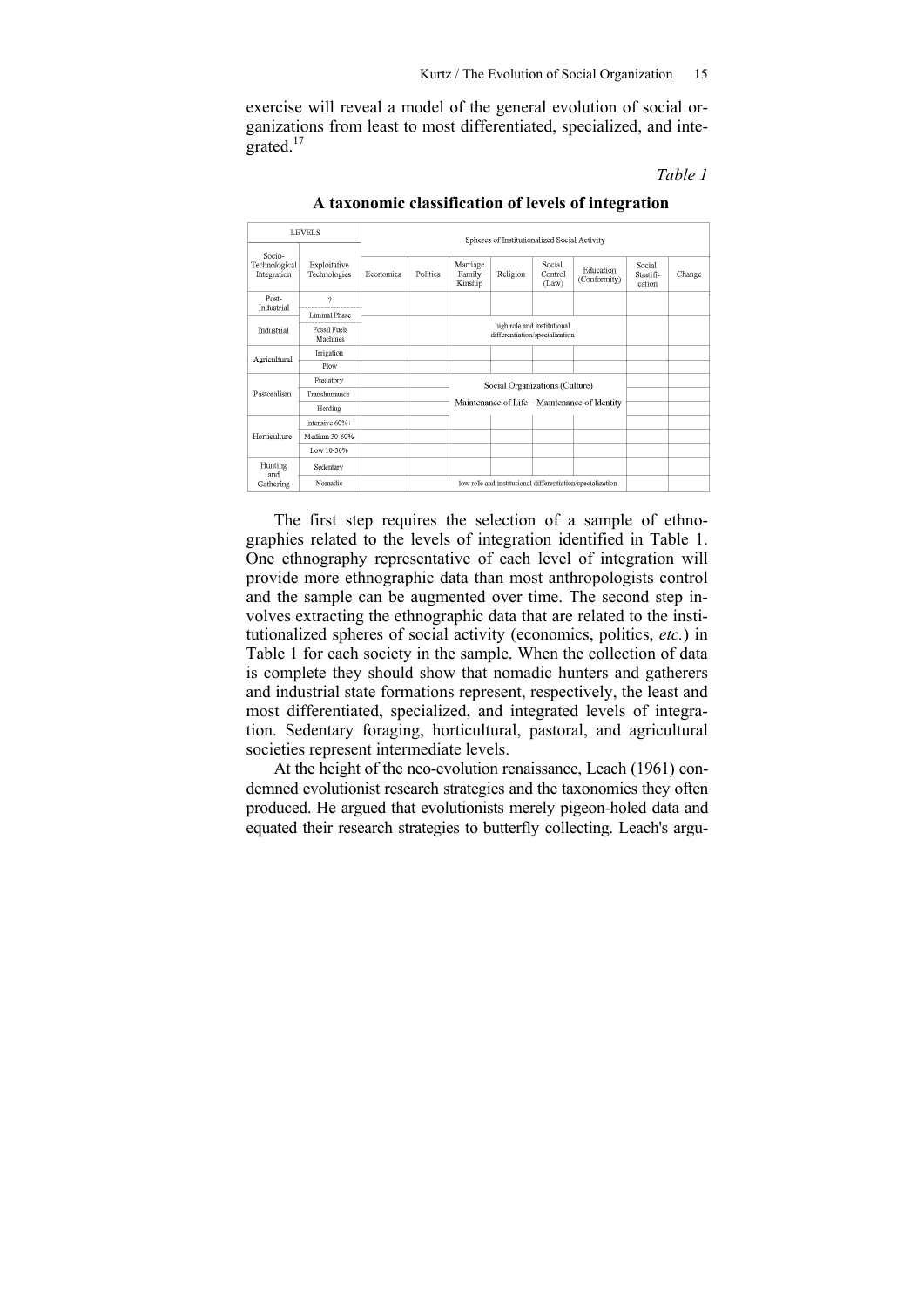ment refers more to the  $19<sup>th</sup>$  century evolution than the neo-evolution of the mid-twentieth century.

In the  $19<sup>th</sup>$  century the ethnographic record was just beginning to expand. Many of the taxonomies generated by these data were speculative creations. Many were based on the presumption of a unilineal evolution through which all human societies were thought to have passed. Others were dedicated to discovering the historic origin of specific cultural traits, such as incest, the family, and religion. Some were simply fanciful. By the early  $20<sup>th</sup>$  century the 19<sup>th</sup> century evolution paradigm had collapsed under attacks from cultural relativists, epistemological vulnerability, and, perhaps most significantly, its association with Marxist thinking.

The epistemology of the neo-evolution of the mid-twentieth century was established on a more precisely developed body of ethnographic data and ethnology. The problems addressed by the neoevolution paradigm remained broadly the same as that of its 19<sup>th</sup> century predecessor: how to demonstrate and account for the evolution of human societies and cultures. The methodology used to accomplish this, the praxis of theory and data, was more scientifically rigorous and nomothetically oriented. Various taxa, the state for example, and larger taxonomies, such as Table 1, provided mechanisms either to generate inductively or apply deductively hypotheses to explain the reproduction of recurrent features of social and cultural phenomena.<sup>18</sup>

The taxonomy represented by the levels of integration (Table 1) is, like other taxonomies, merely a heuristic device to make sense out of a disparate body of data. In anthropology, ethnographic data provide the epistemological foundation from which evolutionist anthropologists constructed evolutionary taxonomies. In the evolution paradigm established by Service (1962), bands, tribes, chiefdoms (and subsequently states), represent the taxa of one taxonomic classification. Each taxon, bands for example, represents a predictable range of recurrent social organizations wherever the taxon is found worldwide. An anthropologist informed by ethnographic data ought to be able to describe and analyze in detail the social organizations and pertinent culture traits associated with the various taxa.

Cohen (1969) was a past-master at this exercise. For example, in one paper he used ethnographic data to establish a taxonomy of incorporative and expropriated state formations. He then used ethno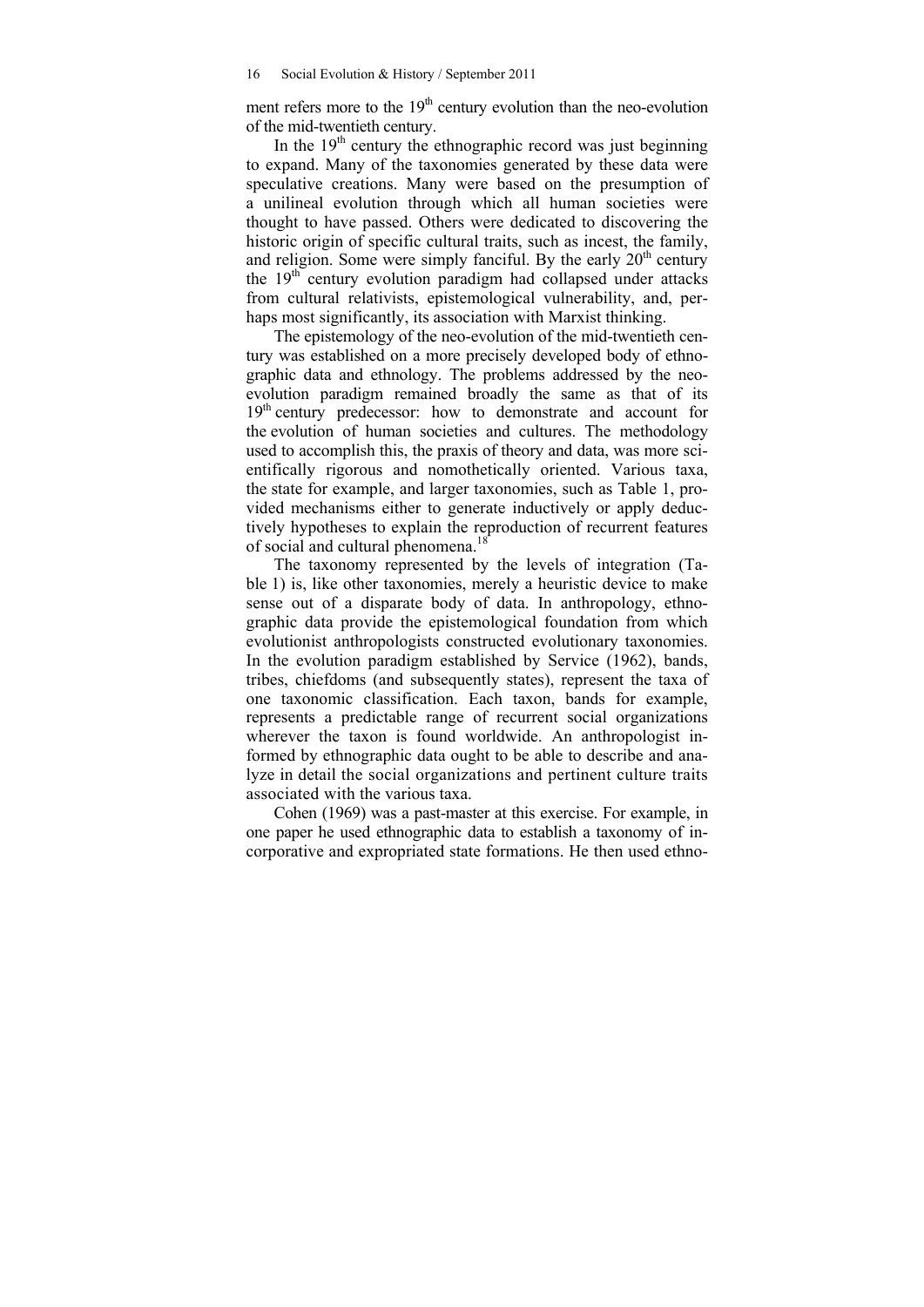graphic data to explain how practices related to adultery, incest, and celibacy accounted for differences between each taxon. Analyses of urban states in the Old and New Worlds allowed Adams (1966) to explain recurrent regularities in the evolution of cities and help to disprove Wittfogel's (1957) hypotheses that the origin of state formations relied on the development of irrigation. Other evolution problems may require a different classification, such as the evolution of state formations (Claessen 1978), or none at all, such as the origin of the state (Carneiro 1970; Service 1975). In the neo-evolution paradigm the causes of evolution became less imaginary and more nomothetically directed.

#### **Praxis**

The development of an extensive ethnographic record in the first half of the  $20<sup>th</sup>$  century provided the ethnographic and taxonomic epistemological foundation for the development of the neo-evolution paradigm that emerged in the 1960s. This foundation enabled the modern praxes by which anthropologists related data and theory to explain an array of evolutionary phenomena. Among others, these include the origin of state formations (Carneiro 1970) and their subsequent evolution (Claessen 1978; Grinin 2008), the emergence of social stratification and the hitherto unrecognized significance of the ramage as a component of social stratification (Kirchoff 1959 [1955]; Firth 1957; Sahlins 1958; Lenski 1966; Fried 1967), the 'revolutions' related to the evolution of civilizations (Ribeiro 1968), and the adaptations populations make to the energy harnessed by their socio-technological formations (Cohen 1968a, 1968b, 1971, 1983). The fundamental problem to which the evolution paradigm remains dedicated is an explanation of the cause(s) of the evolution of social organization.

**Cause.** The cause(s) of evolution has been an especially nettlesome problem for evolution theory. Service (1971) resolved this issue in part when he argued convincingly that there is no single prime mover of evolution. Still, there is a strong predisposition among evolutionists to rely on materialist explanations of evolution.

White (1949, 1959) suggested the original proposition that the amount of energy harnessed by a society's technology is the driving force of evolution. He argued this without developing the finer discriminations that a taxonomic classification might provide to demonstrate this hypothesis. He relied instead on a 'general' flow model of evolution to make his case. Cohen developed a materialist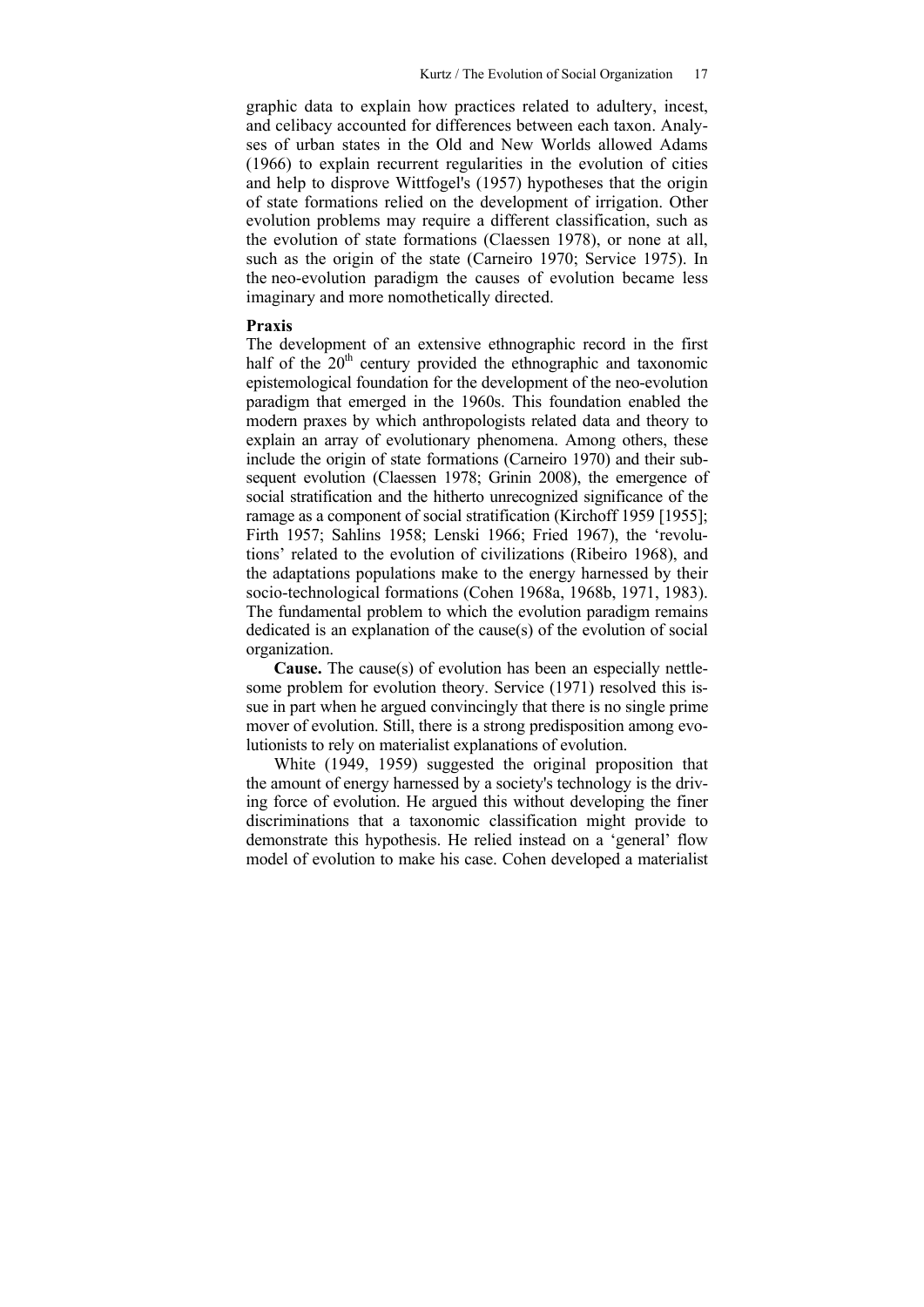approach to evolution based on the idea of adaptation, 'the key mechanism in the evolutionary process' (Cohen 1971: 3). Cohen (1968a, 1968b) argued that societies and culture evolve as they adapt to their environments in direct relationship to the ability of a population to use a specific technology, such as digging sticks, hunting and gathering, industry, irrigation, or domesticated animals, to harness energy in an environment. Harris' (1979, 1997) developed the idea of cultural materialism to argue the hypothesis, noted earlier, that institutions (structures) and ideologies (superstructures) evolve in response to the ability of technologies related to modes of production to harness energy (infrastructure).<sup>1</sup>

These models support Carneiro's (2002, 2003) Marxist argument that materialist approaches have provided the most powerful explanation for change in the evolution paradigm. But they allow the mistaken idea that materialist factors – technologies and energy sources, for example – are irrefutable causes of evolution. This is not so. Materialist factors only establish a correlation between techno-energy factors and the evolution of social organizations. Correlations are not necessarily causes.

There are those who think that current materialist formulations for evolution are simply more sophisticated concatenations of preexisting idea that have matured as old wine in new bottles. They seek other, less correlative and more direct triggers for evolution, such as structural impulses (Claessen 2000) or the role of the active agent (Roscoe 1993). Two models have been suggested recently that attempt to account for less materialist evolutionary triggers: $20$ The Complex Interaction Model (CIM hereafter) and the genetic pulse. The CIM is the product of work by Professor Claessen and various collaborators (Cleassen 2000, 2006; Claessen, Van de Velde and Smith 1985; Claessen and Van de Velde 1987, 1991; Claessen and Oosten 1996; Claessen and Van Bakel 2006). The genetic pulse was suggested by Kurtz (2001, 2004). Each model considers how and why evolution takes place.

**The CIM** represents a 'general model of evolution' that is intended primarily to account for how 'socio-political organizations' evolve (Claessen 2000: 155). Because some societies, such as nomadic foragers, do not have identifiable political structures the CIM focuses on the political evolution of chiefdoms and early state formations for which political structures may be identified ethnographically (Claessen, Van de Velde and Smith 1985; Claes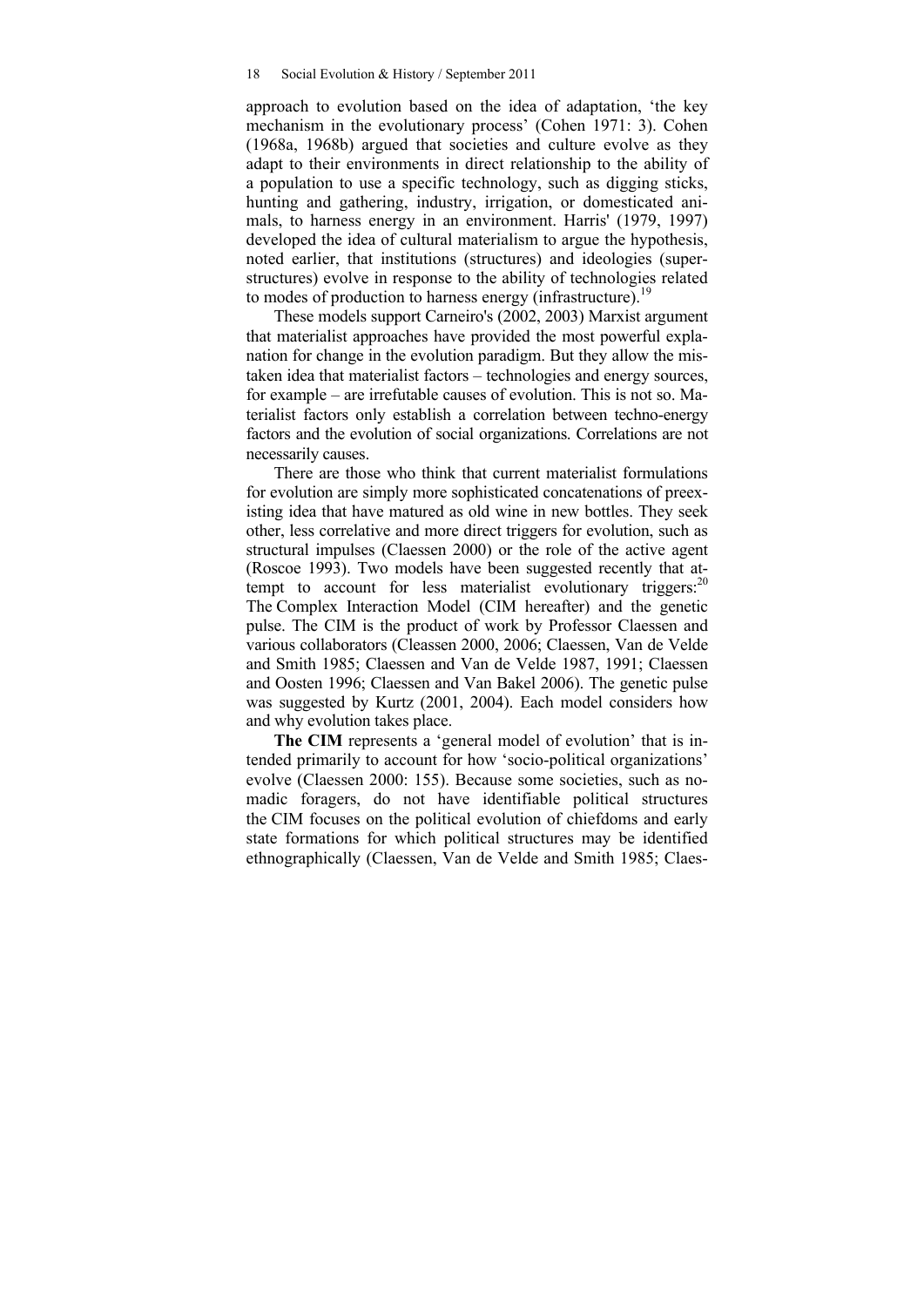sen 2000: 162). In one context the CIM accounts for the evolution of chiefdoms and states in general. In a second context the CIM account for the evolution of chiefdoms and states that occur as 'streams' in specific geographic areas of the world (Claessen 2000; Claessen and Van Bakel 2006).

To explain how evolution takes place in chiefdoms and state formations the CIM relies heavily on the interaction of four primary factors. These include the 'format of the society' (also identified as the 'societal format'), economy, ideology, and socio-political organization. The format of the society refers to the relationship between the size of the population and its means of production and provides the framework within which evolution occurs. To determine evolution through the CIM it is necessary to establish the nature of the interaction between these factors. This, admittedly, is difficult (Claessen 2000: 155–156, 161). To develop the CIM to account for the evolution of early states and chiefdoms Claessen and his collaborators demonstrate the varying and reciprocal influence of the factors that determine how their interaction triggers evolution.

In one test case that demonstrated the power of the CIM as a general model for the evolution of early states, Claessen, Van de Velde and Smith (1985: 255; also see Claessen 2000: 155) determined that the reciprocal influences of 'ideology, format of the society, and ... the economy (created) the conditions under which socio-political organization emerges ... (and trigger) ... more elaborate development' (Claessen 2000: 155). In this example 'sociopolitical organization became the fourth factor ... which influenced the other three ... as a co-determinant' and resulted in evolution (*Ibid.*). Apparently non-evolutionary changes may occur as a result of the interaction of factors related to the economy, social format and ideology. But evolution, understood here as changes in the complexity of social structures associated with these three factors, occurred only when sociopolitical organization was injected into the equation (*Ibid.:* 155; Claessen 2006: 9). Claessen (2000) and his collaborators also postulated that evolution would occur when the four primary factors of the CIM interacted reciprocally with other secondary factors, such as the physical environment (water, soils) and social environment (neighbouring societies).

In other contexts Claessen and various collaborators hypothesize that the CIM may account for evolutionary regularities and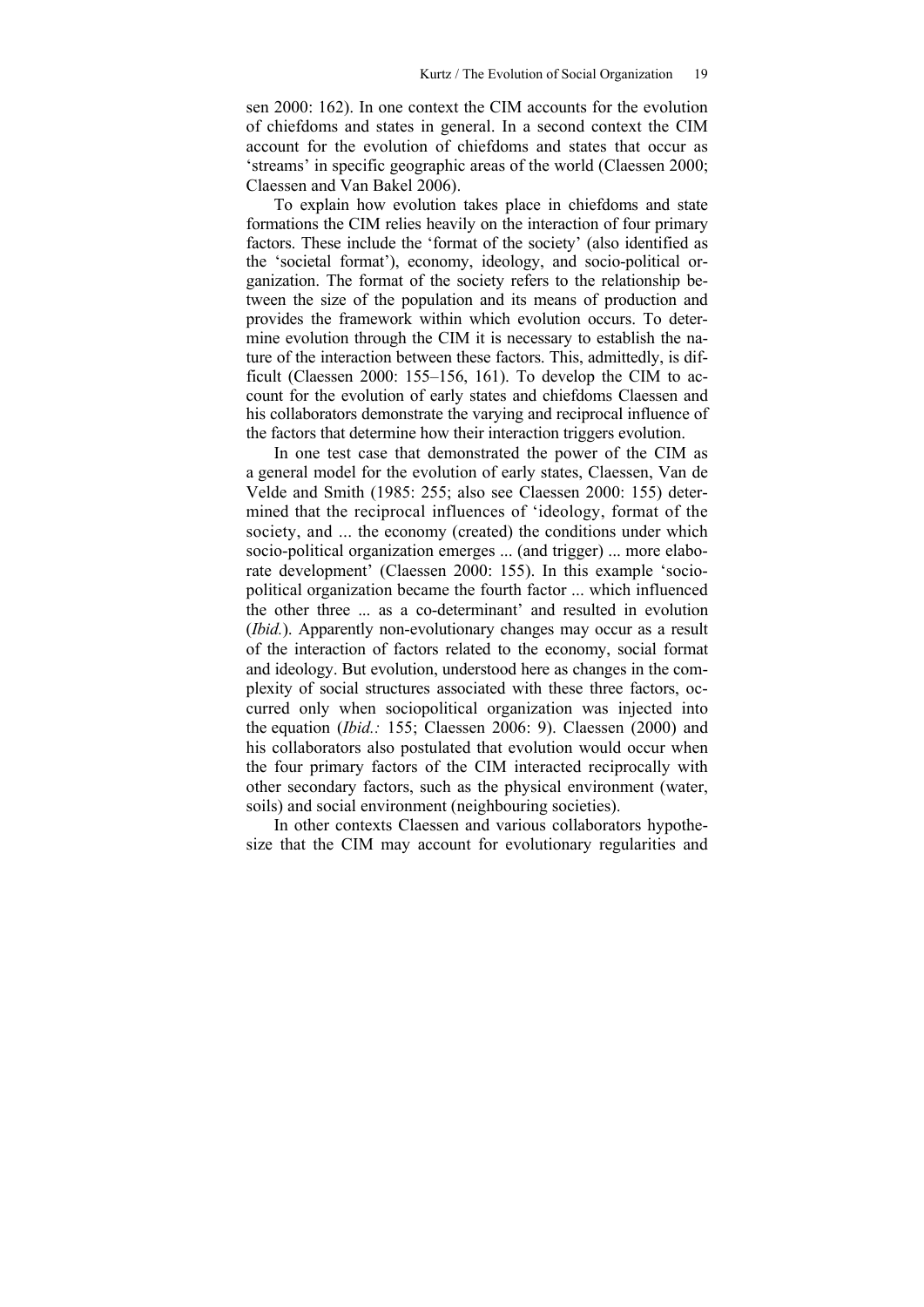differences in 'streams' of political organization in different parts of the world. In this context the CIM approximates Steward's demonstration of how the 'culture core' composed of social, political and religious patterns are the consequence of subsistence activities and economic arrangements in multilinear courses of evolution (Steward 1955: 37). In a specific example, Claessen and Van Bakel (2006) demonstrate how the interaction among the four major factors and secondary factors of the CIM influenced streams of political evolution in Africa and in Oceania.

To the credit of Claessen and his collaborators, they do inject the role of the agent in evolution into the model of the CIM to explain why evolution takes place. With rare exception (Roscoe 1993; Kurtz 2001, 2004, and below) this aspect of evolution has been slighted. Under the influence of the CIM they address the role of the agent in two contexts.

In the first and most general accounting of the agent in evolution the CIM relies on a human choice model as a response to problems related to providing for human necessities: food, clothing, shelter, protection. In this argument people in general make choices on how to cope with survival based upon preceding conditions that influence subsequent conditions: 'action invokes reaction (that) set off a series of continual changes' (Claessen 2006: 13; also see *Idem* 2000: 163ff.). In the second context the CIM acknowledges the possible role of the 'great man or woman', such as Jeanne d'Arc or Jenghis Khan, to stimulate evolution is specific historic or evolutionary contexts (*Idem* 2000: 161ff.).

The CIM works best as an explanation of evolution at a high level of abstraction. To demonstrate how the CIM works 'in concrete cases, the factors given are insufficiently specific' (Claessen 2000: 155). But then evolution is not usually construed in terms of individual societies. Instead almost all evolutionary models are designed to offer explanations at a high level of abstraction. The model of the genetic pulse is no different. But in some contexts it does differ significantly from the CIM.

**The genetic pulse** does not represent a 'general model' of evolution, nor is it concerned specifically with the evolution of sociopolitical evolution. Instead the genetic pulse suggests a model of general evolution within which political evolution occurs as a component of the general pattern. It argues that the causes of general evolution are, in any specific or even general way, largely unknown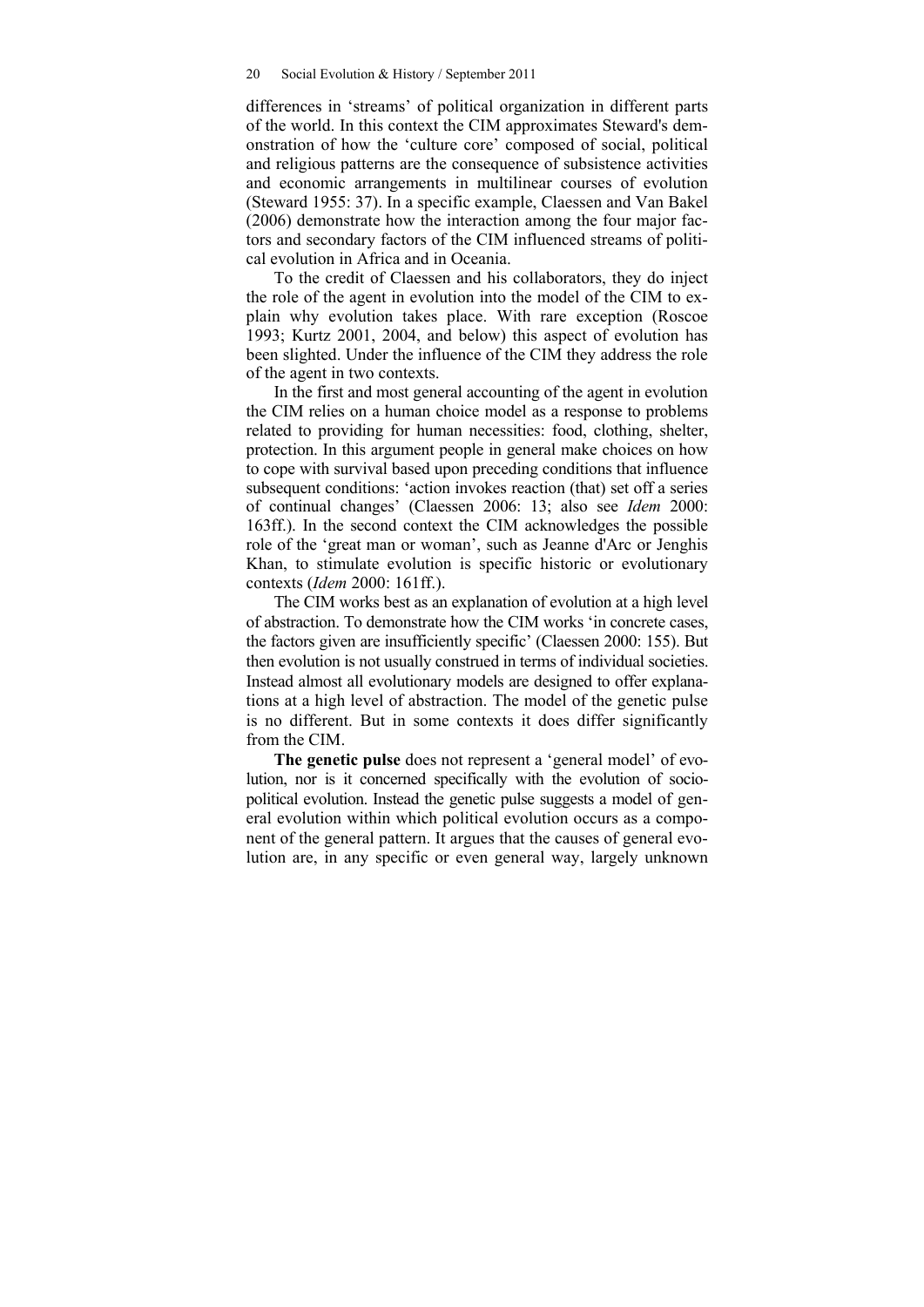and unknowable. How to account for evolution given these postulations is the problem the genetic pulse addresses.

The genetic pulse postulates that 'no single force moves evolution. Instead sundry forces are always at work at any given historical moment and at any given historical moment some forces will be more important than others. But none works to the exclusion of others (Kurtz 2001: 138). The forces that stimulate evolution in the genetic pulse represent a 'congeries of impulses that emanate from the dynamic interactions of material elements, environmental conditions, ideational constructs, and human practices' (*Idem* 2004: 155). Within that congeries of sundry evolutionary forces, two factors represent constants that are central to and rely on the practices of human agents involved in material and ideational dimensions of the pulse. These constants refer to contradictions in social relations and practices related to hegemonic culturation (*Idem* 1996a, 1996b, 2001, 2004). Each of these factors privileges the role of the agent in evolution. The agents' engagement with social contradictions informs why evolution takes place and, as a critical cultural component of hegemonic culturation, how it takes place. I also introduce liminality as a temporal-spatial dimension of evolution within which the sundry forces of the genetic pulse interact dynamically to stimulate the evolution of social organizations.

**Contradictions** in social life refer to those discrepant principles and practices that are characterized by two or more entities that are constituted by virtue of being integral and mutually interdependent features of a social organization and, therefore, potentially in conflict by virtue of their relationship (Callinicos 1988). Because of their potential to evoke conflict, social organizations become both the medium for and the outcome of the practices of agents dedicated to resolving contradictions that are inherent in all social organizations (Giddens 1979). The driving agency of the genetic pulse – why social organization evolves – results from the feedback between contradictions and their resolutions. As contradictions in social organizations are either resolved (rare) or satisfactorily adjusted to extant circumstances, other contradictions emerge that again demand eventually the attention of human agents. Evolution may not be the immediate consequences of an adjusted or resolved contradiction. But over time the accumulation of these adjustments, their relation to other elements of the pulse, and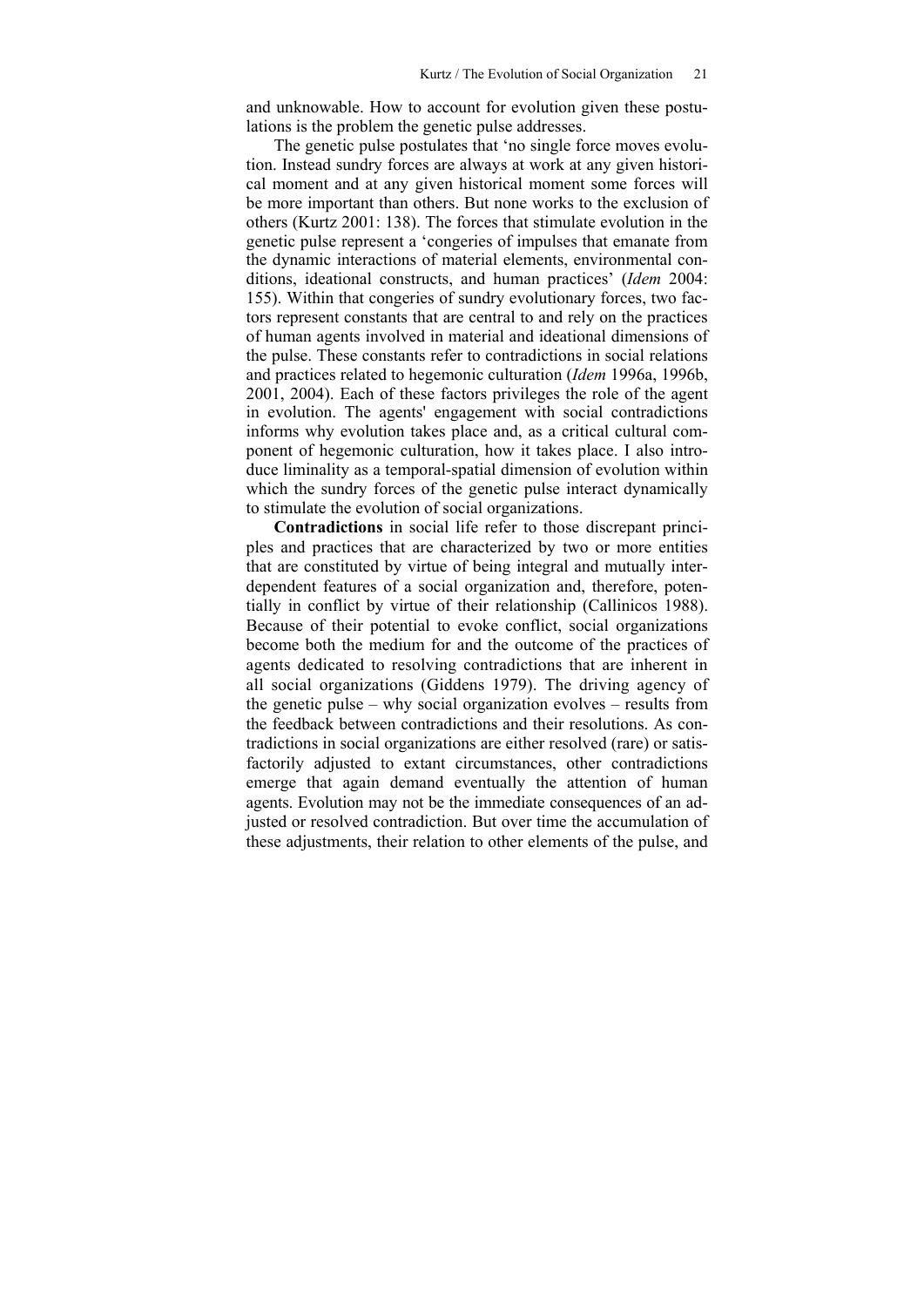their fixes result in the qualitative changes that indicate evolution (Giddens 1979; Roscoe 1993; Kurtz 2001, 2004).

This approach challenges Carneiro's Marxist-based argument that material forces alone drive evolution. In defence of a materialist causality in evolution Carneiro asserts that 'ideas are not uncaused causes' (2002: 96). This kind of thinking represents 'a misdirected scholarly orthodoxy and epistemological bias' (Kurtz 2004: 151). A logical response to Carneiro's materialist bias is that neither are material forces uncaused causes. Even culture, conceptualized differently from the Tylorian prejudice that attends most evolutions thinking, may be implicated as an evolutionary force. I demonstrate this below.

**Hegemonic culturation** refers to the interface of hegemony as an 'intellectual and moral leadership' (Gramsci 1971:  $57$ )<sup>21</sup> and the idea of culture as 'the exercise of thought, the acquisition of general ideas, the habit of connecting cause and effect ... enlivened by organization' (*Idem* 1917: 44, cited in Buttigieg 1987: 20). Hegemonic culturation refers to the practices by which hegemonic agents (cultural hegemons) – leaders, influentials, intellectuals (from ruling and subaltern classes), associations, social categories – use power constituted of material and ideational resources to exert influence and inculcate through their rhetoric, discourses, and actions ideas that motivate populations to become aware of and change their socially and culturally constructed ways of understanding how things ought to happen, that is their culturally engrained 'habit of connecting cause and effect' (*Ibid.*). Contradictions that demand resolution by hegemonic agents emerge most critically at the interface of those conditions where those who see no need to change and those who do engage their mutual power resources in conflict.<sup>22</sup>

In short, the practices of hegemonic agents and culture itself – that agency of ongoing change in a populations' perceptions and comprehensions of cause and effect in their actions and social relations – helps to drive the evolution of social organization (see Kurtz 2004). This is difficult to accomplish precisely because changes in culture require people to change how they think things should happen! There are conditions under which contradiction resolution and hegemonic culturation (and the  $CIM$ )<sup>23</sup> are likely to be most effective. I postulate that the impact of contradiction resolution and hegemonic culturation is most likely to initiate evolution when they occur with other sundry agencies of the genetic pulse in the interstitial limens between extant and as yet unformulated so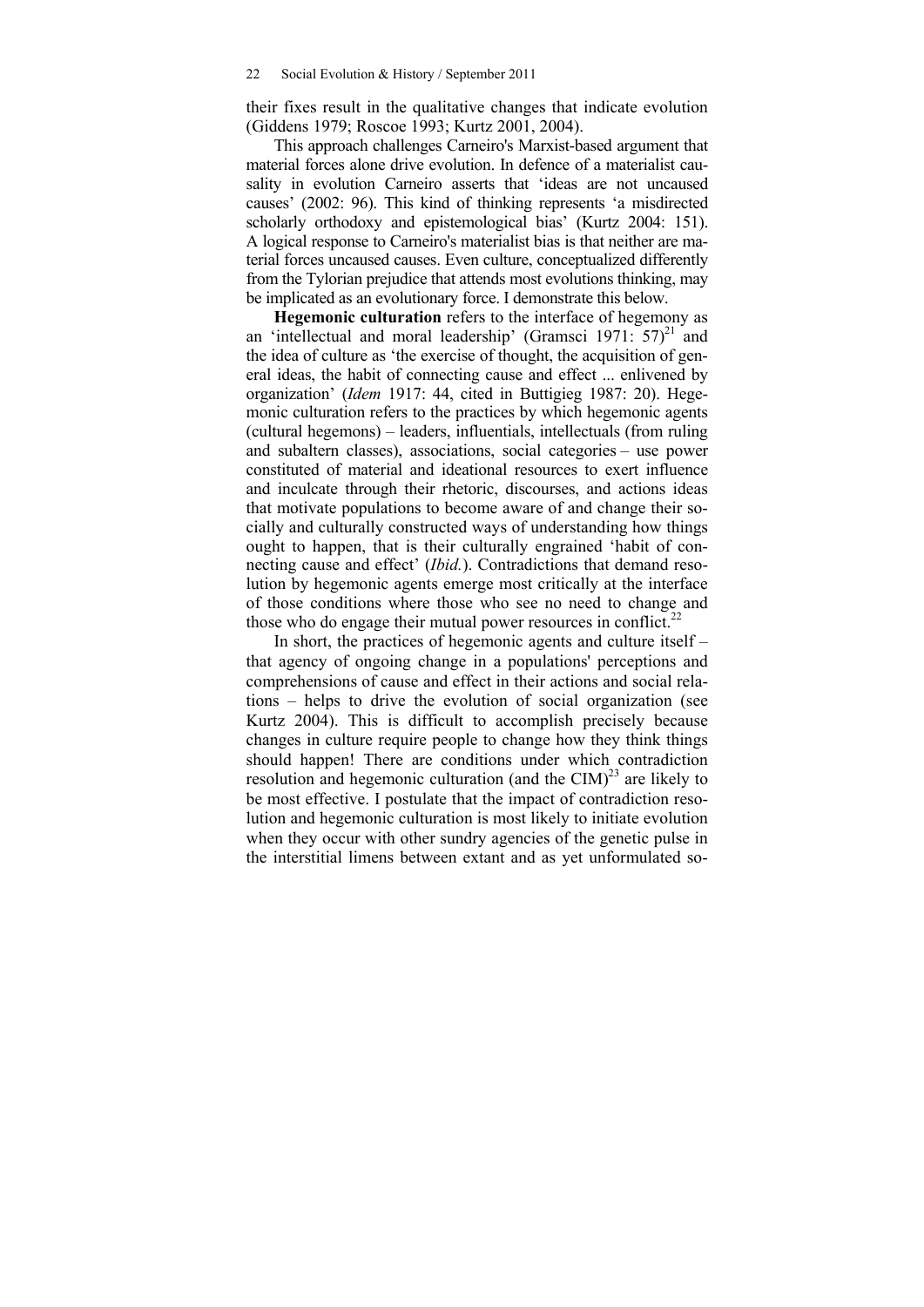cial organizations and cultures (Turner 1969, 1974, 1979; Kurtz 1996, 2004).

**Liminality** refers to the condition that occurs at those real and abstract points in space and time – limens – when the viability and coherence of existing social organization are challenged and contradicted by newer, crystallizing organizations (Turner 1969, 1974, 1979). $^{24}$  Limens are those abstract spaces where structures, organizations, and identities become less coherent and obvious; where social and cultural forces in the genetic pulse may evoke change in practices, material objects, organizations, symbols, meaning, and values that birth a different sociocultural reality than that which existed before entry into the limen.

Liminal phases are difficult to depict graphically. In general they are the spaces indicated in Table 1 by the lines that exist between institutions, politics and religion, for example, and taxa of evolutionary classifications, such as industrial and post-industrial formations. In Table 1, I use dotted lines instead of a solid line to convey an example of a liminal space between an industrial and post-industrial level of integration. Within that limen I suggest that a post-industrial level of integration is incubating and growing to challenging gradually the social organizations and cultures that characterize the existing industrial stage of evolution.<sup>25</sup>

We know very little of what takes place in the limen that might lead to the threshold of an identifiable evolutionary stage. I postulate that the limen between evolutionary taxa, such as industrial and post-industrial levels of integration, represents the zone in which the activities and power of agents become significant in evolution. They strive to resolve contradictory relations and hegemonically enculturate populations that inhabit the limen so that one adaptation gradually gives way to another. It is in these liminal interstices that the practices of hegemonic agents – the genetic pulse in general – alter organizational forms sufficiently that when they cross the liminal threshold and emerge they are constituted of different organizations than those that entered the limen and are adapted to a different, theoretically more complex institutional framework. The nineteenth century evolutionists sought the historical origins of cultural traits. The limen provides the context in which the origin of social organizations is the result of 'nomothetic practices (that give rise) to a type of institution under a set of recurrent conditions' (Harris 1979: 78, parenthesis inserted).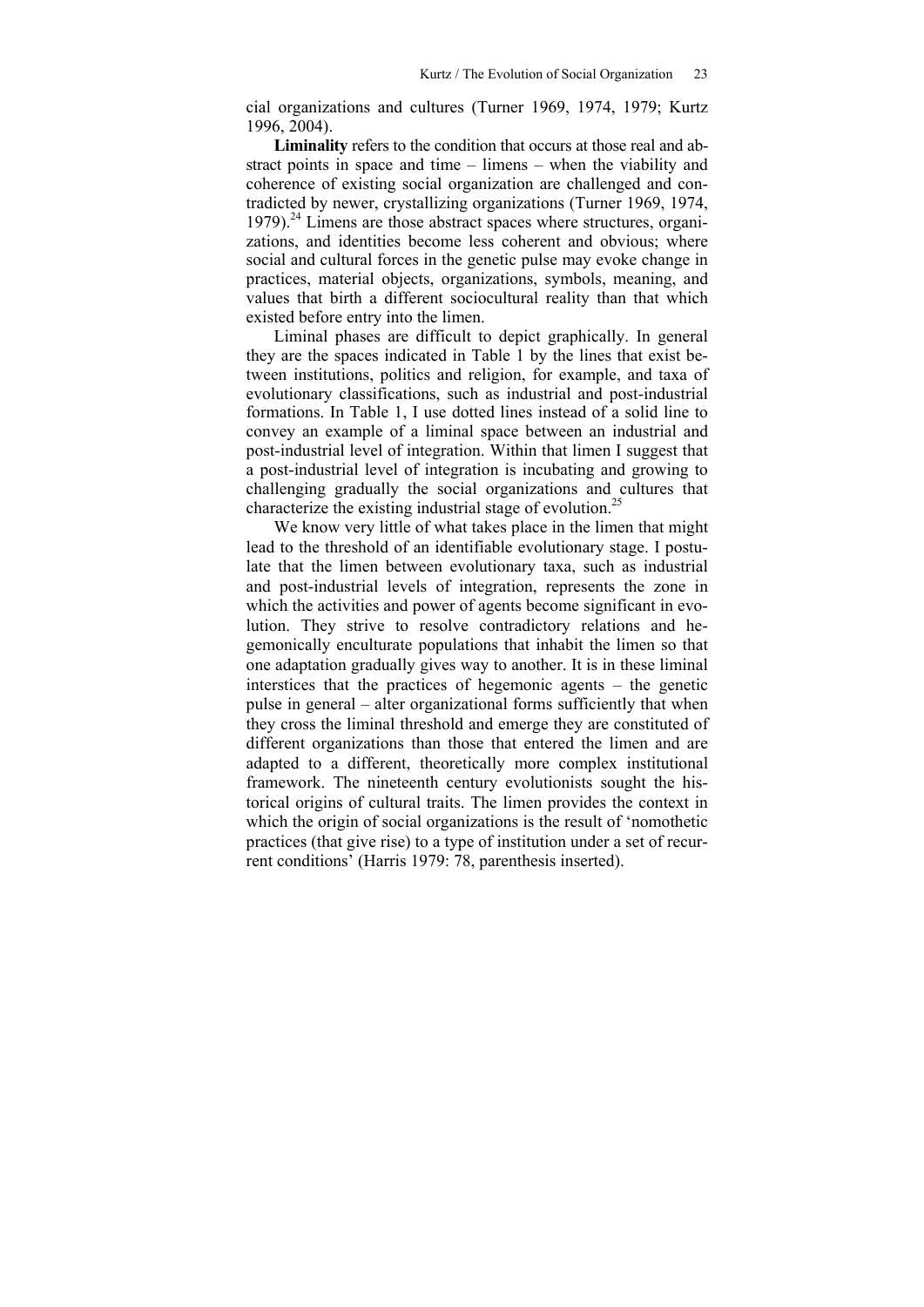In an evolutionary context, liminal spaces provide the source for the origin of different social and cultural condition. They may occur between evolutionary stages, semi-sedentary hunters and gatherers and semi-nomadic swidden horticulturalists for example. They may occur in sociopolitical organizations when big men evolve into chiefs (Kurtz 2004), and in economic organizations when peripheral, underdeveloped markets become developed factor markets (*Idem* 1974). Total societies, usually 'tribal' or pre-agrarian (even industrial) may enter a liminal state that sets it apart from other societies for a time as its members work out problems related to their existence and identities (Turner 1979: 11ff.). Each of these developments share a liminal condition in which something emerges that was qualitatively different from that which entered the limen.

As a cultural force, liminality provides the venue where the dialectic between those who want change and those who resist it results in conflict (Giddens 1979; Roscoe 1993; Kurtz 2001).<sup>26</sup> But the very fact that the dialectic exists connotes a tendency for an institutional complex to transmutate and reintegrate into something else that becomes part of new institutional complex. Limens provide the indeterminate time-space continuum where, under pressure from the genetic pulse, the practices and exertions of power of cultural hegemons resolve contradictions in social organizations that presage the evolution of different social organizations and complementary material and ideational cultural objects.

The model of the genetic pulse may be no less abstract than the CIM. But it does differ in postulations. As I concluded elsewhere (Kurtz 2004), the genetic pulse relies on the synergy of ideas, environmental conditions, interventions by cultural hegemons, material conditions, and an array of other sundry forces. The forces in the genetic pulse that drive evolution do not have equal impact. Change agents exist in all institutions and their change-evoking practices are historically and ethnographically situational, contextual, and contingent (*Idem* 2001: 155). Evolution occurs in different contexts at different times under different circumstances, but in recurrent and regular patterns. Similar to the CIM, the genetic pulse is rooted in complex interactions that involve human agents. But unlike the CIM the genetic pulse accords the human agent a more impelling role in the resolution of contradictions that are universal to the human condition and in the subsequent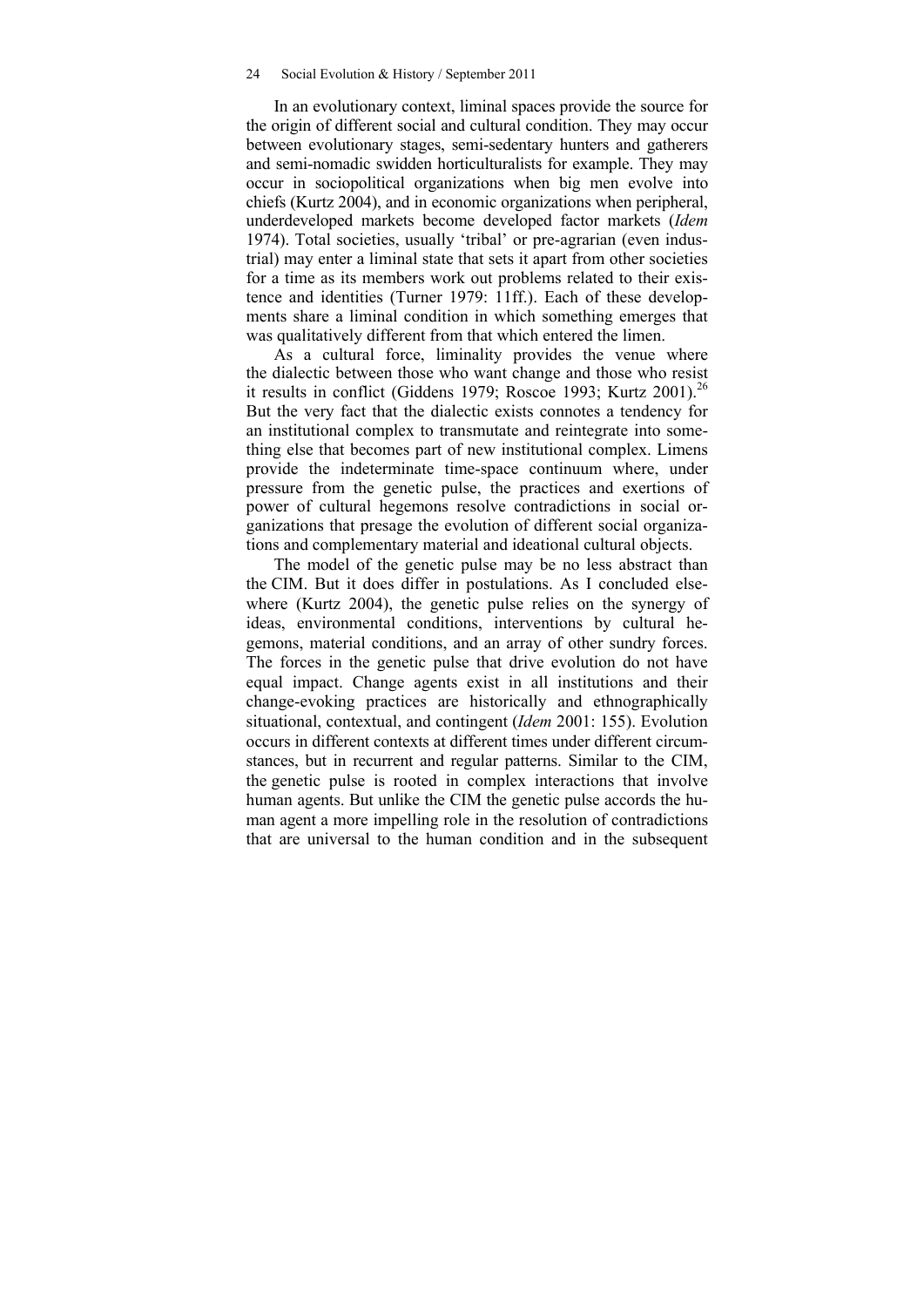evolution of social organizations in all types of societies and cultures.

## **CONCLUSIONS**

This paper is dedicated to the presumption that culture does not evolve. Instead I argue that the evolution of the non-biological aspects of the human condition is better explained by investigating the evolution of social organization. Culture accumulates and may become quantitatively more complex over space and time. But the qualitative changes that distinguish evolution are the consequence of the differentiation, specialization, and integration of the social organizations and the role performances of agents they embody and that are embedded in the institutions that constitute human societies.

As a methodology to explain evolution I pose a number of queries in an attached Appendix. These queries are related to the institutionalized spheres of human activity identified in Table 1 that are common to all human societies. The queries in the Appendix enable the extrapolation of data from the ethnographies that constitute the fundamental epistemology for the evolution paradigm. These data allow the establishment of taxonomic classifications that make sense of the plethora of data the ethnographic record provides. Taxonomic classifications in conjunction with ethnographic data also enable the development of inductive and deductive hypotheses to explain the qualitative changes in human societies over time and space. Anthropologists have developed different strategies to accomplish these explanations. Traditionally most strategies have argued for materialist explanations. I suggest two strategies, the CIM and genetic pulse, which in one form or another provide alternatives to the materialist bias that pervades the thinking of evolutionist anthropologists (also see Roscoe 1993).

The cachet attached to the singular importance of the idea of culture to anthropology is largely an American obsession. It pervades almost all aspects of thinking and research by American 'cultural' anthropologists, which includes almost all American anthropologists. Cultural evolution constitutes one of the field's paradigms, and that too is largely an American construction, even though today the paradigm of cultural evolution has little credibility with American anthropologists other than archaeologists. Current research related to the evolution paradigm is largely a European endeavour. While some European anthropologists still refer to the paradigm as cultural evolution, evolutionary thinking outside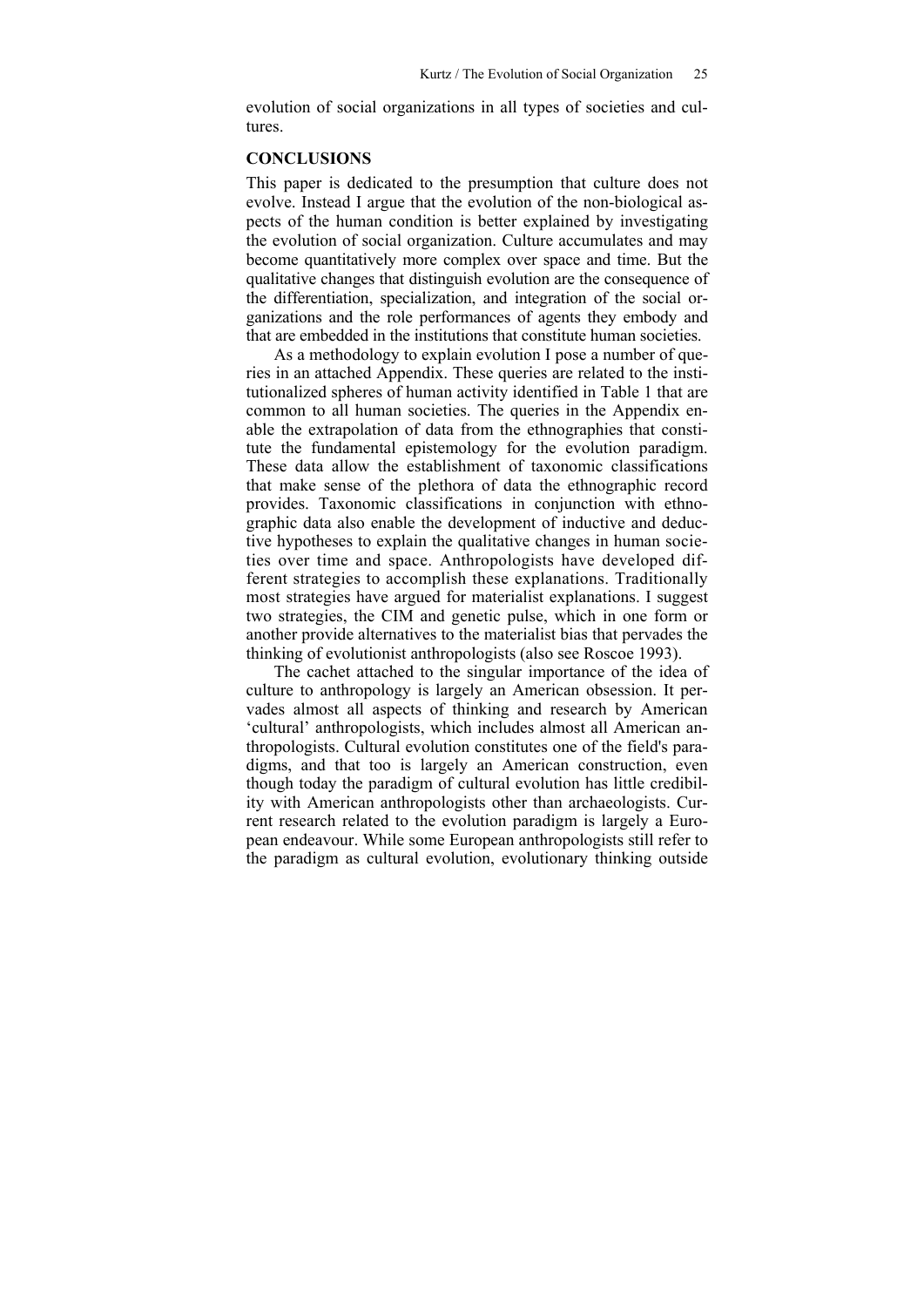the United States is conceived largely as social evolution. This is perhaps nowhere more evident than the journal dedicated to *Social Evolution and History.* The editors of the journal apparently have some deeper insight into evolution than is common among American anthropologists. In this paper I have tried to identify the rationale for the idea of social evolution as it is used by those anthropologists who remain dedicated to the evolution paradigm.

### **NOTES**

<sup>1</sup> Paradigms related to political economy and historical and cultural materialism also are dedicated primarily to concerns regarding the maintenance of life.

<sup>2</sup> I will not engage in a review of the evolution paradigm. That has been done by others (see Harris 1968; Claessen 2000; Carneiro 2003, among others). My intention is to present my point of view on this topic and will rely on the contributions of others only as they related to the problem at hand.

<sup>3</sup> If Professor Claessen (Kurtz personal communication with Claessen 2010) is correct, the idea of cultural relativism and its hostility to evolutionary thinking is not well established in Europe. In the United States cultural relativism emerged under the aegis of Franz Boas as an anti-Marxist intellectual posture that was hostile to the idea of evolution. Stocking (1974: 66) cites Boaz's comment that, 'in ethnology all is individuality' and reminds that by 'individual' Boaz meant individual cultures. Relativism has carried though paradigmatic contexts in American anthropology (historical particularism, structuralism, ethnoscience) to the present where it persists in postmodern thinking. Relativists assume a severe idiographic methodology that decries evolutionary thinking and the comparative method upon which it rests. Relativists hold that the culture associated with each society if unique, not comparable, and grounded in ideational premises that eschew materialist thinking.

<sup>4</sup> Also see Kurtz (1996a, 1996b) for political economic applications of this idea.

 $<sup>5</sup>$  Past doyens of the evolution paradigm are represented by White (1949, 1959),</sup> Steward (1949, 1955), Service (1962, 1971), and Harris (1979). Those from the present include Carneiro (2003), Claessen (2000, 2006), Bondarenko, Grinin, and Korotayev (2002). Among others are Goldschmidt (1959), Lenski (1966), Adams (1966), Cohen (1968a, 1968b, 1971, 1983), Ribeiro (1968), Peacock and Kirsch (1980), Hallpike (1986), Roscoe (1993), and Graber (1995, 2007).

6 Fried's gratuitous comment, 'it may be asked why define culture when we want to talk about political organization? It is precisely because we want to talk about political organization that we define culture' (Fried 1967: 7), is an example of such a rhetorical usage. The definition provided by Peacock and Kirsch – 'culture is a system of logically related ideas and values by participants in a social system which in turn is a system of interacting roles and groups<sup>'</sup> – is curious because it derives from notoriously conservative point of view provided by Talcott Parson's *The Structure of Social Action* (Peacock and Kirsch 1980: 21).

<sup>7</sup> White's (1949: 122) attempt to identify symbols as the core feature of cultural is an exception.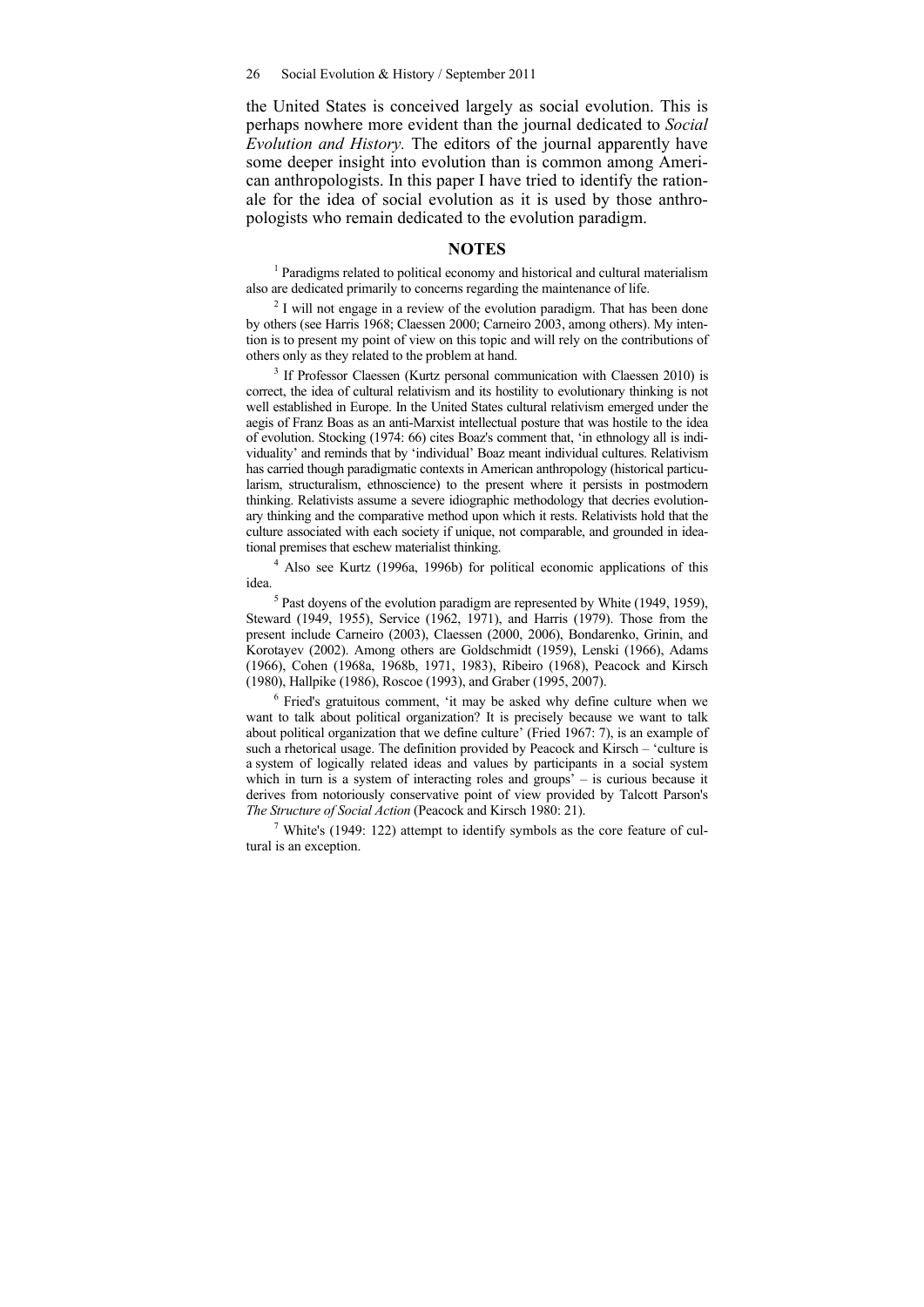<sup>8</sup> Long ago cultural relativists rejected such all inclusive definitions of culture in favour of definitions that relied on more discriminating idealist factors, such as symbols, meanings, ideas, structuralism, mind, and the like.

<sup>9</sup> By 'material' here I mean those ethnographic items that comprise material culture, not a causal force in evolution.

 $10$  See Graber (2007) for a defense of the paradigm of cultural evolution against arguments that favour Darwinian and population genetic approaches to the paradigm. I concur with Graber on this issue, but my criticisms of the paradigm are founded on different premises.

 $11$  Also see Service (1971: 12) for a similar evaluation.

<sup>12</sup> Carneiro (2003: 27) alludes to this change in time and thinking about the idea of evolution.

<sup>13</sup> Carneiro (2003) addresses many of Spencer's idea. All of Spencer's writings are available for perusal on line.

<sup>14</sup> The most complete representation of ethnographic data is provided by the Human Relations Area Files (HRAF). These data are most valuable when used to test theories quantitatively through statistical analyses. The HRAF deprives the anthropologist of the nuances between data and theory – praxis – that derives form the sensitivity for the 'feel' of the data, their context, relationship, impact and extent that is acquired by one's own endeavours to develop an ethnographic sample of one's choosing. The most valuable contributions to the evolution paradigm remain qualitative in their nomothetic impact.

<sup>15</sup> The appendix attached to this paper is largely the result and demonstration of Cohen's ethnographic acumen. As a research assistant to Cohen, I collected data for some of his later projects (Cohen 1969). I also contributed to several of Claessen's subsequent volumes on the early state project.

<sup>16</sup> The topics that comprise the appendix represent a modified and edited version of queries that was distributed by Y. A. Cohen in a graduate seminar on the Evolution of Culture, 1965.

 $17$  The model and data also can explain the evolution of more specific concerns, such as governments and bureaucracies, social stratification, and religions and religious practitioners, and it also is amenable to inductive and deductive nomothetic applications

 $18$  The narrative approach by which White (1959) addresses the general evolution of culture is an exception.

<sup>19</sup> The ethnographic foundation of this model is presented best in various editions of Harris's (*e.g.,* 1997) introductory textbook, *Culture, People, Nature: An Introduction to General Anthropology*. The *emic* and *etic* components of the model are available in Harris (1979: 51–54).

 $20$  Roscoe (1993) suggested a third model for evolution. I do not discuss Roscoe's idea because of lack of space, his minor role as a player in evolution theory, and because I have discussed it in detail elsewhere (Kurtz 2001: 150–153). Roscoe (1993), like so many others (Claessen 2000; Kurtz 2001, 2004; Grinin 2003, 2009; Korotayev 2008; Bondarenko 2005; Grinin and Korotayev 2009), was interested primarily in political evolution. His major contribution was the injection of the agent as motivating force in political evolution. I will return to that later.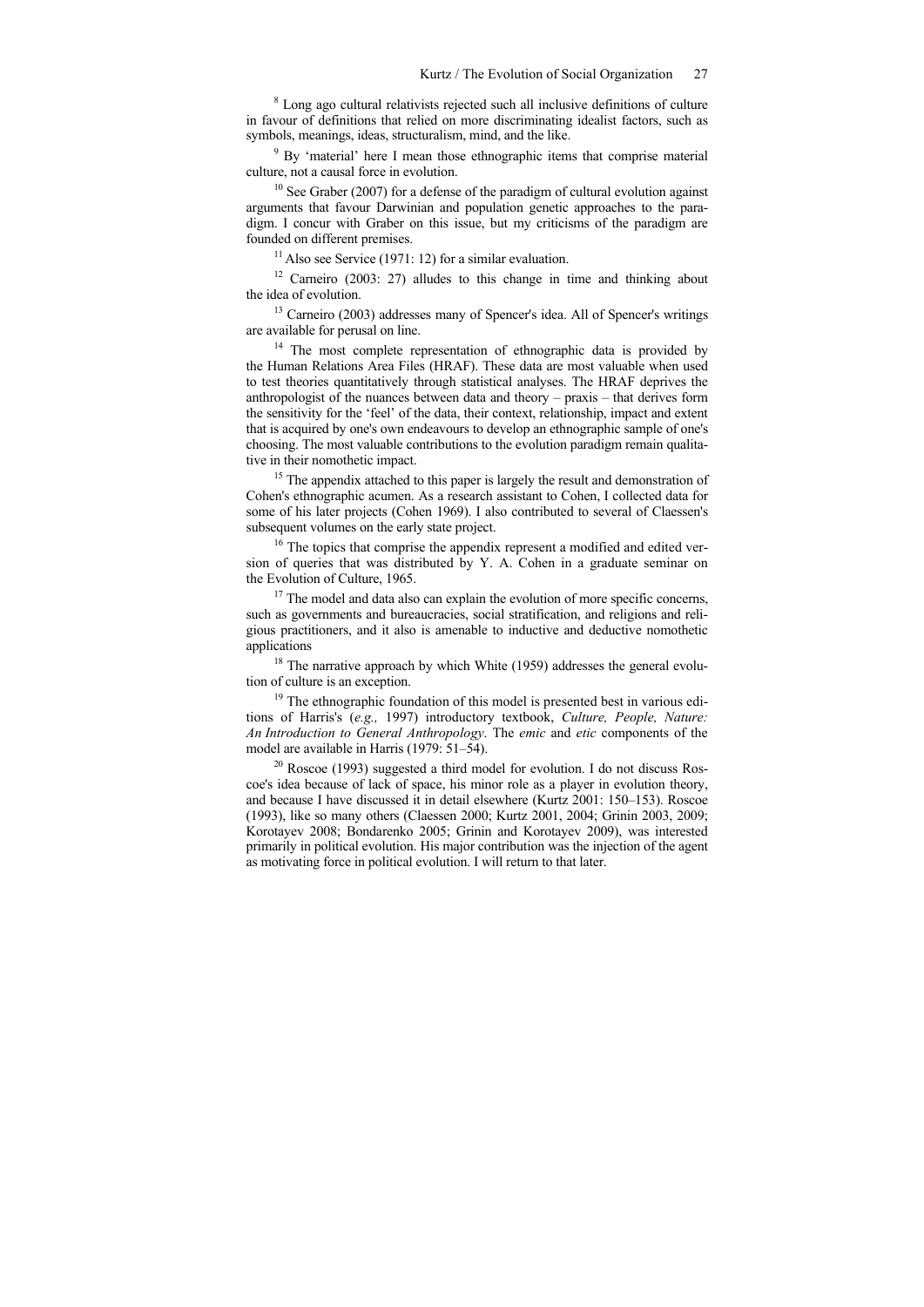21 See Kurtz (1996a) for the development of this idea and (*Idem* 1996b, 2001) for other applications of it.

<sup>22</sup> At the time I am writing this, no better example of such a conflict could be found than that which is depicted by the goal of the Obama administration in the United States to effect health care reform and the resistance from others to those reforms.

 $23$  Even though the CIM approaches evolution with different criteria, Claessen points out 'There has to be a specific 'context', within which ... evolution takes place' (2000: 155). I suggest that the idea of liminal spaces (discussed below) provides such a context for evolution.

 $24$  Van Gennep (1960) distinguished three phases in a rite of passage: separation, transition (limen), incorporation. Turner (1974, 1979) has used the idea of the limen to explore other ritual contexts. I use the idea here to account for a factor in evolution.

 $25$  If I am correct, this liminal phase contains the emerging social organizations of nascent world system of government.

 $26$  Service (1960) referred to this dialectic as 'the law of evolutionary potential' which, most succinctly, argues that the more adapted a society is to its environment the more likely it will be to resist change.

# **REFERENCES**

Adams, R. McC.

1966. *The Evolution of Urban Society.* Chicago, IL: Aldine Publishing Company.

Bennett, J. W.

1976. *The Ecological Transition: Cultural Anthropology and Human Adaptation.* New York: Pergamon Press Inc.

Bondarenko, D. M.

2005. A Homoarchic Alternative to the Homoarchic State: Benin Kingdom of the  $13<sup>th</sup> - 19<sup>th</sup>$  Centuries. *Social Evolution & History* 4(2): 18–88.

Bondarenko, D. M., Grinin, L. E., and Korotayev, A. V.

2002. Alternative Pathways to Social Evolution. *Social Evolution & History* 1(1): 54–80.

Buttigieg, J.

1987. *Antonio Gramsci's Triad: Culture, Politics, Intellectuals.* Center for Humanistic Studies Occasional Papers, No. 10. Minneapolis, MN: University of Minnesota, Center for Humanistic Studies.

Callinicos, A.

1988. *Making History.* Ithaca, NY: Cornell University Press.

Carneiro, R. L.

1970. A Theory of the Origin of the State. *Science* 169: 733–738.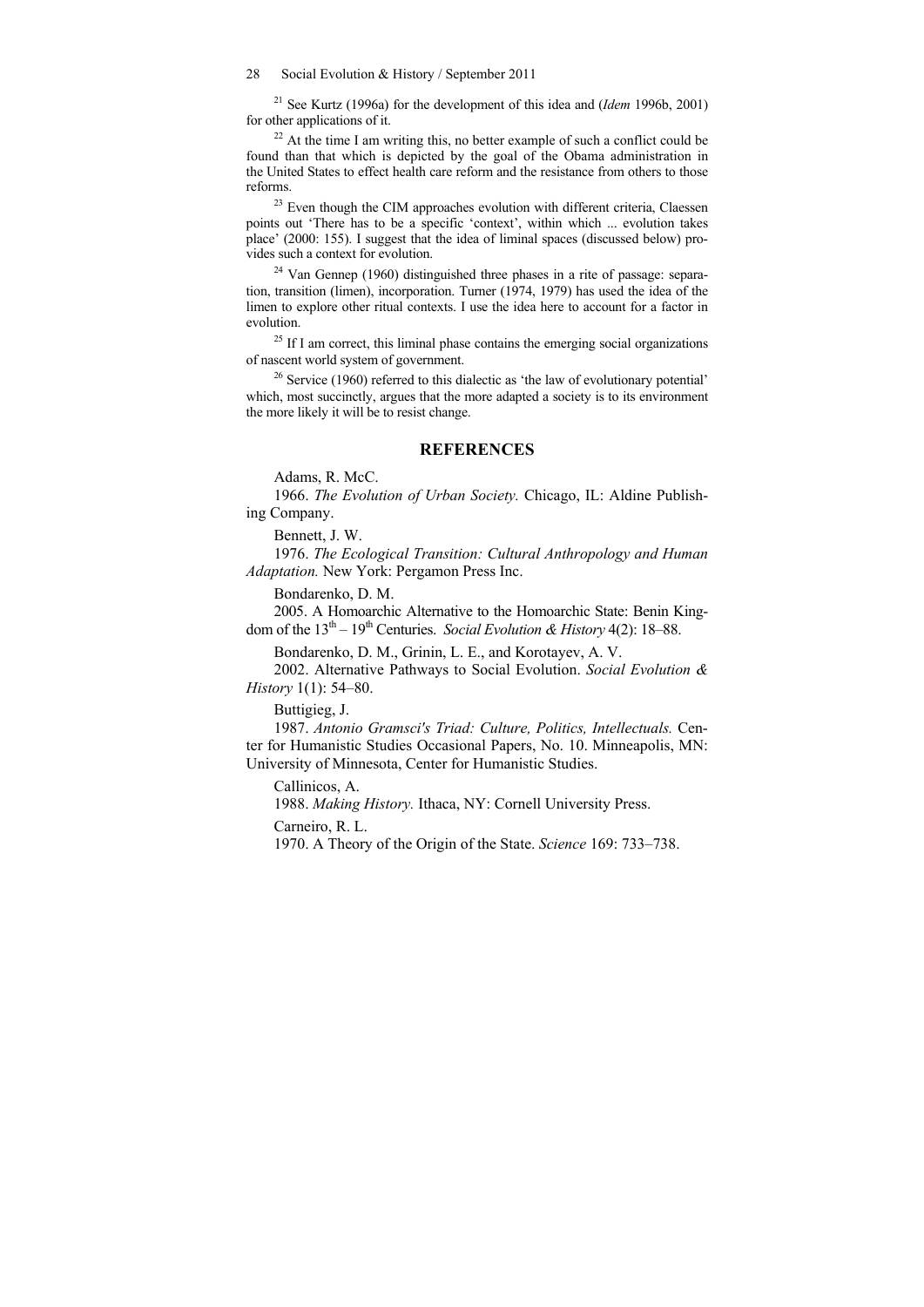2002. Was the Chiefdom a Congelation of Ideas? *Social Evolution & History* 1(1): 80–100.

2003. *Evolutionism in Cultural Anthropology.* Boulder, CO: Westview.

Cavalcanti, P., and Piccone, P. (eds.)

1975. *History, Philosophy, and Culture in the Young Gramsci*. St. Louis, MO: Telos Press.

Claessen, H. J. M.

1978. The Early State: A Structural Approach. In Claessen, H. J. M., and Skálnik, P. (eds.), *The Early State* (pp. 533–596)*.* The Hague: Mouton Publishers.

2000. *Structural Change: Evolution and Evolutionism in Cultural Anthropology.* Leiden: Research School CNWS, Leiden University.

2006. Developments in Evolutionism. *Social Evolution & History* 5(1): 3–41.

Claessen, H. J. M., Van de Velde, P., and Smith, E.

1985. Social Evolution. In Claessen, H. J. M., Van de Velde, P., and Smith, E. (eds.), *Development and Decline: The Evolution of Sociopolitical Organization* (pp. 246–263). South Hadley, MA: Bergin and Garvey.

Claessen, H. J. M., and Van de Velde, P. (eds.)

1987. *Early State Dynamics.* Leiden: Brill.

1991. *Early State Economies.* New Brunswick, NJ: Transactions.

Claessen, H. J. M., and Oosten, J. G. (eds.)

1996. *Ideology and the Formation of Early States.* Leiden: Brill.

Claessen, H. J. M., and Van Bakel, M.

2006. Themes and Variations: The Development of Differences in Polynesian Socio-Political Organization. *Bijdragen Tot de Taal-, Land-en Volkenkunde* 162 (2–3): 218–268.

Cohen, Y. A.

1968a. *Man in Adaptation: The Biosocial Background.* Chicago, IL: Aldine Publishing Company.

1968b. *Man in Adaptation: The Cultural Present.* Chicago, IL: Aldine Publishing Company.

1969. Ends and Means in Political Control: State Organization and the Punishment of Adultery, Incest, and Violation of Celibacy. *American Anthropologist* 71: 658–687.

1971. *Man in Adaptation: The Institutional Framework.* Chicago, IL: Aldine-Atherton.

1983. A Theory and a Model of Social Change and Evolution. *Journal of Anthropological Archaeology* 2: 164–207.

Firth, R.

1951. *Elements of Social Organization.* Boston, MA: Beacon Press.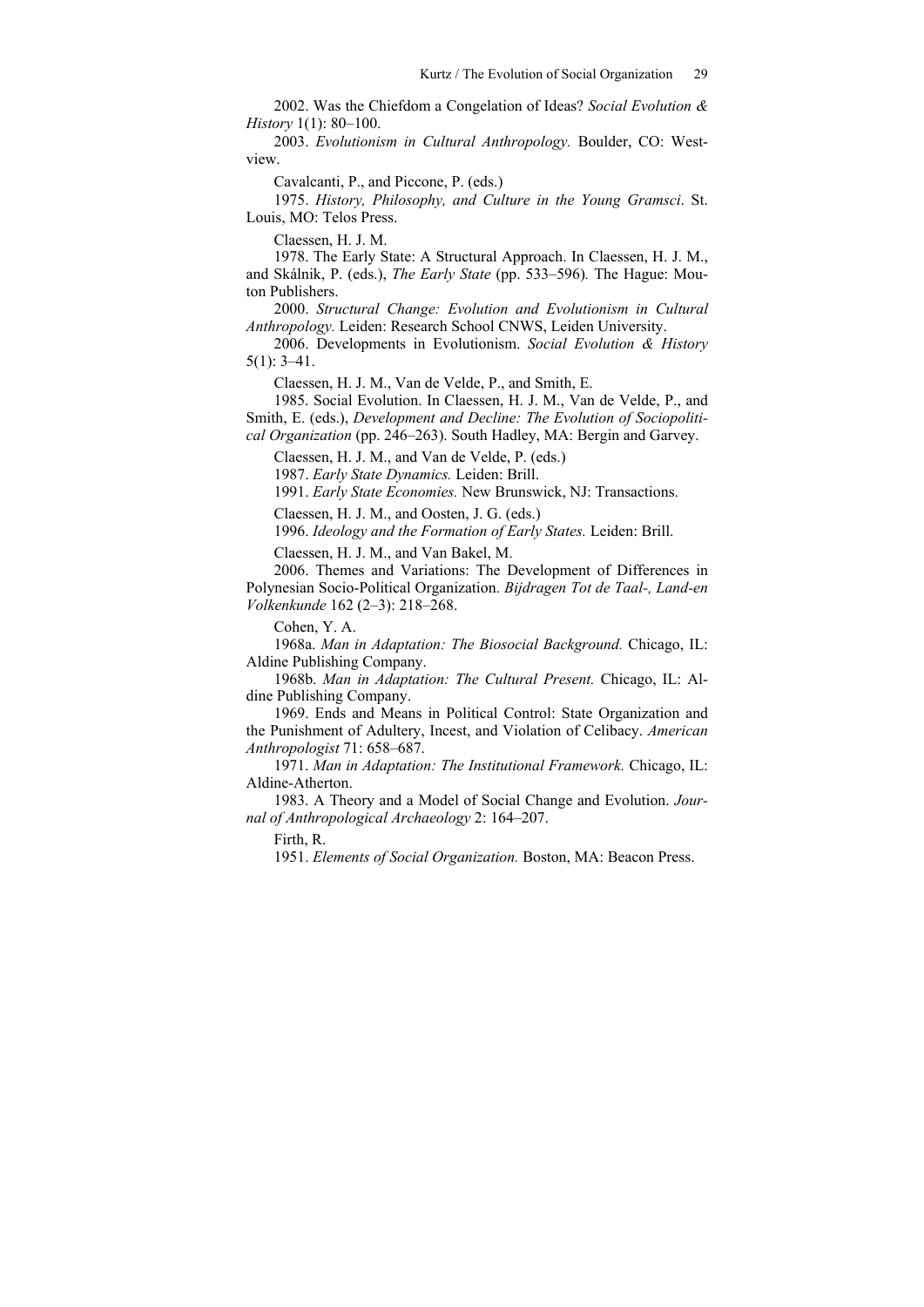1954. Some Principles of Social Organization. *Journal of the Royal Anthropological Institute* 85: 1–18.

1957. *We, the Tikopia.* London: Allen & Unwin.

Fried, M. H.

1967. *The Evolution of Political Society: An Essay in Political Anthropology.* New York: Random House.

Giddens, A.

1979. *Central Problems in Social Theory: Action, Structure and Contradiction in Social Analysis.* Berkeley, CA: University of California Press.

Goldschmidt, W.

1959. *Man's Way: A Preface to the Understanding of Human Society.* New York: Holt, Rinehart and Winston.

Graber, R. B.

1995. *A Scientific Model of Social and Cultural Evolution.* Kirksville, MO: Thomas Jefferson University Press.

2007. Bye-Bye, Baby! A Cultural Evolutionists Response to Evolutionary Culture Theorist's Complaints. *Social Evolution & History* 6(1): 3–28.

Gramsci, A.

1917. Philanthropy, Goodwill, and Organization. *Avanti* 24 (December).

1971. *Selections from the Prison Notebooks.* New York: International Publishers.

Grinin, L. E.

2003. The Early State and its Analogues. *Social Evolution & History* 2(1): 131–176.

2008. Early State, Developed State, Mature State: The Statehood Evolutionary Sequence. *Social Evolution & History* 7(1): 67–81.

2009. The Pathways of Politogenesis and Models of the Early State Formation. *Social Evolution & History* 8(1): 92–132.

Grinin, L. E., and Korotayev, A. V.

2009. The Epoch of Initial Politogenesis. *Social Evolution & History* 8(1): 52–92.

Hallpike, C. R.

1986. *The Principles of Social Evolution.* Oxford: Clarendon Press.

Harris, M.

1968. *The Rise of Anthropological Theory.* New York: Thomas Y. Crowell Company.

1979. *Cultural Materialism: The Struggle for a Science of Culture.* New York: Vintage Books.

1997. *Culture, People, Nature: And Introduction to General Anthropology.* New York: Longman.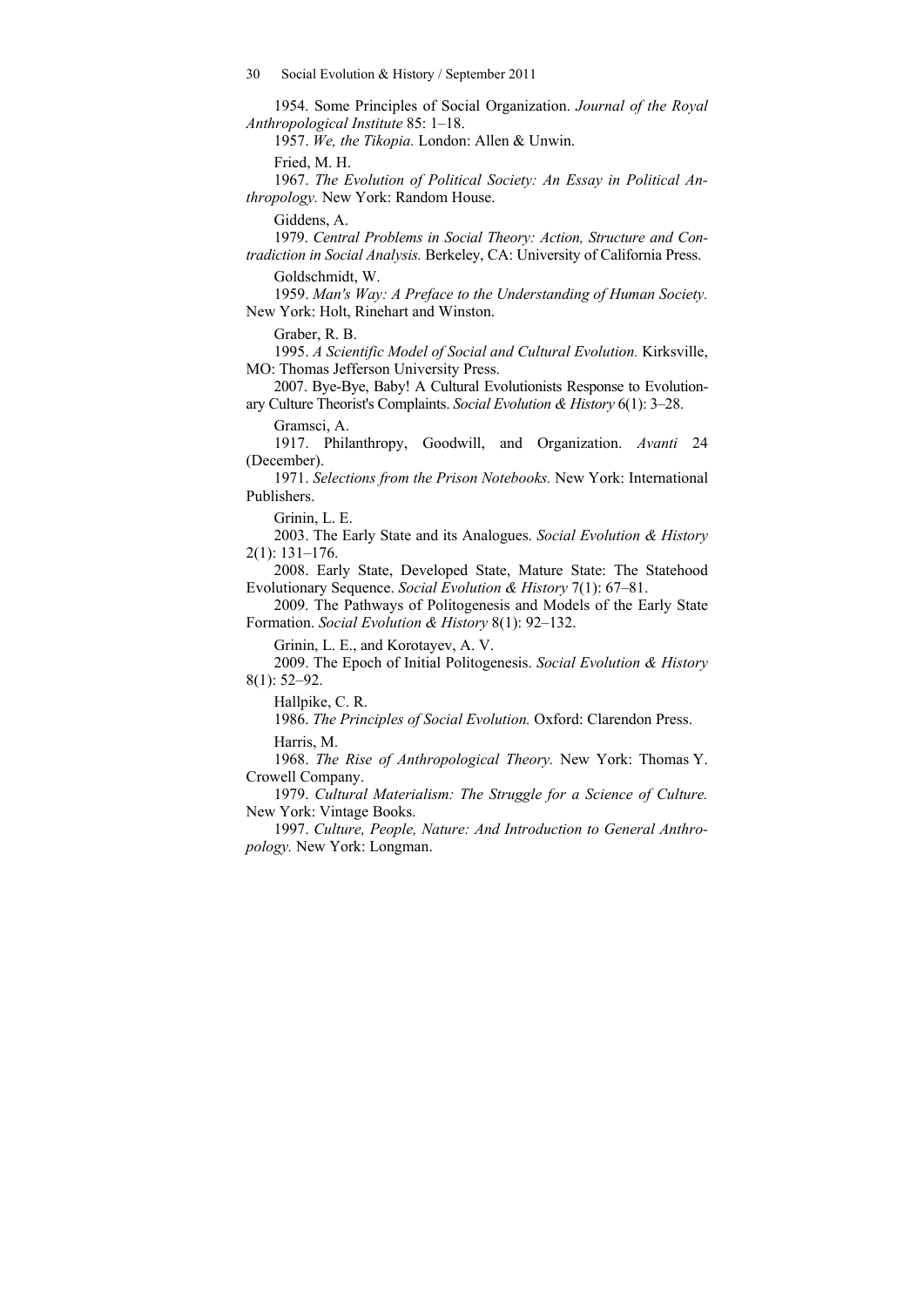Kirchoff, P.

1955. The Principles of Clanship in Human Society. *Davidson Journal of Anthropology* 1: 1–10.

1959 [1955]. The Principles of Clanship in Human Society. In Morton, H. F. (ed.), *Readings in Anthropology.* Vol. II. *Cultural Anthropology.* New York: Thomas Y. Crowell Company.

Korotayev, A. V.

2008. Trade and Warfare in Cross-Cultural Perspective. *Social Evolution & History* 7(2): 40–55.

Kroeber, A. L., and Kluckhohn, F.

1952. *Culture: A Critical Review of Concepts and Definitions.* Harvard University Papers of the Peabody Museum of American Archaeology and Ethnology. Vol. 47. Cambridge, MA: Peabody Museum.

Kroeber, A. L., and Parsons, T.

1958: The Concepts of Culture and of Social System. *American Sociological Review* 23: 582–583.

Kurtz, D. V.

1974. Peripheral and Transitional Markets: The Aztec Case. *American Ethnologist* 1: 695–705.

1996a. Hegemony and Anthropology: Gramsci, Exegeses, Reinterpretations. *Critique of Anthropology* 16(2): 105–135.

1996b. Hegemonic Culturation and Work in State Formations. In Claessen, H. J. M., and Oosten, J. G. (eds.), *Ideology and the Formation of Early States* (pp. 278–297)*.* Leiden: E. J. Brill.

2001*. Political Anthropology: Paradigms and Power.* Boulder, CO: Westview.

2004. The Evolution of Politics and the Transformation from Political Status to Political Role. *Social Evolution & History* 3(2): 150–175.

Leach, A. E.

1961. *Rethinking Anthropology.* New York: The Athlone Press.

Lenski, G. E.

1966. *Power and Privilege: A Theory of Social Stratification.* New York: McGraw-Hill Book Company.

Lett, J.

1987. *The Human Enterprise: A Critical Introduction to Anthropological Theory.* Boulder, CO: Westview Press.

Linton, R.

1936. *The Study of Man: An Introduction.* New York: Appleton-Century-Crofts, Inc.

Lowie, R. H.

1948. *Social Organization.* New York: Holt, Rinehart and Winston.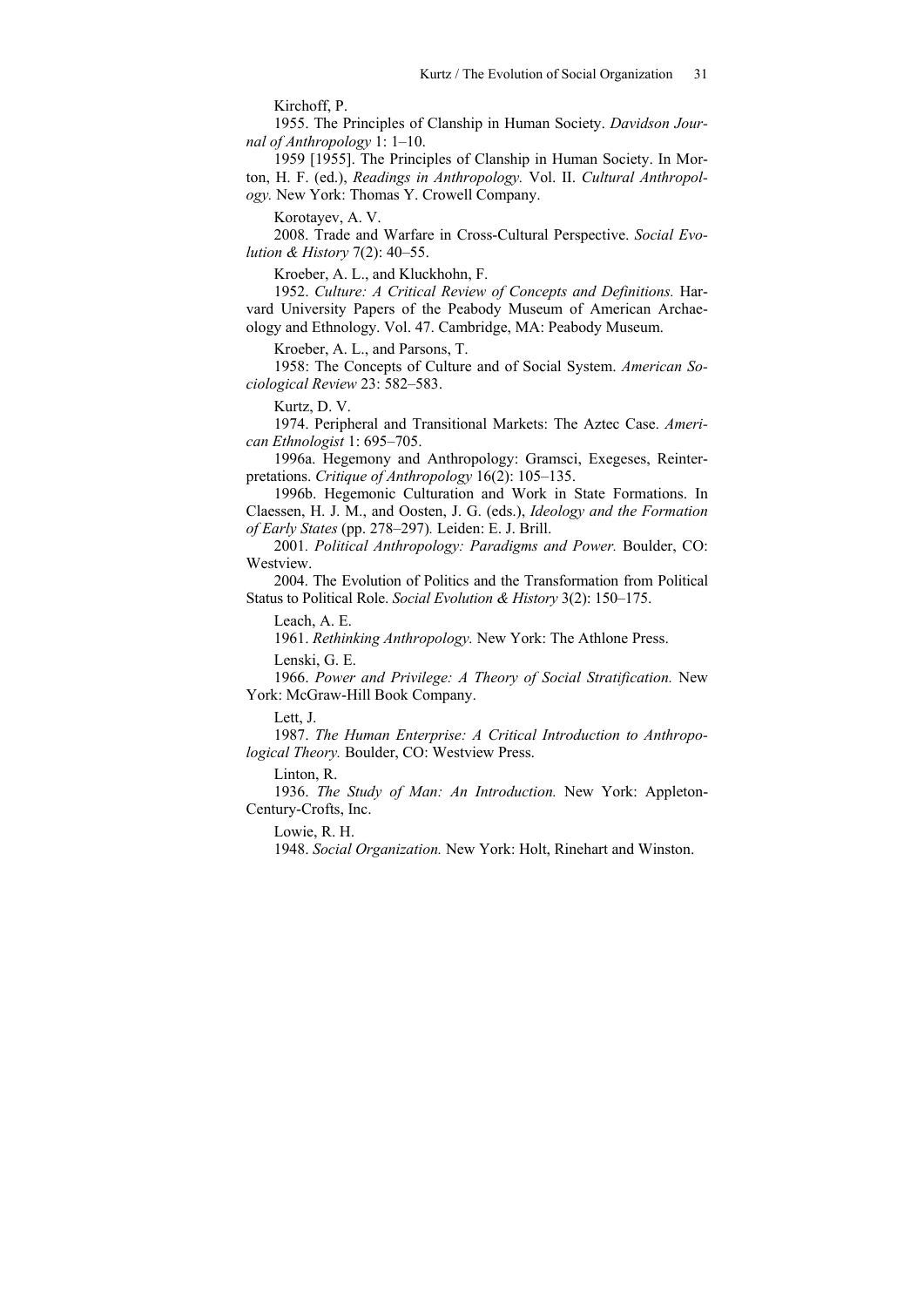Morgan, L. H.

1963 [1877]. *Ancient Society.* Cleveland, OH: The World Publishing Company.

Peacock, J. L., and Kirsch A. T.

1980. *The Human Direction: An Evolutionary Approach to Social and Cultural Evolution.* Englewood Cliffs, NJ: Prentice Hall, Inc.

Ribeiro, D.

1968. *The Civilizational Process.* New York: Harper Torchbooks.

Roscoe, P. B.

1993. Politics and Political Centralization: A New Approach to Political Evolution. *Current Anthropology* 34: 111–140.

Sahlins, M. D.

1958. *Social Stratification in Polynesia.* Seattle: University of Washington Press.

Sahlins, M. D., and Service, E. R. (eds.)

1960. *Evolution and Culture.* Ann Arbor, MI: University of Michigan Press.

Service, E.

1960. The Law of Evolutionary Potential. In Sahlins, M. D., and Service, E. R. (eds.), *Evolution and Culture* (pp. 93–122). Ann Arbor, MI: University of Michigan Press.

1962. *Primitive Social Organization: An Evolutionary Perspective.* New York: Random House.

1971. *Cultural Evolutionism: Theory in Practice.* New York: Holt, Rinehart and Winston, Inc.

1975. *Origins of the State and Civilization: The Process of Cultural Evolution.* New York: W.W. Norton & Company, Inc.

Spencer, H.

1851. *Social Statics.* London: John Chapman.

1857. Progress: Its Law and Cause. *The Westminster Review* 67: 445–485.

1863. *First Principle.*, 1<sup>st</sup> ed. London: Williams and Norgate.

1886. *The Study of Sociology.* New York: D. Appleton and Company.

1896. *First Principles*.  $4<sup>th</sup>$  ed. New York: D. Appleton and Company. Steward, J. H.

1949. Cultural Causality and Law: A Trial Formulation of the Development of Early Civilizations. *American Anthropologist* LI: 1–27.

1955. *Theory of Culture Change: The Methodology of Multilinear Evolution.* Urbana, IL: University of Illinois Press.

Stocking, G. W.

1974. *The Shaping of American Anthropology, 1883–1911: A Franz Boaz Reader.* New York: Basic Books.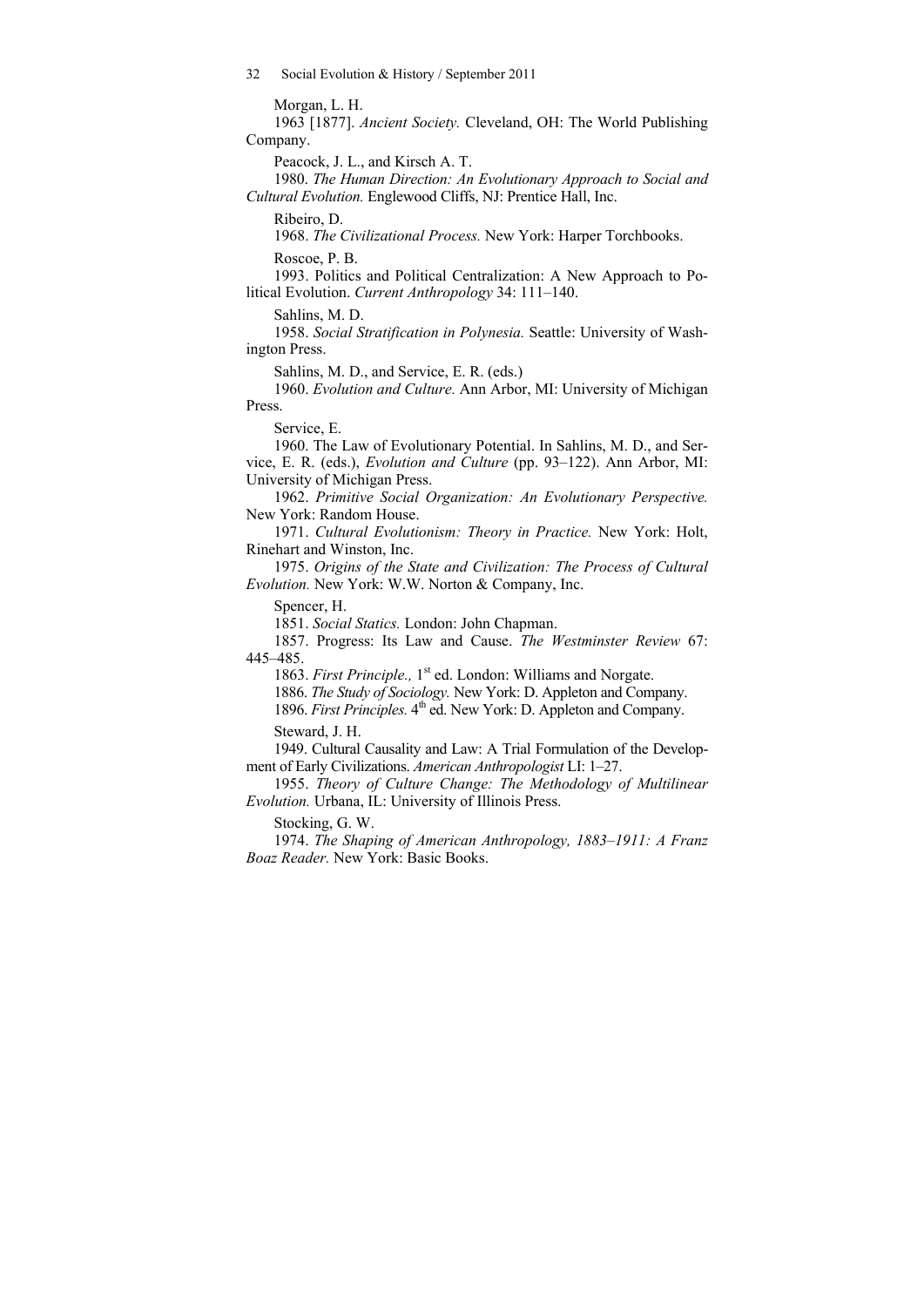Turner, V.

1969. *The Ritual Process.* Chicago, IL: Aldine Publishing Company. 1974. *Dramas, Fields, and Metaphors.* Ithaca, NY: Cornell Univer-

sity Press.

1979. *Process, Performance and Pilgrimage: A Study in Contemporary Symbology.* New Delhi: Concept Publishing Company.

Tyler, S. A.

1969. Introduction. In Tyler, S. A. (ed.), *Cognitive Anthropology* (pp. 1–23). New York: Holt, Rinehart and Winston, Inc.

Tylor, E. B.

1871. *Primitive Culture.* London: John Murray.

Van Gennep, A.

1960. *The Rites of Passage.* Chicago, IL: University of Chicago Press.

White, L. A.

1949. *The Science of Culture: A Study of Man and Civilization.* New York City: Farrar, Straus and Giroux.

1959. *The Evolution of Culture: The Development of Civilization to the Fall of Rome.* New York: McGraw-Hill Book Company, Inc.

Wittfogel, K.

1957. *Oriental Despotism: A Comparative Study of Total Power.* New Haven, CT: Yale University Press.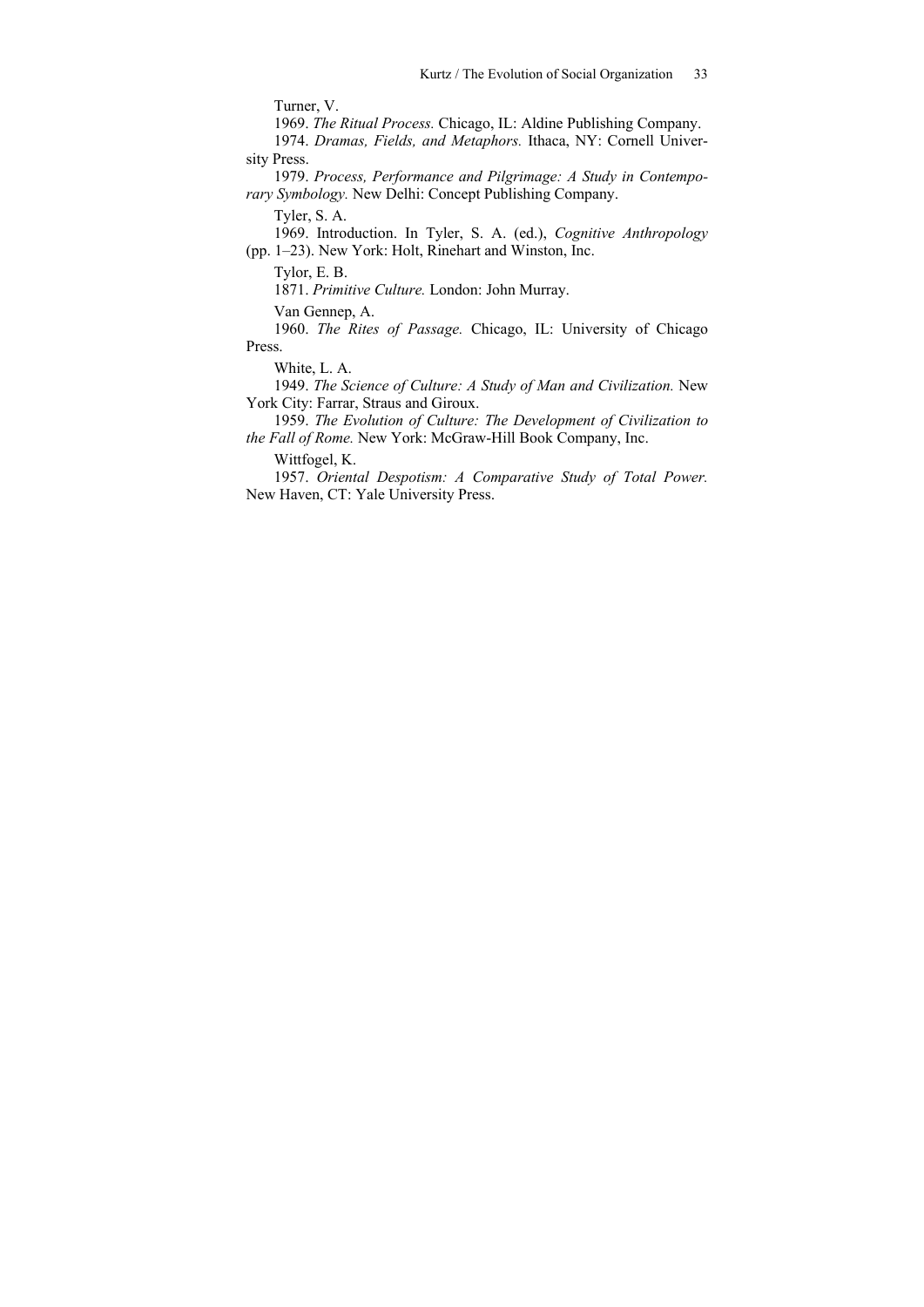*Appendix* 

#### **Data Sheet**

#### **(Edited and adapted from a handout distributed by Dr. Y. A. Cohen, Seminar on Cultural Evolution, Department of Anthropology, University of California – Davis, 1965)**

### **COVER PAGE GENERAL INFORMATION**

Society/culture investigated (alternative names?) Location: Language: Bibliography: identify time periods to which data refer: Climate (arctic, tropical, *etc.*): Elevation (in feet): Rainfall: Mean annual \_\_\_\_\_ Brief torrents\_\_\_\_\_ Steady storms\_ Soil quality: General topography: Availability of water: Population density (seasonal variations if any):

Are these people the original settlers of the area or are they intruders into a settled area:

Describe the nature of the natural and artificial environment in which the people live:

#### **ECONOMIC ACTIVITIES**

1. What is considered to be food by the people (anything that grows, moves, anything except totemic foods, only certain wild/domestic foods, *etc.)*

2. What is proportion (%) of the following to the total food supply:

Wild growing food Free ranging animals Fish Birds Domestic fowl Domestic plants Domestic animals Products of domestic animals Others (specify) domestic animals Others (specify)

3. Adult men and women's (identify which) in terms of % of the following to the food supply:

Hunting, trapping Gathering Fishing Fowling Herding/grazing Dairying Basketry Clearing land Soil preparation\_\_\_\_\_ Planting\_\_\_\_\_ Care/protection of crops\_\_\_\_\_ Harvesting\_\_\_\_\_ Loafing Final Planting Care/protection of crops Harvesting Loaf-<br>ing Care of children Preparation of food for eating Marketing\_\_\_\_\_\_\_ Other (specify)\_

4. Frequency of food shortages (none, weekly, monthly, *etc.*)<br>5. If recurrent shortages, who is affected: Everyone\_\_\_\_\_\_\_Children

5. If recurrent shortages, who is affected: Everyone<br>Elders Younger adults Lower status individual Younger adults\_\_\_\_\_ Lower status individual\_\_\_\_\_ Others (specify)\_\_\_\_\_

6. Place of hunted animals in the economy:

List all animals hunted AND not hunted.

If hunted, what is the organization of personnel in the hunt for each animal? For each type of animal hunted, list apparatus (nets, *etc.*) and procedure (stalking, *etc.*) used.

7. Place of domestic animals in the economy

Identify all domesticates\_\_\_\_\_\_

Uses for domesticated animals:

Meat for consumption\_\_\_\_\_\_ Regularly\_\_\_\_\_ Feasts only\_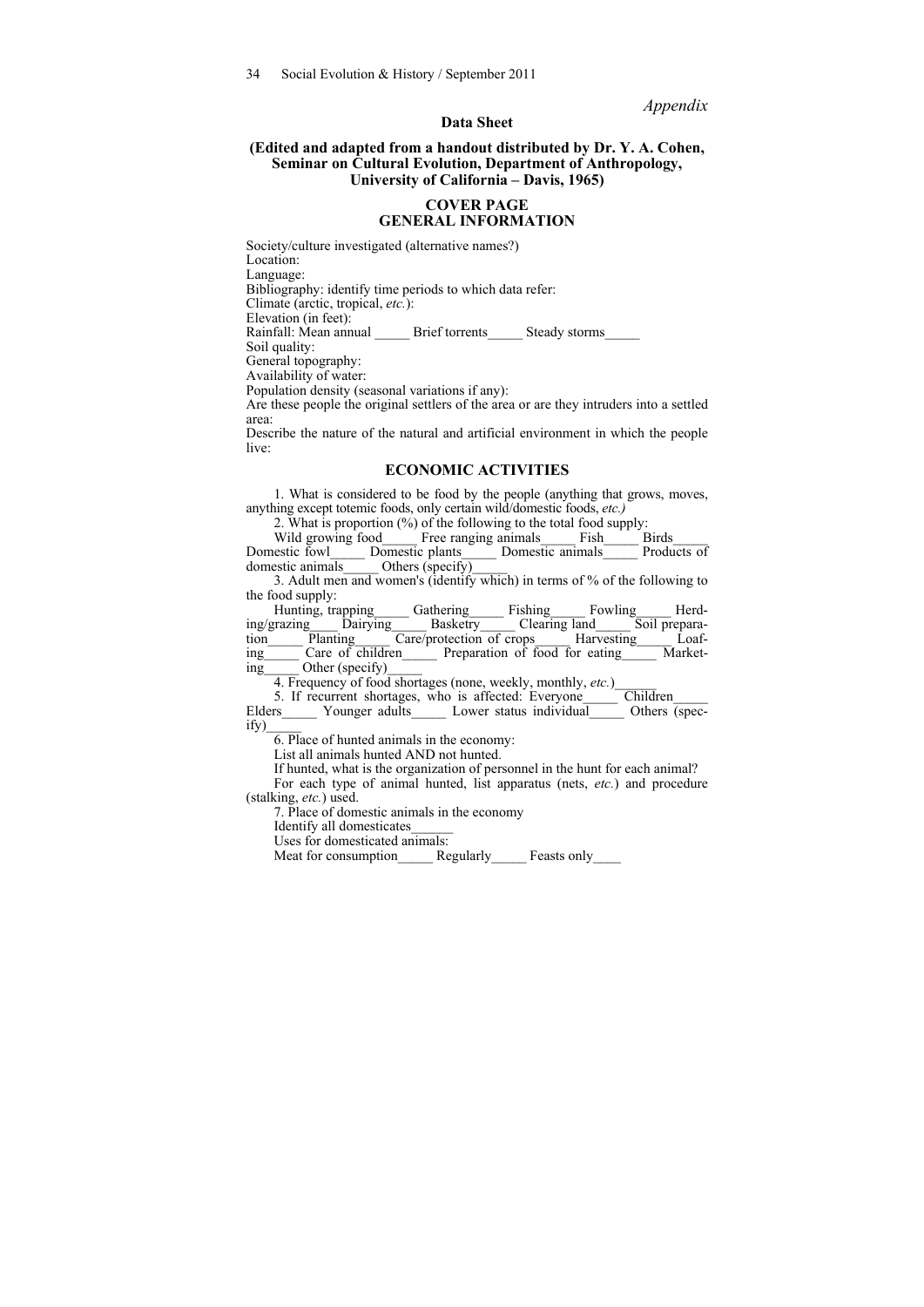Products for consumption: Milk Hides Horn Others specify\_\_\_\_\_ Domesticates used for:<br>Transportation Hunting\_\_\_\_\_ Warfare\_\_\_\_\_ Prestige\_\_\_\_ Exchange\_\_\_\_\_ Others (specify) \_ Protective enclosures of domesticates and from whom: Securing domesticates: Breeding Trade Purchase Raiding Other 8. Instruments and means of production: Arrows Spears Bludgeons Guns Poisons Fishing gear bigging stick/hoe Cutting brush Burning brush Machines (identify kind)\_\_\_\_\_ Metallurgy (identify metals)\_\_\_\_\_ Animals (specify) Deliberate fertilization Plow Terracing Irrigation\_\_\_\_\_ Deliberate crop rotation\_\_\_\_\_ Reservation of substantial amounts of flora Fish Meat Others (specify) 9. Routine of productive activities: Seasonal Migration\_\_\_\_\_ with/without group fission\_\_\_\_\_ (identify who is involved) Transhumance with/without fission (identify who is involved) Migrations (why, where, permanency) Shifts of village settlements \_\_\_\_\_ (frequency) Permanent settlements (no. of households, individuals, settlement pattern) 10. Division of labor: Formal/informal age groups/sets for Craft specialization (nature of craft)\_\_\_\_\_  $\overline{Cast}$  specialization (specify) Regional specialization Guilds or other associations\_\_\_\_\_ 11. Organization of labor: ego works most productively with: Alone Wife (wives) Sons (all) Son (eldest) Sons (younger) Bros sons His sons and Bro sons Full bro Half-Bro Other kins (specify) Non-kin (specify)

12. Who is responsible for initiating a productive enterprise?

Leader/head (specify Prestigious individual Owner of instruments of production Household head Foreman

13. Regulation of labor:

Corvee (purpose)\_\_\_\_\_ Wage work\_\_\_\_\_ Apprenticeship\_\_\_\_\_ Indenture Slave Calendrical Intercommunity (how/who) 14. Goals of productive labor:

Subsistence primarily Fulfil kin obligation Sale Barter\_\_\_\_\_ Marriage Payments (dowry/bride payment)\_\_\_\_ Personal wealth Other (specify)

15. Extra-familial consumption:

Regular/recurrent exchange of equal amounts of food as part of subsistence

Regular/recurrent exchange of token amounts of food\_\_\_\_\_

Equal distribution of hunted meat/fish among members of hunting party

Equal distribution of hunted meat/fish among members of the community\_\_\_\_\_

Mutual assistance in times of need among kin, community regardless of kin\_\_\_\_\_

Reluctant sharing/no voluntary sharing\_\_\_\_\_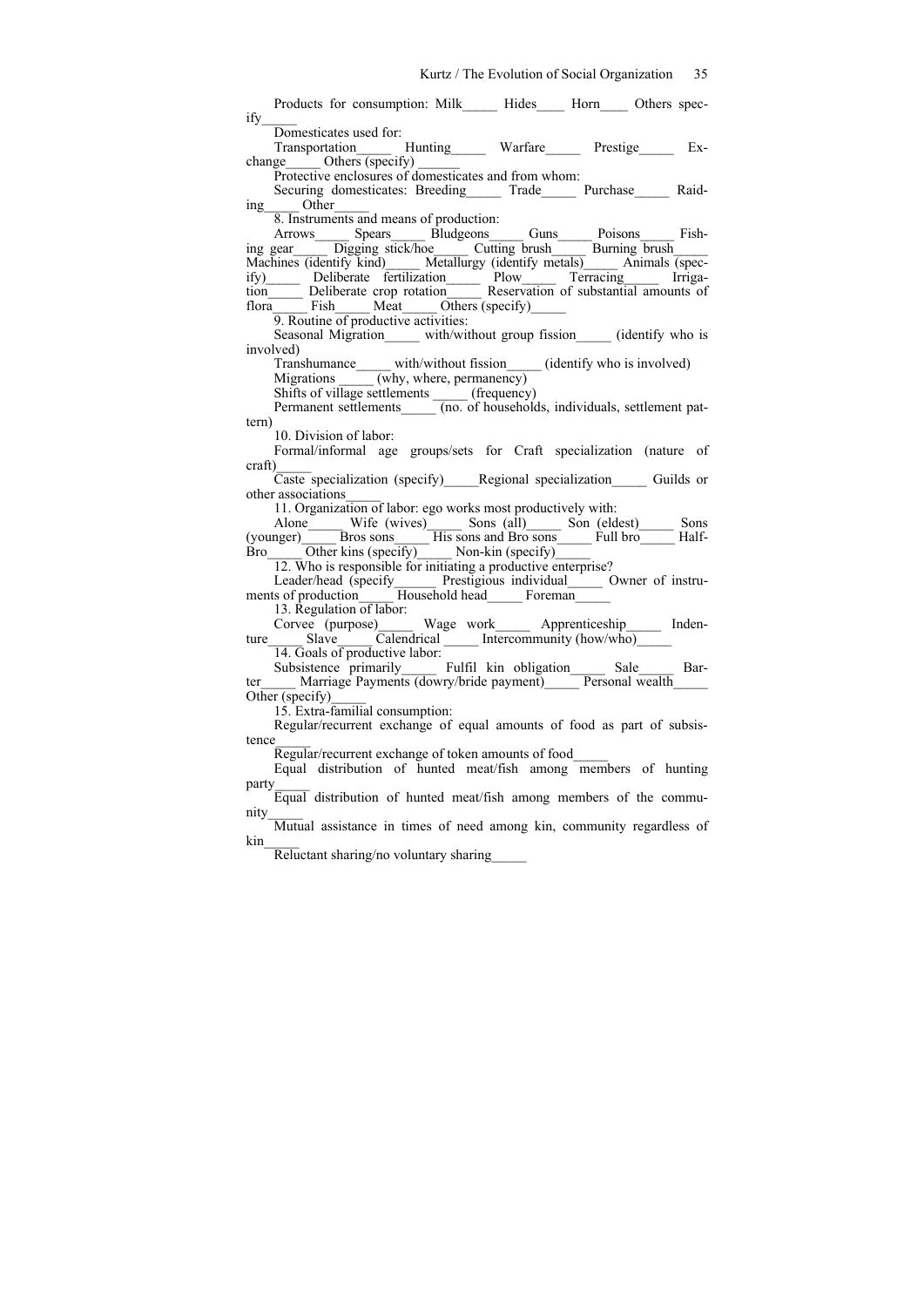Loans with interest

Intercommunity barter/exchange

Purchase of staples, marketing\_\_\_\_\_

Inter-societal trade (e.g. Congo pygmy/horticulturalists, trading post, *etc.\_\_\_\_\_*

Institutionalized trade (*e.g.* blood brothers)\_\_\_\_\_

16. Foci of economic cooperation (*e.g.* production, distribution, planning, *etc.*) \_\_\_\_

17. Foci of economic competition (*e.g.* amassment, competitive generosity, *etc.*)\_\_\_\_

18. Indications of extreme wealth and poverty\_\_\_\_\_

19. Rationalizations for attachment to one form of livelihood over another, such as, it is wrong to scratch mother earth or for an elite to dirty one's hands\_\_\_\_\_

### **MARRIAGE, FAMILY, KINSHIP**

1. Acquisition of spouses: Bride price\_\_\_\_\_ By whom given (groom, *etc.*) \_\_\_\_\_ To whom given (bride's fa, *etc.*)  $\overline{By}$  whom given  $\overline{y}$  To whom given  $\overline{y}$ Suitor service\_\_\_\_\_\_\_ How long Bride service<sup>11</sup> How long Exchange marriage Marriage by capture\_\_\_\_\_\_ Mock capture\_\_\_\_\_ War booty\_\_\_\_\_ Abduction Adoptive marriage\_\_\_\_\_ Elopement Wooing/courtship ending in marriage Concept of romantic love is part of courtship?\_\_\_\_\_ Cross cousin marriage \_\_\_\_\_\_\_\_ Symmetrical \_\_\_\_\_\_\_ Asymmetrical Possible\_\_\_\_\_\_ Preferred\_\_\_\_\_\_ Required\_\_\_\_\_ Forbidden\_\_\_\_\_ Parallel cousin marriage Possible Preferred Required Expressly forbidden Levirate Sororate 2. Marriage:<br>Monogamy only Polygyny permitted Polyandry permitted 3. Divorce: Indications, if any, regarding frequency\_\_\_\_\_\_\_ 4. Household organization: Independent nuclear family only with hangers-on \_\_\_\_\_ Extended family (with centralized control) Extended family (without centralized control) Independent polygynous family\_\_\_\_\_ Communal household (*e.g.* long house) \_\_\_\_\_ Does household dissolve at death of head? 5. Rules of post-nuptial residence: Patrilocal, bride changes community membership Patrilocal, bride does not change community membership Matrilocal, man changes community membership Matrilocal, man does not change community membership Avunculocal, man changes community membership \_\_\_\_\_

Avunculocal, man does not change community membership \_\_\_\_\_

Ambilocal \_\_\_\_\_

Neolocal \_\_\_\_\_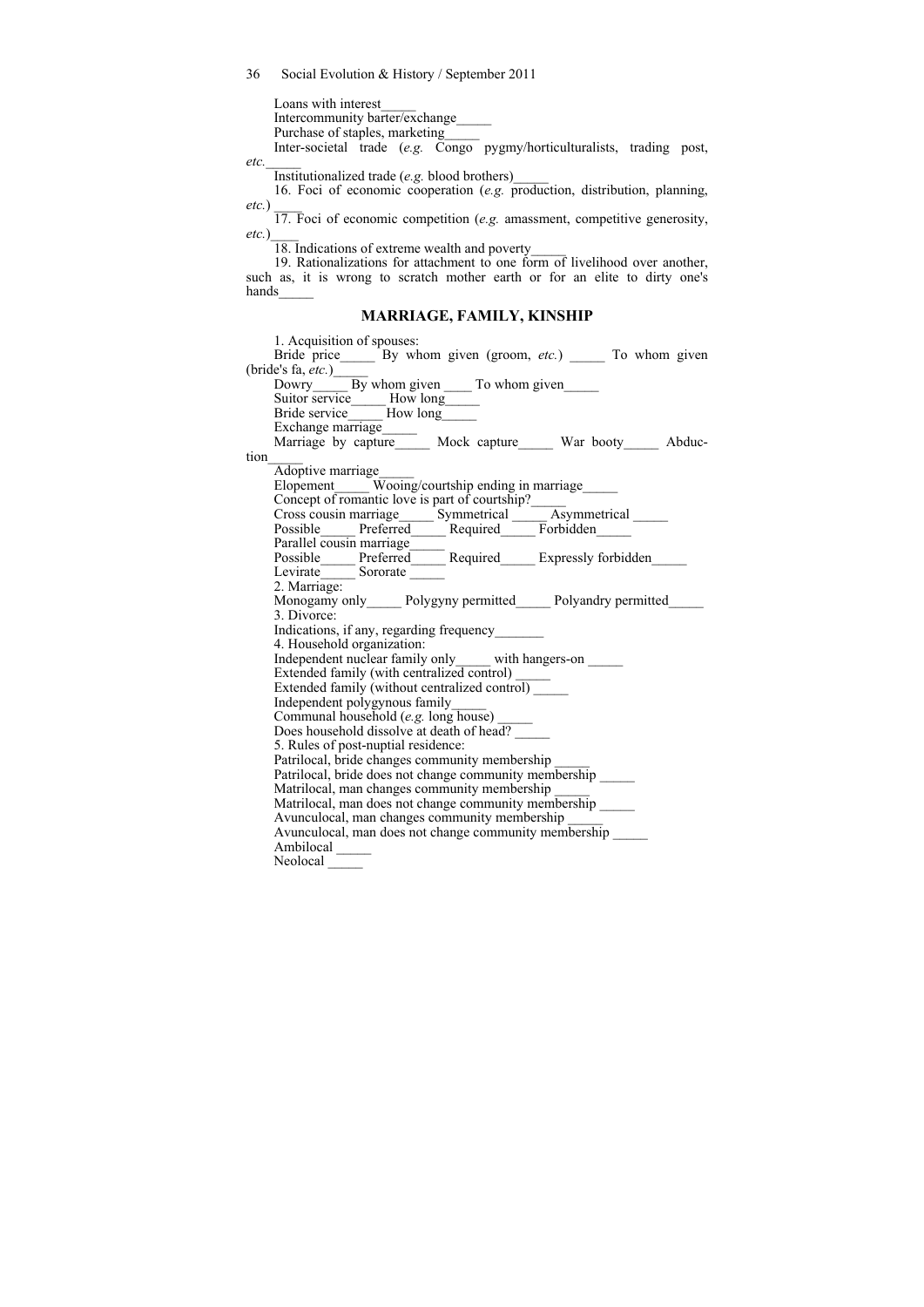Non-establishment of common residence Other (describe) \_\_\_\_\_ 6. Marriage programming: Arranged marriage Go-betweens for prospective groom Formal negotiations between respective families Consummation of marriage by birth of first child \_\_\_\_\_ Parental approval needed for marriage Other's approval needed for marriage (*e.g.* bro, si, mobro) \_\_\_\_\_ Marriage programming entirely in hands of couple Tendency for geographically close people to marry Age-set determination of time at marriage Permission granted by local chief Permission granted by paramount ruler Individual minimum-age, achievement (*e.g.* vision) necessary for marriage \_\_\_\_\_ 7. Exogamy and endogamy: All consanguines prohibited from marrying Only members of descent group prohibited from marrying \_\_\_\_\_\_ Member of descent group of some other consanguines forbidden to marry \_\_\_\_\_\_ All members of (territorial) community prohibited to marry Nuclear family exogamy only Territorial-community endogamy \_\_\_\_\_ Class endogamy \_\_\_\_\_ Caste endogamy Religious endogamy Ethnic endogamy Other rules (describe) 8. Articulating rules of descent: Patrilineal Matrilineal Double Bilateral 9. Kin-group organization: Clan Localized Dispersed  $Lineage$  Localized Dispersed Sib\_\_\_\_\_ Ramage Bilateral kindred\_\_\_\_\_\_ Solidary\_\_\_\_\_\_ Diffuse Moieties\_\_\_\_\_ Phratries Are clans and/or lineages ranked in real or mythical hierarchy of Seniority and juniority 10. Inheritance (identify for what items, statuses, titles, *etc.*): Patrilineal\_\_\_\_\_\_ Equal for sons\_\_\_\_\_ Primogeniture\_\_\_\_\_ Preferred\_\_\_\_ Required<br>Matrilineal Matrilineal Mo-Da MoBr-SiSo Fa-So Bilateral Equal for both sexes Sons get more Daughters get more\_\_\_\_\_ Testamentary disposition But all sons must inherit But all sexes must Inherit\_\_\_\_\_ Parent has right to disinherit a son\_\_\_\_\_\_\_ a daughter\_\_\_\_\_\_\_ 11. Kinship terminology Father-uncle, mother-aunt: generational Lineal Bifurcate merging Bifurcate collateral Cousin terminology: Eskimo Hawaiian Iroquois Suda-

nese Omaha Pattern inadequately described by any of the foregoing  $(describe)$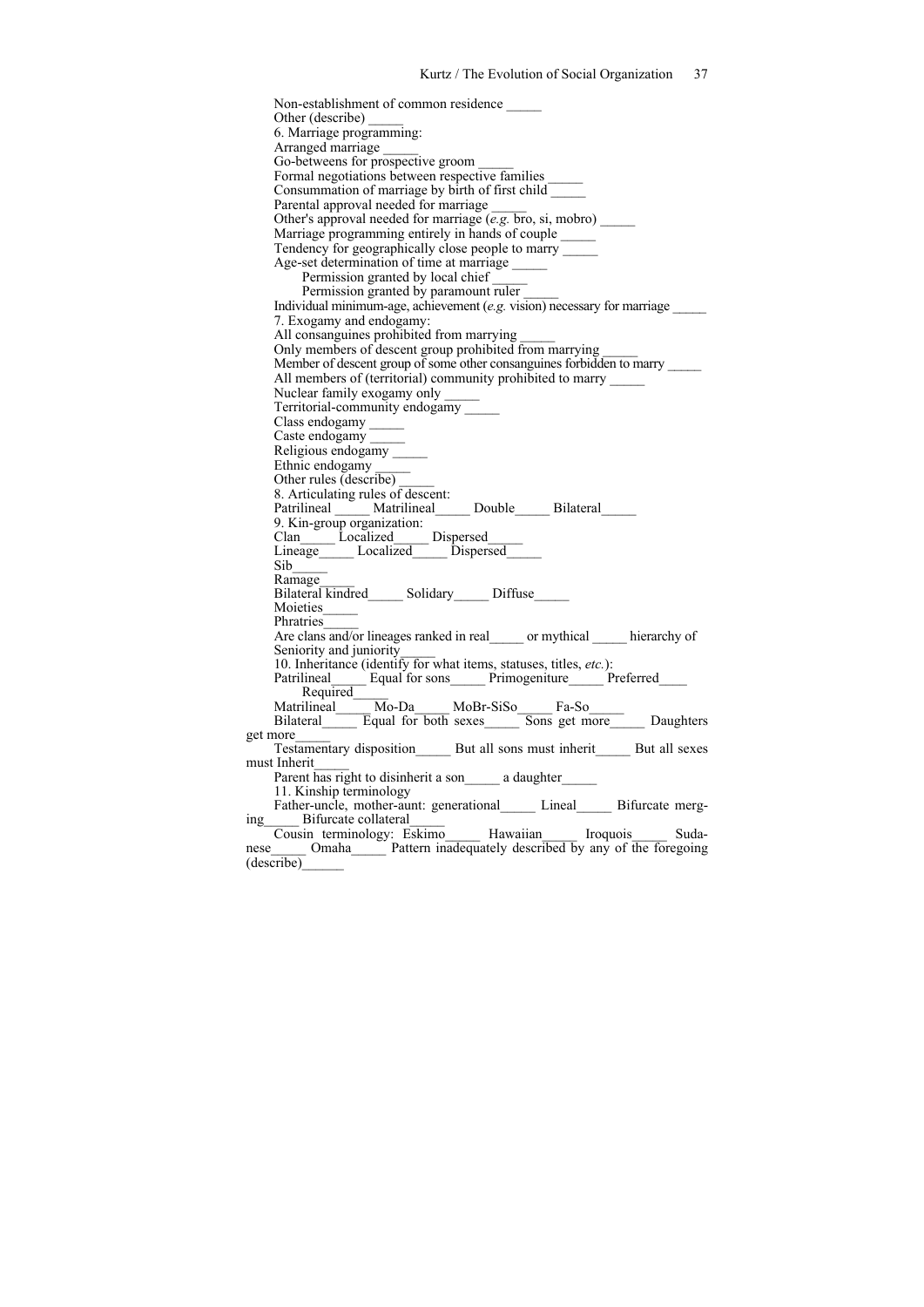12. Family – authority relationships:

Household head's authority in day-to-day activities absolute, not subject to Authority outside household\_\_\_\_\_

Household head subject to others' authority in day-to-day activities

Who has this authority

13. Relationship between families:

Household's day-to-day relationships with consanguines most important

Household's relations with affinals most important\_\_\_\_\_

Household's relations with consanguines most important in other areas (which) and most important with affinals in other areas (which)

Household's relations with consanguines and affinals equally important

Household's relations with kin and non-kin equally important\_\_\_\_\_

Household's relations with non-kin more important than with  $\overline{\text{kin}}$ 

Household isolated for about 6 months of the year\_

14. Relations between Br authority over Si and bond between Fa and So and MoBr and SiSo (Use + and – based on Levi-Strauss *Structural Anthropology,*  pp. 40–51):

Fa-So Hu-Wi MoBr-SiSo Br-Si 15. Child – household relationships:

Extrusion (*i.e.* child cannot sleep under the same roof with parents) during first stage of puberty For boys For girls Both sexes

first stage of puberty\_\_\_\_\_\_\_\_\_ For boys\_\_\_\_\_ For girls\_\_\_\_\_ Both sexes\_\_\_\_ Removal from the hh during the 2nd state of puberty, (*e.g.,* under the guise of an apprenticeship system) For boys\_\_\_\_\_\_ For girls Both sexes\_\_\_\_\_

Brother-sister avoidance\_\_\_\_\_

16. Does a married woman receive an appreciable portion of her food supply from a man other than her husband (*e.g.* from her Br, as in Trobriands) \_\_\_\_\_ if yes, from whom

In polygynous household

Do co-wives have common store of food (*e.g.* granary) \_\_\_\_\_

Does each co-wife have hew own store of food

Do co-wives have a common cooking place

Does each wife have her own cooking facilities

17. Do kinsmen have automatic rights to each other's food implements\_\_\_\_\_\_ money\_\_\_\_\_\_ land\_\_\_\_\_\_ shelter\_\_\_\_\_ if yes to any above, which kinsmen\_\_\_\_\_

18. Are here any indications of economic separation between hu and wi (*e.g.* lending money with obligation to repay with or without interest, separate land holdings, separate money stores, *etc.*)

| 19. Avoidance relationships                                                                                                      | With whom |
|----------------------------------------------------------------------------------------------------------------------------------|-----------|
| Joking relationships                                                                                                             | With whom |
| Respect relationships                                                                                                            | With whom |
| $\sim$ $\sim$<br>the contract of the contract of the contract of the contract of the contract of the contract of the contract of |           |

20. Are there any indications as to regular points in the domestic cycle when households regularly fission (*e.g.* when offspring marry and go to reside neolocally, when eldest son leaves to establish his own productive household, *etc.?*)

21. To what extent are husband and wife roles interchangeable (*e.g.* both equal) in making same types of household decisions, can be equal in securing a livelihood for the family, can help in housework (*e.g.* washing dishes), taking care of children (*e.g.* changing and washing diapers, teaching children), entertain and visit together, *etc.*?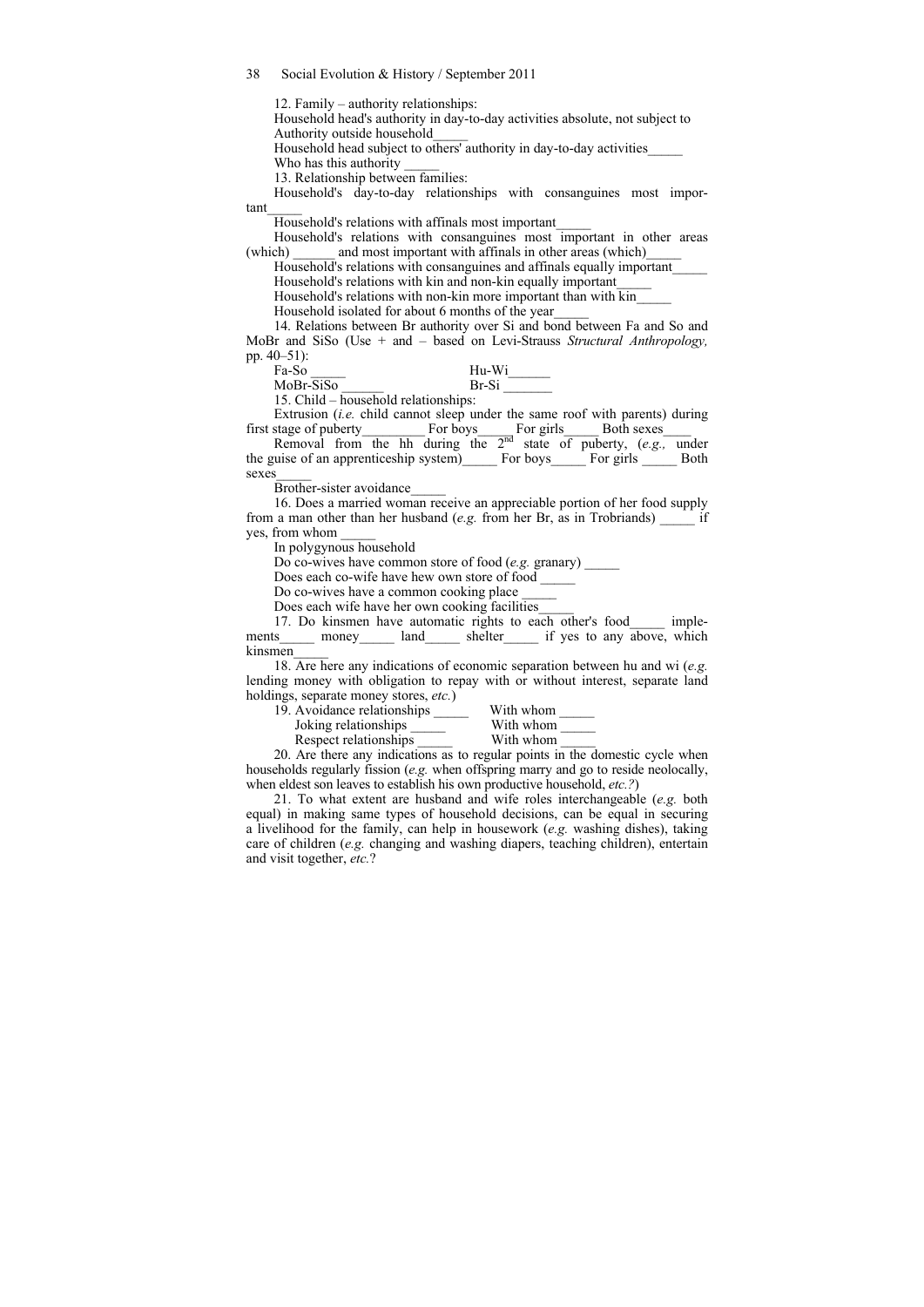# Kurtz / The Evolution of Social Organization 39

# *Table 2*

# **Political organization**

|  | i ante |  |  |
|--|--------|--|--|
|  |        |  |  |

|                                               | 1 | 2 | 3 | 4 | 5. | б | 7 | 8 |
|-----------------------------------------------|---|---|---|---|----|---|---|---|
| <b>State Formation</b>                        |   |   |   |   |    |   |   |   |
| City                                          |   |   |   |   |    |   |   |   |
| Wards                                         |   |   |   |   |    |   |   |   |
| Religious enclayes                            |   |   |   |   |    |   |   |   |
| Ethnic enclaves                               |   |   |   |   |    |   |   |   |
| Caste enclaves                                |   |   |   |   |    |   |   |   |
| Class enclaves                                |   |   |   |   |    |   |   |   |
| Kin enclaves                                  |   |   |   |   |    |   |   |   |
| Kin groups compact                            |   |   |   |   |    |   |   |   |
| Kin groups dispersed                          |   |   |   |   |    |   |   |   |
| Enclaves exogamous                            |   |   |   |   |    |   |   |   |
| Enclaves endogamous                           |   |   |   |   |    |   |   |   |
| Others (specify)                              |   |   |   |   |    |   |   |   |
| Agamous local community (1000 to 1500 people) |   |   |   |   |    |   |   |   |
| Wards                                         |   |   |   |   |    |   |   |   |
| Religious enclaves                            |   |   |   |   |    |   |   |   |
| Ethnic enclaves                               |   |   |   |   |    |   |   |   |
| Class enclaves                                |   |   |   |   |    |   |   |   |
| Kin enclaves                                  |   |   |   |   |    |   |   |   |
| Kin groups compact                            |   |   |   |   |    |   |   |   |
| Kin groups dispersed                          |   |   |   |   |    |   |   |   |
| Enclaves exogamous                            |   |   |   |   |    |   |   |   |
| Enclaves endogamous                           |   |   |   |   |    |   |   |   |
| Others (specify)                              |   |   |   |   |    |   |   |   |
| Endogamous local community                    |   |   |   |   |    |   |   |   |
| Wards                                         |   |   |   |   |    |   |   |   |
| Religious enclaves                            |   |   |   |   |    |   |   |   |
| Ethnic enclaves                               |   |   |   |   |    |   |   |   |
| Caste enclaves                                |   |   |   |   |    |   |   |   |
| Class enclaves                                |   |   |   |   |    |   |   |   |
| Kin enclaves                                  |   |   |   |   |    |   |   |   |
| Kin groups compact                            |   |   |   |   |    |   |   |   |
| Kin groups dispersed                          |   |   |   |   |    |   |   |   |
| Enclaves exogamous                            |   |   |   |   |    |   |   |   |
| Enclaves endogamous                           |   |   |   |   |    |   |   |   |
| Others (specify)                              |   |   |   |   |    |   |   |   |
| Community made up of                          |   |   |   |   |    |   |   |   |
| Clans                                         |   |   |   |   |    |   |   |   |
| Lineages                                      |   |   |   |   |    |   |   |   |
| Segmentary lineages                           |   |   |   |   |    |   |   |   |
| Extended family household                     |   |   |   |   |    |   |   |   |
| Localized clan-community                      |   |   |   |   |    |   |   |   |
| Lineage                                       |   |   |   |   |    |   |   |   |
| Segmentary lineages                           |   |   |   |   |    |   |   |   |
| Extended family household                     |   |   |   |   |    |   |   |   |
| Multi-family band                             |   |   |   |   |    |   |   |   |
| Family band                                   |   |   |   |   |    |   |   |   |
| Other (specify)                               |   |   |   |   |    |   |   |   |

*Note:* Questions for columns 1–8 are on next page.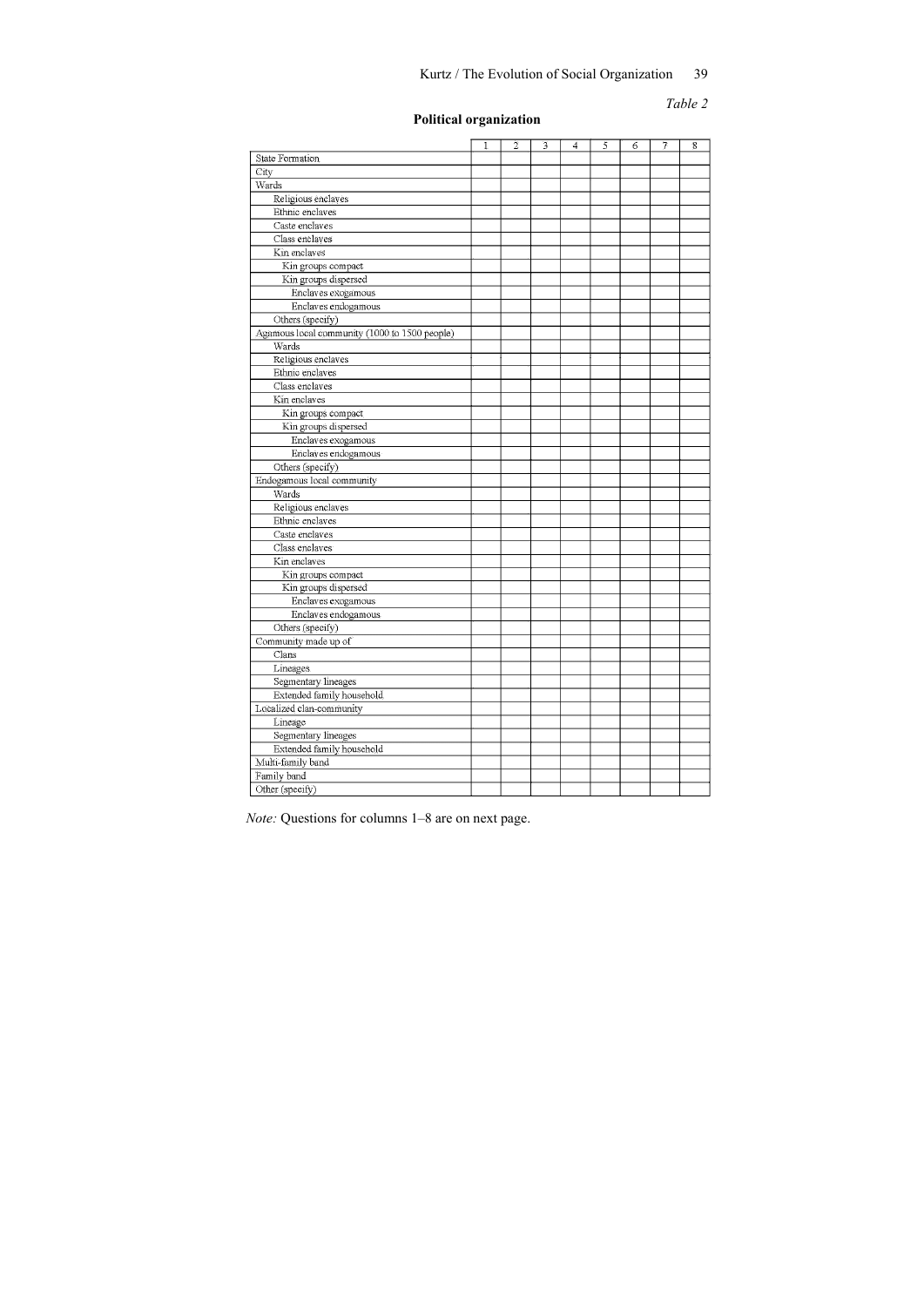Questions for Table 2 on the previous page (questions apply to all columns): 1. What is the most inclusive, maximal, or widest ranging groupings to which the individual meaningfully and actively belongs? Check one only.

2. Which are cephalous groupings of the society? (Check all that are relevant.)

3. Which of these cephalous groupings have more than one head (*e.g.* Swazi paramountcy divided between King and Queen Mother, Plains India bands have a war chief and peace chief, *etc.*)?

4. Which group heads have non-derived – *i.e.* autonomous and undelegated – authority?

5. Which group heads have authority that is derived or delegated from a larger, more inclusive, or more powerful organization (*e.g.* local head man in a state formation)?

6. Which group heads have no authority in the fullest sense of the term but only prestige or, at most, episodic authority only for the moment or event?

7. To which group(s) is the individual expected to give political loyalty and allegiance?

8. Which is the most solidary grouping that, for the individual, is the most enduring, consistent, and important sphere of cooperation, reciprocity, and of mutual responsibility?

9. For state formations describe the composition of the paramountcy's council in terms of statuses (*e.g.* all are members of the paramountcy's lineage, each represents a component clan of the society, each represents a village, each represents a petty state, *etc.* (Describe the composition of local councils in the same terms.)

10. Are there periodic, regular, recurrent executions, sacrifices, slaughters or other killings of individuals? Or immolations, tortures, mass incarcerations? Where geographically are these carried out (in local community, central shrine, dispersed places like inquisitorial)?

#### **FOR ALL SOCIETIES**

11. Which grouping(s) in the society claim(s) the right of eminent domain?

Which grouping(s) or individual(s) claim(s) the prerogative of dispensing rights in land to the individual? \_\_\_\_\_\_

Who administers the system of land tenure (*e.g.* lineage head, clan chief, local headman, government bureaucracy)?

12. A person holds exploitative rights in land by virtue of membership in good standing in a state formation extended family  $\frac{1}{h}$  community  $\frac{1}{h}$  clan  $\overline{\text{lineage}}$   $\frac{\text{band}}{\text{angle}}$  extended family  $\overline{\text{hh}}$ 

A person can hold rights to land anywhere by virtue of having purchased it claimed it

13. At a man or woman's death his/her rights in land are inherited revert to the community as a whole\_\_\_\_\_\_ revert to the local headman \_\_\_\_\_ revert to the paramountcy lapse entirely

14. Tribute and taxation are:

 $\frac{1}{2}$ 

Required to be given at stated intervals to a kin-group head \_\_\_\_\_

Required to be given at stated intervals to the community headman \_\_\_\_\_

Required to be given at stated intervals to the paramountcy \_\_\_\_\_

Local headman is tax collector for the paramountcy

Paramountcy has specially designated tax collectors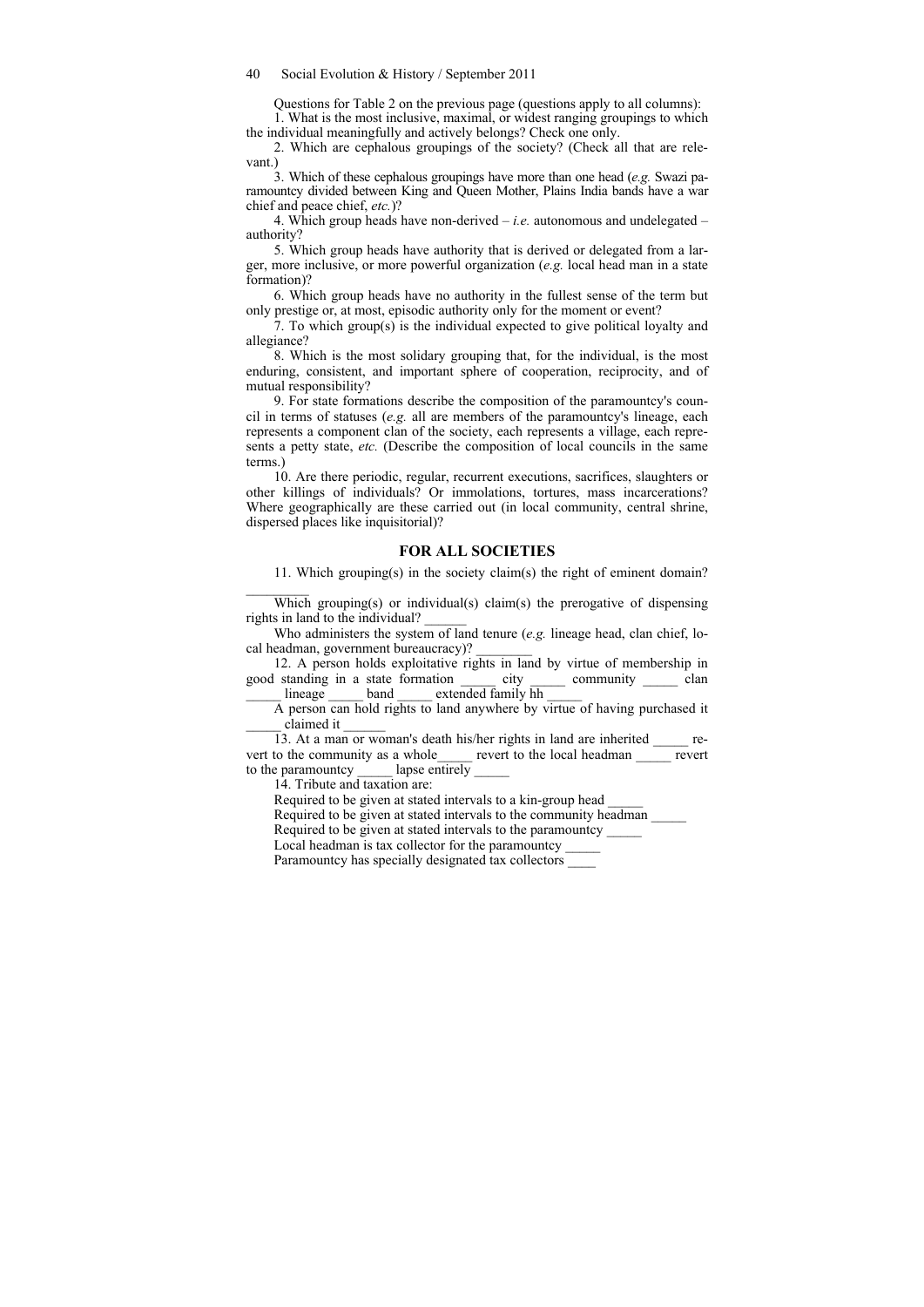Individual is expected to make 'free gifts' to head of kin group local headman \_\_\_\_\_

15. List the acts for which a man or woman can be

Executed\_\_\_\_\_\_

Deprived of rights in land

Banished, exiled, *etc.*\_\_\_\_\_ By whom?

 $1$  conquered  $\frac{1}{\sqrt{1-\frac{1}{n}}}$  society, or neither? 16. Is this a conquering conque 17. Residence and mobility: A man ...

May settle in any community he wishes

Must secure permission from the paramountcy before changing residence \_\_\_\_\_

Must secure permission from local headman to leave a community

And permission of new local headman to settle in new community

May leave any community but must secure permission of new local headman to settle there

Must secure consensus of community before settling there

Must, before settling in a community, secure rights in land from a clan chief from a lineage head

 $\overline{C}$ an settle only where  $\overline{he}$  receives rights in land from his father father in law

May reside only in a community where his descent group is represented  $\mathcal{L}_\mathcal{L}$ 

May reside only in a community where his wife's descent group is represented \_\_\_\_\_

Must live where a central governmental authority directs him to live

18. Most married men appear to live …

In their natal communities or neighborhoods

With consanguineal kinsmen, independent of natal origin

In communities other than those in which they were born

In one community during most of their lives

In two communities during most of their lives

In three or more communities during most of their lives

19. In the settlement of disputes, a man …

Must accept the decision of formally constituted court

Must accept the decision of a local headman

Must accept the decision of clan chief \_\_\_\_\_ lineage head \_\_\_\_\_ head of an extended family hh \_\_\_\_\_

Must abide by the consensus of his community Relies on a group of kinsmen non-kin

 $\frac{R}{\text{non-kin allies}}$  to enforce his demands

Relies on the feud as the principal mechanism \_\_\_\_\_

Relies on his own power to enforce his demands

20. For each cephalous grouping, what are the rules of the succession to office?

21. Feud, vendetta, intergroup *lex talionis* is … (check one)

Central to the maintenance of order

Frequent, but not central to the maintenance of order

Occasional \_\_\_\_\_

Rare, but present

Prohibited by whom punishment for engaging in it Absent, but no expressly prohibited

22. Witchcraft, sorcery is… (check one)

Central to the maintenance of order with identifiable sorcerers \_\_\_\_\_\_\_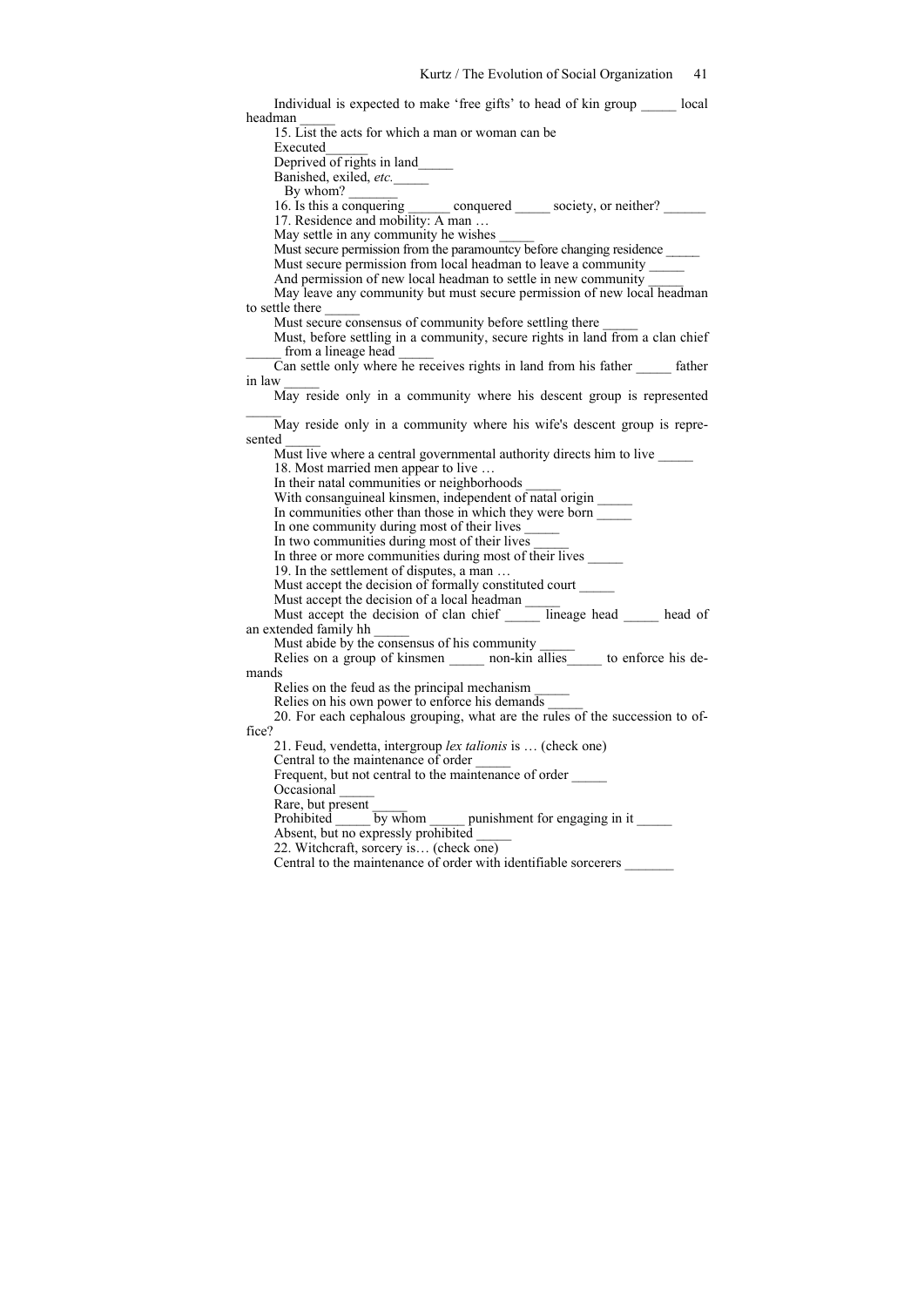42 Social Evolution & History / September 2011

Central to the maintenance of order without identifiable sorcerers \_\_\_\_\_ Present but not central to maintenance of order with identifiable sorcerers Present but not central to maintenance of order without identifiable sorcerers Prohibited Absent but not expressly prohibited 23. Communication: Centrally controlled network of roads converging on central point and connecting most communities \_\_\_\_\_ Centrally controlled network of roads connecting most communities, but not converging on central point \_\_\_\_\_ Highway robbery **homicide** punishable by death mutila- $\text{tion}$  other (specify) Highways maintained by: Corvee \_\_\_\_\_ administered by local headman \_\_\_\_\_ centrally appointed Personnel\_\_\_\_\_\_\_ made up of age-sets\_ Permanent crews administered by local headman centrally appointed personnel and made up of age grades Market system centrally controlled and sponsored\_ Local autonomous markets\_\_\_\_\_ locally controlled by kin groups\_\_\_\_\_ communities regions guilds quilds and guilds the regions of  $\frac{1}{2}$ Market theft **homicide** dishonesty in weights and measures\_\_\_\_\_ Punishable by death \_\_\_\_\_\_ mutilation \_\_\_\_\_ other (specify) \_\_\_\_\_\_ 24. Intergroup relations are: Inter-family inter-band inter-tribal inter-lineage inter-village inter-ethnic inter-caste international Essentially nonexistent and are really interpersonal \_\_\_\_\_ 25. Describe briefly the nature of inter-community organization for all societies, *e.g.* nonexistent, primus inter pares, ritually governed, under treaty, diplomatic, part of central vertical system, *etc.* 26. Do political parties or political movements exist? \_\_\_\_\_ If yes, are opposition parties legitimate? 27. Significant political offices are vested in: Men only \_\_\_\_\_\_\_ at which levels Mean and women \_\_\_\_\_\_ at which levels 28. Military: Standing professional (specialized) army centrally controlled Units contributed in blocks by communities help is help as  $\mu$  kin groups  $\mu$ Central national army made up of age sets centrally recruited Units contributed in blocks by communities \_\_\_\_\_\_\_ kin groups

#### **RELIGIOUS ORGANIZATION**

1. Is there any broadly based social grouping associating in common rights and each subject to its own politico-jural authority that has deities associated with it *only* and with no other?

| Grouping              | Number of deities | Deity type (animal spirit, ancestor,<br>Impersonal spirits, etc.) |
|-----------------------|-------------------|-------------------------------------------------------------------|
| Household             |                   |                                                                   |
| Band                  |                   |                                                                   |
| Congregation of bands |                   |                                                                   |
| Lineage               |                   |                                                                   |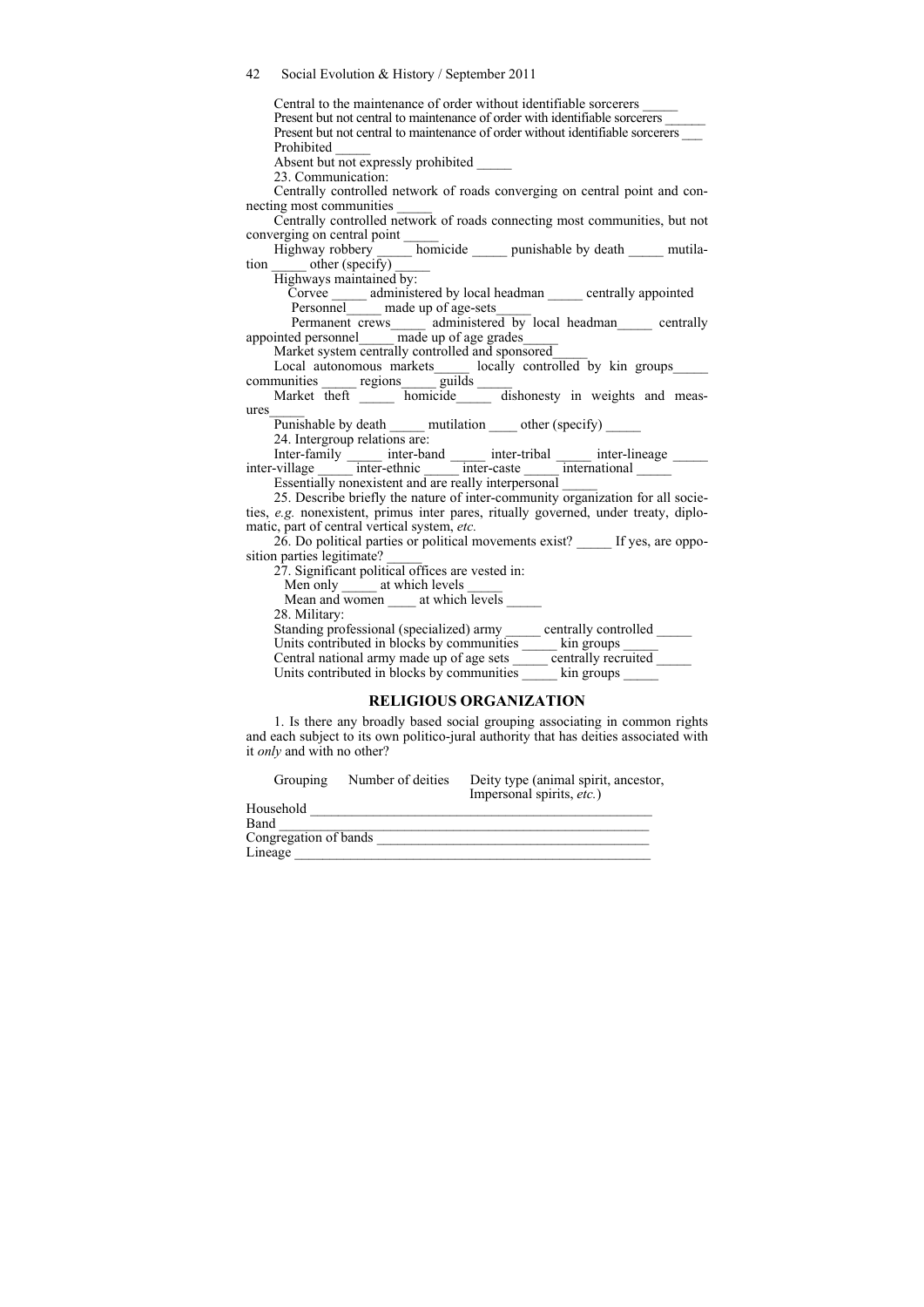| Lineage segment   |
|-------------------|
| Clan              |
| Village           |
| Village segment   |
| Guild             |
| Caste             |
| Class             |
| Other             |
| Nation            |
| Ruling class      |
| Ruling lineage    |
| Ruling clan       |
| Individual        |
| Commoner lineages |
| Commoner clan     |
| Commoner villages |

(If all the above spaces are left blank, it is assumed that this is a truly polytheistic society, that is, that there are as many deities in relation to which members of all groups in the society stand equally) \_\_\_\_\_\_\_\_\_

2. Who are the principal religious functionaries?

Every person his/her own religious functionary band head lineage head clan head village headman paramount ruler paramount ruler plus specialized personnel specialized personnel but not the paramount ruler

3. If functionaries are heads of groups or specialized personnel, do they and the rest of religious company participate equally in ceremonies and ritual, or is there an uneven distribution between functionaries and company? What is the distribution? \_\_\_\_\_ of deities Frequency of ritual Type of ritual

| 4. Rituals carried out              | Types of deities<br>(see $Q.1$ ) | Frequency of ritual Type of ritual<br>(daily, weekly, <i>etc.</i> ) (see below $*$ ) |
|-------------------------------------|----------------------------------|--------------------------------------------------------------------------------------|
| At natural residence                |                                  |                                                                                      |
| of Deities $(e.g.$ in forest)       |                                  |                                                                                      |
| Anywhere                            |                                  |                                                                                      |
| At hh shrines                       |                                  |                                                                                      |
| At local shrines                    |                                  |                                                                                      |
| Band                                |                                  |                                                                                      |
| Multi band                          |                                  |                                                                                      |
| Congregation                        |                                  |                                                                                      |
| Lineage                             |                                  |                                                                                      |
| Lineage segment                     |                                  |                                                                                      |
| Clan                                |                                  |                                                                                      |
| Village                             |                                  |                                                                                      |
| Village segment                     |                                  |                                                                                      |
| City                                |                                  |                                                                                      |
| Section/ward of city                |                                  |                                                                                      |
| Other                               |                                  |                                                                                      |
| At central national shrines         |                                  |                                                                                      |
| At central and local shrines        |                                  |                                                                                      |
| Local shrine regarded as            |                                  |                                                                                      |
| Derivative of central shrine        |                                  |                                                                                      |
| Local shrine independent of         |                                  |                                                                                      |
| Central shrine                      |                                  |                                                                                      |
| How many national shrines are there |                                  |                                                                                      |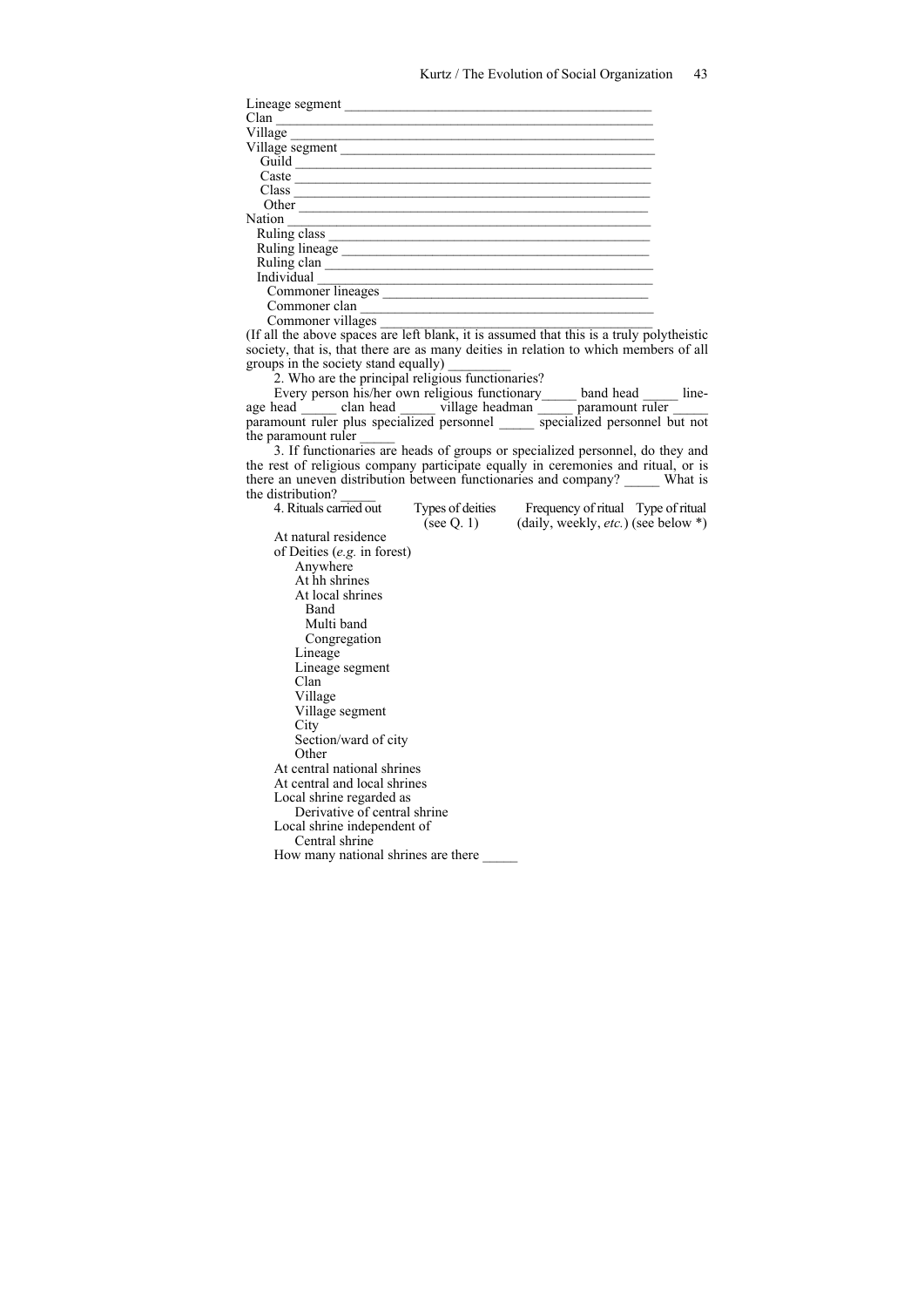Types of ritual (last column above), *e.g.* return of portion of food to the species deity, sacrifice of animals and/or food stuffs, dance, prayer, token gifts to deity, promises to perfume a deed for deity in return for favor, *etc.*

5. Are members of any dispersed groups required to reassemble on religious ceremonial occasions  $\_\_\_\$  Which groups (from Q. 1,)

6. Are human sacrifices performed at religious sites or shrine?

At which sites or shrines

Do religious functionaries officiate at these sacrifices? Which ones?  $\mathcal{L}_\text{max}$ 

7. Note briefly whether religious personnel have political and/or jural responsibilities and/or influence

8. List all actions that incur punishment by deities and the nature of the punishment

9. Is the afterworld considered to be divided into a 'heaven' and 'hell' or some other reward/punishment division?

10. Are there beliefs about reincarnation? What are they?

11. Is a language used in ritual that is different from the language of everyday use?

If yes, who understands this language?  $\qquad$  Or is it rote?

12. If there are specialized religious personnel and offices:

Are these jobs confined to member of particular classes?

(Which) \_\_\_\_\_\_\_\_\_\_\_\_\_

Are these jobs sought as means of mobility within a class system?

13. Is there religiously sponsored celibacy?

for men  $\frac{1}{\sqrt{2}}$  women both

14. Is there any religiously sanctioned immolation? hair shirts self flagellation flagellation flagellation characterized from oneself others (specify)

Positive sanction **Negative sanction** If sanction is positive, Positive sanction Negative sanction If sand<br>who is supposed to carry it out? (everyone, monks, priests, *etc.*)

15. Are women ever excluded systematically from religious ceremonies?

Are men excluded? \_\_\_\_\_\_ Are children excluded?

16. Does the religion of this society purport to be a derivative of a 'great tradition', 'international', or other supra-community religion? \_\_\_\_\_\_\_\_ If yes, how different does this religion appear to be from its local form?

#### **SOCIAL CONTROL (LAW-JUSTICE)**

1. What are the groupings (hh, clan, village, state formation, *etc.* – use Q.1 from the data sheet, 'political organization') in which pressures to conformity are most consistently brought to bear on the individual?

2. For each of the groupings in Q. 1, note the types of pressures that are brought to bear on the individual (*e.g.* threats of sorcery or accusation of sorcery, loss of cooperation with others. Loss of rights to land. Inquisition-type torture,  $etc.$ )

3. What actions by individuals elicit these pressures?

4. For each of the groupings in Q. 1, note whether there are designated personnel for the enforcement of conformity (*e.g.,* plains police, civil police, national police, village headmen, priests, etc.

5. Where are decisions reached to apply pressures to conformity?

In dyadic relations exclusively

In extended family hh

Clan head acting at behest of family hh head

Lineage head acting at behest of extended family hh head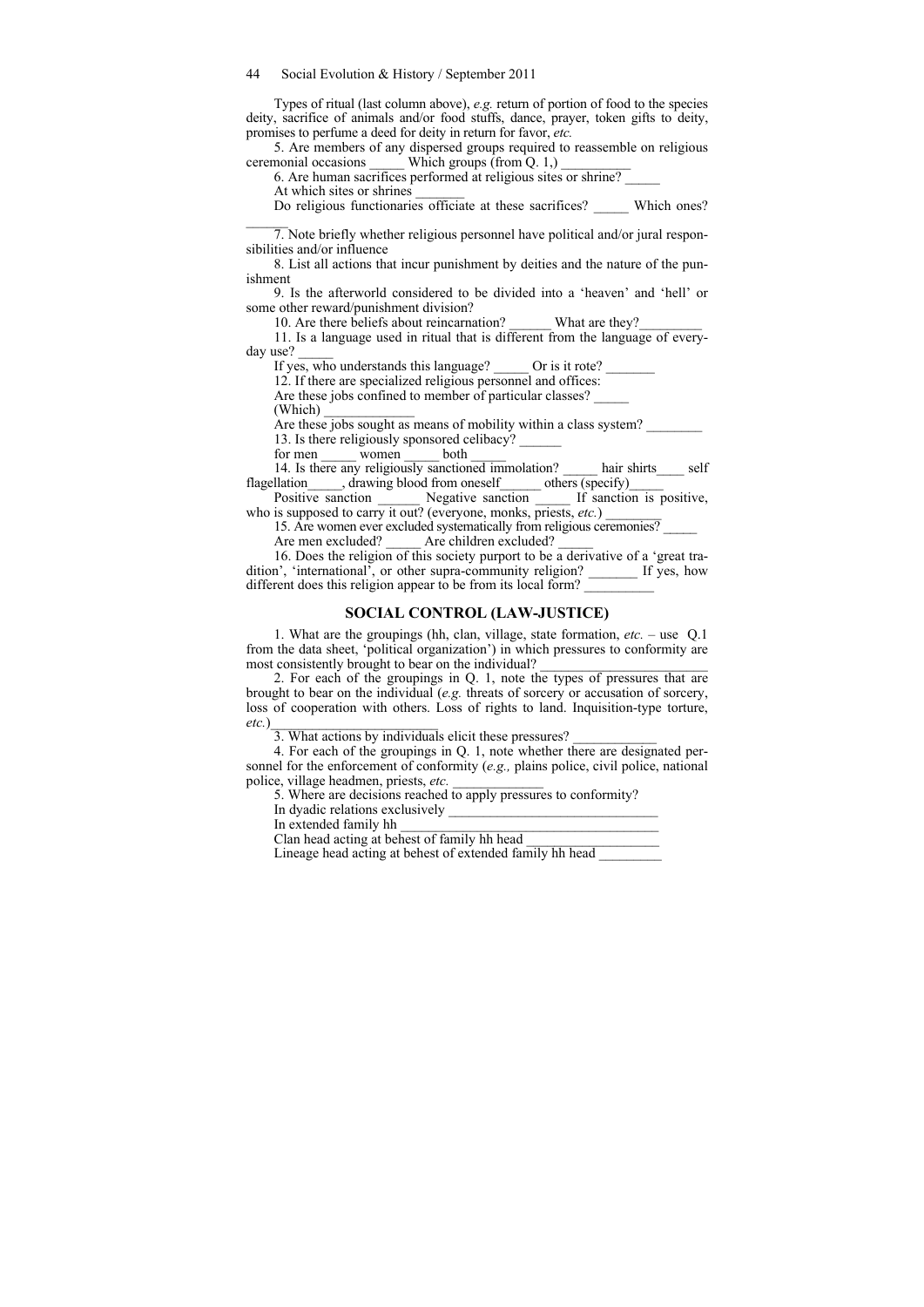| Local headman acting at behest of extended family hh head                                                                                    |
|----------------------------------------------------------------------------------------------------------------------------------------------|
| Band leader acting on own initiative                                                                                                         |
| Hh head acting on own initiative<br>Lineage head acting on own initiative                                                                    |
|                                                                                                                                              |
| Clan chief acting on own initiative<br>Village council acting on behest of complainant<br>Courts (which, see q. 6 below) acting on complaint |
|                                                                                                                                              |
|                                                                                                                                              |
| Other (specify)                                                                                                                              |
| 6. Courts:                                                                                                                                   |
| Local autonomous courts                                                                                                                      |
| Independent of other bodies                                                                                                                  |
| Are also religious bodies                                                                                                                    |
| Are also village councils                                                                                                                    |
| Are also clan councils<br>Are circuits or branches of state judiciary                                                                        |
|                                                                                                                                              |
| Nation courts only                                                                                                                           |
|                                                                                                                                              |
| If so, from which to which to which to which is the courts have ritualized, formal, stereotyped procedures?                                  |
|                                                                                                                                              |
| Are there specialized lawyers?                                                                                                               |
| 7. Does local system contain the principle of joint liability _________________ or                                                           |
| only individual (several) liability?                                                                                                         |
| individual (several) liability?<br>If joint liability exists, to which action does it apply?                                                 |
| And which kinsmen are involved?                                                                                                              |
| And which kinsmen are involved?<br>8. Are there any actions ( <i>e.g.</i> treason, homicide) for which a culprit's nuclear                   |
| family are punished (executed, deprived of his/her property as a result of confisca-                                                         |
| tion as part of punishment) in addition to the culprit?                                                                                      |
|                                                                                                                                              |
| Culprits actions Type of punishment<br>Family of orientation                                                                                 |
| Family of procreation                                                                                                                        |
| Family of procreation<br>9. Are there any types of sexual behavior that are punishable or actionable?                                        |
| Type of behavior Type of punishment                                                                                                          |
| By males $\frac{1}{\sqrt{1-\frac{1}{2}}}\left\{ \frac{1}{2}, \frac{1}{2}, \frac{1}{2}, \frac{1}{2}\right\}$                                  |
|                                                                                                                                              |
| By females <b>Solution</b><br>10. What are the consequences for an individual who refuses to work?                                           |
| 11. What are the beliefs about and consequences for a person who prefers to                                                                  |
| be alone most of the time?                                                                                                                   |
| 12. What are the beliefs about and consequences for a person who                                                                             |
| Strikes his father_______                                                                                                                    |
| Strikes his mother                                                                                                                           |
|                                                                                                                                              |
|                                                                                                                                              |
| Strikes a chief<br>13. What are the consequences for failure to pay debts because of                                                         |
|                                                                                                                                              |
| Refusal to pay______                                                                                                                         |
| Inability to pay______                                                                                                                       |
| 14. If there are initiation ceremonies, what are the consequences for refusal                                                                |
| to undergo initiation (e.g. inability to secure a spouse, shunning, exclusion from                                                           |
| jural-political rights, etc.)?                                                                                                               |
| 15. Are there explicit consequences for heresy, blasphemy, impiety, etc.?                                                                    |
| Which                                                                                                                                        |

16. What persons or places have the power of sanctuary?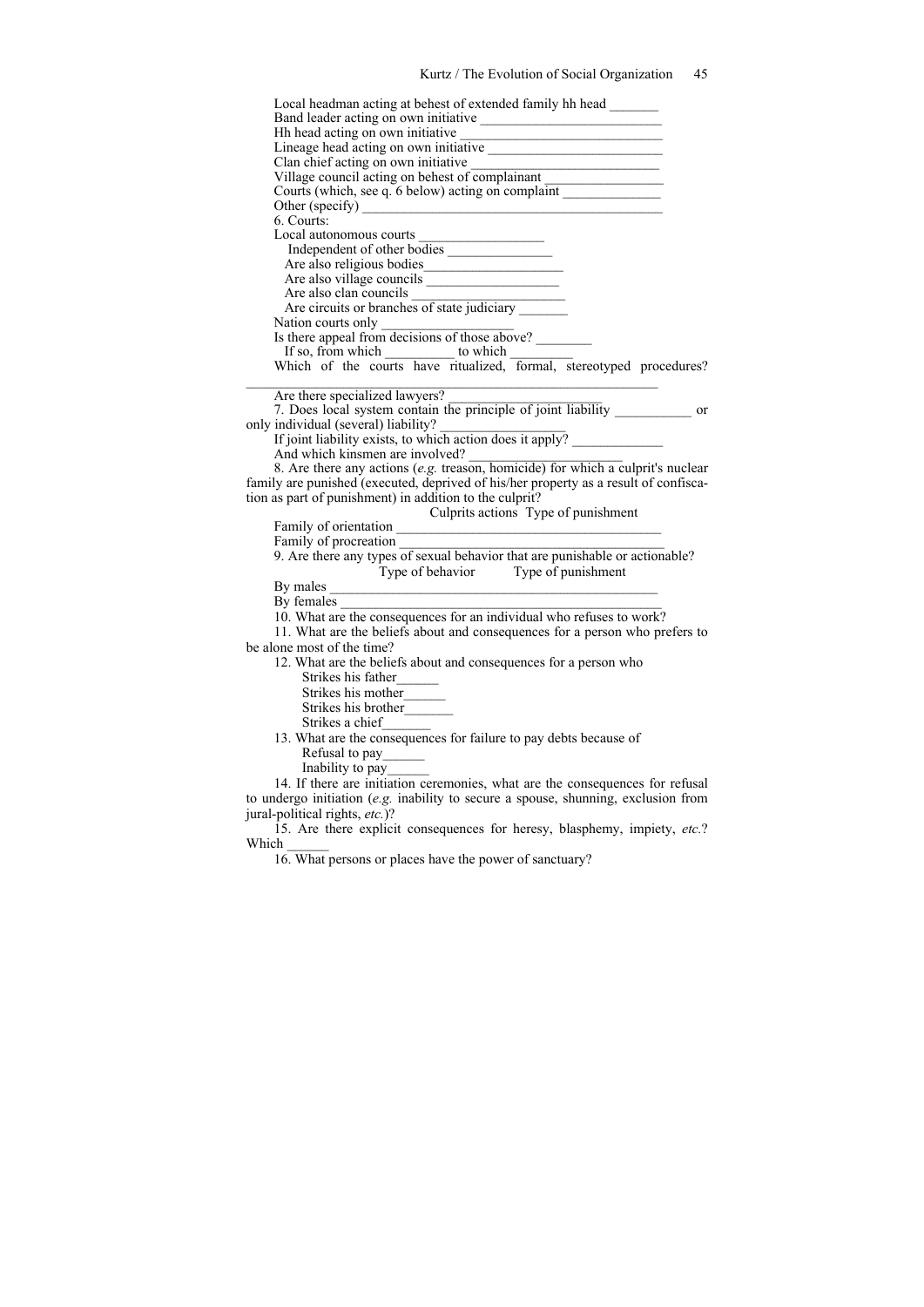Do these protect against agents of formal jural authority or only against private foes?

17. Are there any concepts or terms which suggest being un-(name of society), *e.g.* Ka-hopi, un-American, *etc.*?\_\_\_\_\_\_\_\_\_\_

If yes, what are the consequences of its application to a person (*e.g.* execution, excommunication, ostracism, *etc.*)?

18. Are there rituals of rebellion?

In regard to which loci of authority?

19. Are there any types or sources of conflict in which it is explicitly clear that a person cannot count on the support of his parents or siblings?

#### **EDUCATION**

1. Are there schools? \_\_\_\_\_

If yes:

At what age do boys \_\_\_\_ girls \_\_\_\_ begin attendance?

Are teachers kin of students \_\_\_\_ nonkin? \_\_\_\_\_

Are teachers male female both?

From which social strata in population are teachers drawn?

From which strata are students drawn?

What is general nature of the curriculum (vocational, military, religious, *etc.*)?

To what extent are schools tied to formal initiation ceremonies (*e.g.* bush schools)?

What are consequences formal/informal consequences for not attending school?

What is maximum number of years a person can devote to formal schooling?  $\mathcal{L}_\mathcal{L}$ 

Are schools an indigenous institution \_\_\_\_\_ or where they introduced by conquering or dominant outsiders?

Who sponsors schools (e.g. local community, kin group, central government, *etc.*)?

2. Are there any areas of competence or knowledge (*e.g.* religious lore, economic techniques, myths that are regularly taught to Boys Girls Girls By kinsmen other than parents (which) By non-kinsmen?

3. Are there any bogey-men (demons, devils, *etc.*) with whom children are threatened For disobedience (Nature of the bogeys)?

4. Does any kins-man have the right to discipline a child \_\_\_\_\_\_\_ or only certain Kinsmen (which)? \_\_\_\_\_\_\_

5. Does any member of the community (kin or non-kin) have the right to discipline a Child?

6. Are there any extra-familial institutions (*e.g.* courts) that have the right (even theoretically) to enforce discipline and conformity in children? \_\_\_\_\_\_\_

7. Are there initiation ceremonies of boys  $\frac{1}{\text{girls}}$  both?  $\frac{1}{\text{St}}$  8. Are there puberty ceremonies for boys  $\frac{1}{\text{girls}}$  both

8. Are there puberty ceremonies for boys

### **SOCIAL STRATIFICATION**

1. Is this society stratified into a systems of social classes (minimum consideration: differential degrees of control over mean of production, rights of dispossession by members of one status level over another of land or sea rights, consistent differential access to wealth, confinement of political offices to members of particular statuses, *etc.*)?

If yes:

How many status levels exist and what are they?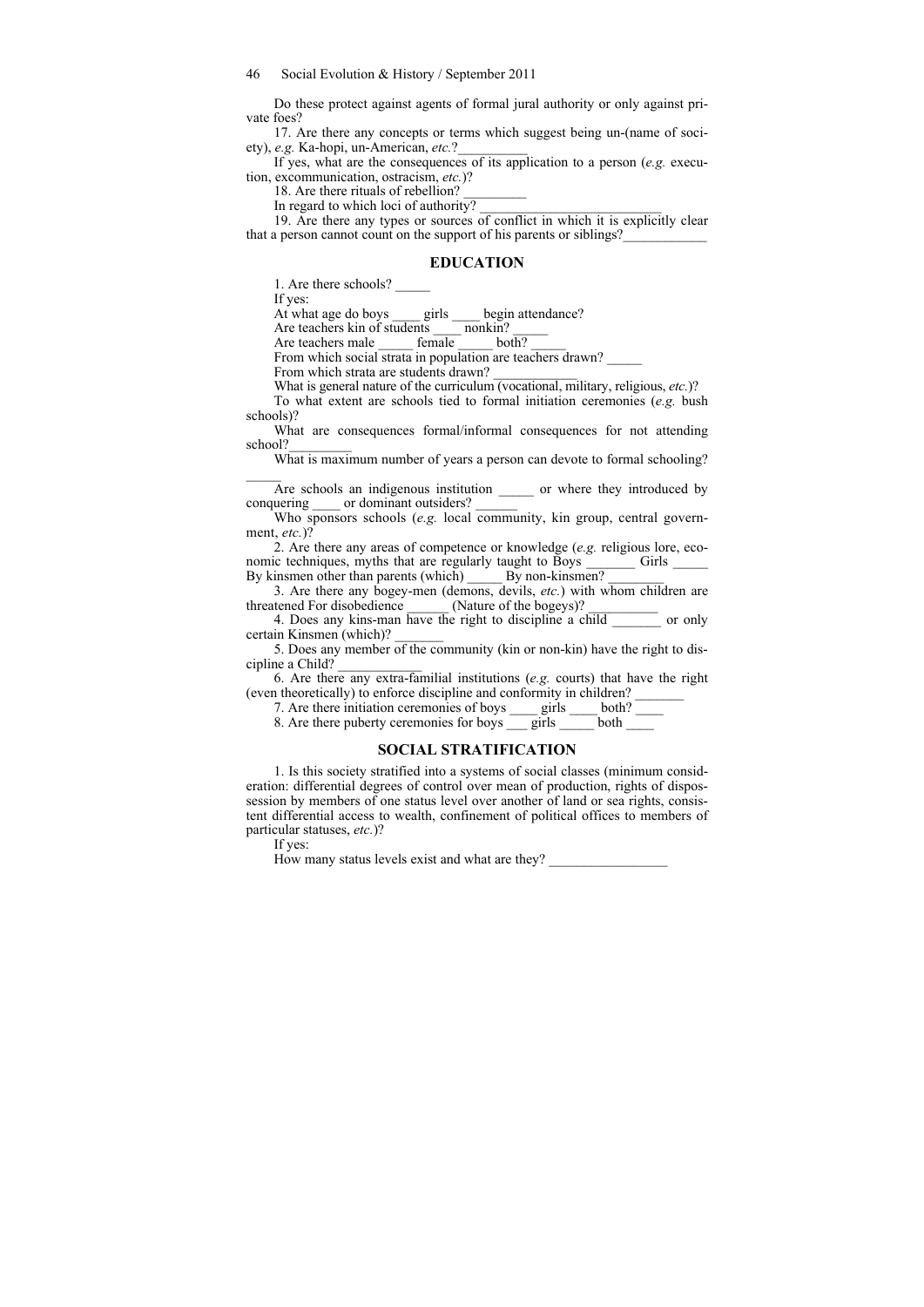Is class status ascribed \_\_\_\_\_\_\_\_\_\_ or achieved? <br>Is there a caste system how many castes? Is there a caste system What is the relationship between class and kin-group membership? What is the relationship between class and occupation, *e.g.* (are high status persons freed from productive responsibilities)? \_\_\_\_\_\_\_\_\_\_\_ Are village headmen drawn from a particular class  $\overline{\phantom{a}}$ Are status levels endogamous \_\_\_\_\_\_ required \_\_\_\_\_ preferred? Are there different jural rights for different status levels (*e.g.* inequality before the law)? Is there an etiquette in inter-status relations (*e.g.* bowing, formal language, adjusting veils, *etc.*) if yes, what occurs? What is the punishment for lower-status persons who infringe on the rights of upper-status persons? Are there life crisis rites for different statuses \_\_\_\_\_ if yes, describe? \_\_\_\_\_\_\_\_\_\_\_ Are there special schools for different statuses if yes, describe? What means of production are controlled by different classes? If yes, how is control exercised (*e.g.* ownership of land, distribution of jobs, right timpose tapu on crops, *etc.*)? What acts lead to dispossession from rights to land/sea by one status or another? What forms of wealth typically accrue to different statuses? Is the system of classes religiously re-enforced (*e.g.* by system of mana-tapu)? Are classes residentially segregated if yes, what is the pattern? Are there irrigation works of system? if yes: Are they controlled by members of different classes? If yes, how (*e.g.* organizing labor corvee, overseeing repairs, controlling calendrical flooding, selling rights to use water, *etc.*)? Is there a standing military organization  $\frac{1}{\sqrt{1 + \frac{1}{n}}}$  if yes, is control in hands of particular classes  $\frac{1}{2}$  if yes, which classes? Are there class insignia or dress? if yes, describe What other features of the class system may exist? 2. If this is not a class-stratified society, which of the following sources of prestige serve as criteria for ranking? (SORT THEM NUMERICALLY IN-STEAD OF MERELY CHECKING THEM) Social influence Reputation \_\_\_\_\_ Accumulated wealth Military bravery Religious abilities Number of children Generosity is distributing wealth Knowledge of lore Technical-specialized knowledge Esoteric knowledge Political status/office Un-aggressiveness \_\_\_\_\_ Aggressiveness \_\_\_\_\_ Other (specify) 3. What are the material symbols of prestige (*e.g.* medals, houses, *etc.*)? 4. What are the emoluments of prestige (*e.g.* power, personal satisfaction, ac-

cess to other desiderata, *etc.*)?